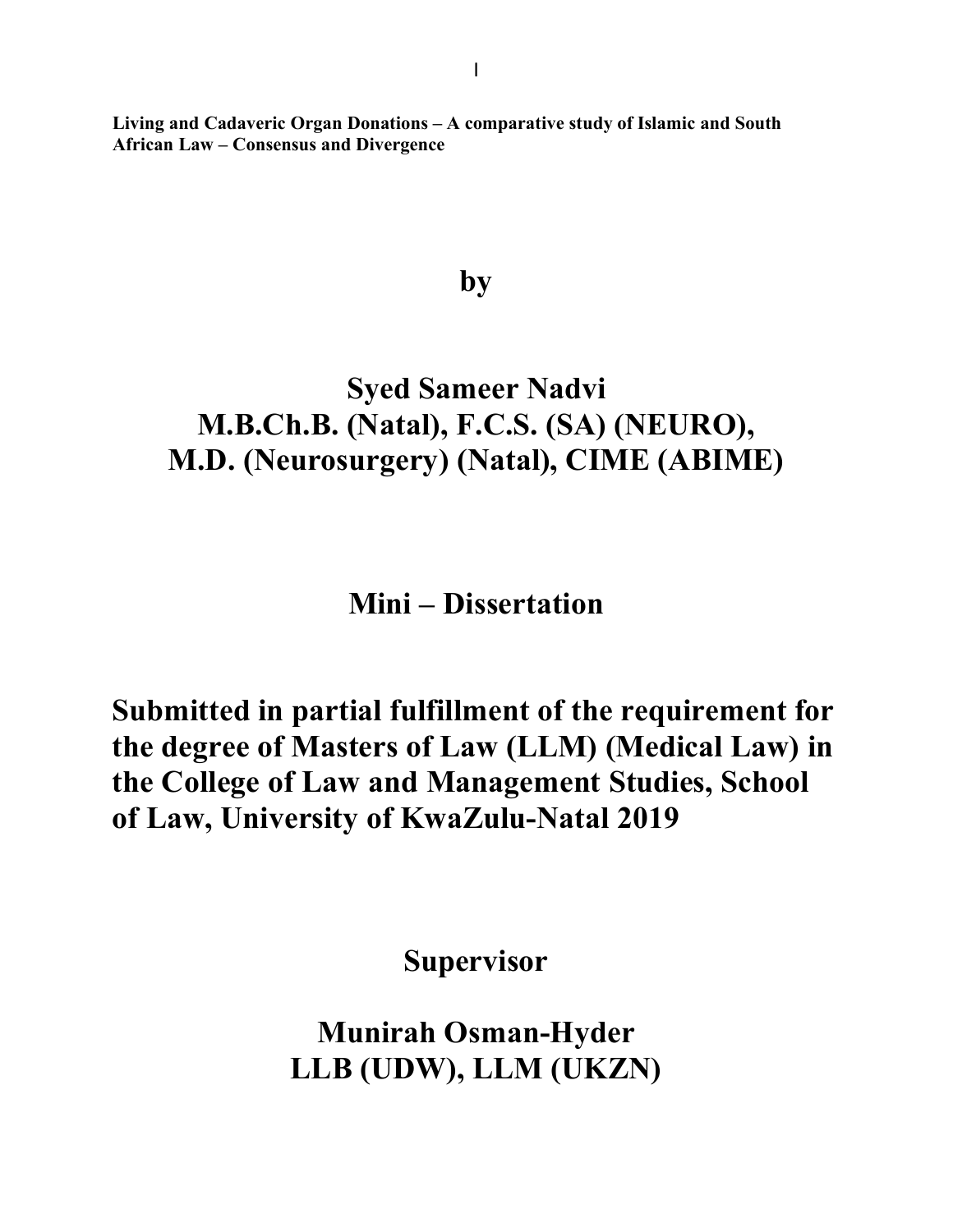## **Declaration**

This mini-dissertation thesis represents original work by the author. Apart from assistance credited under Acknowledgements, it is based solely on my own unaided efforts.

This work has not been submitted previously in any form nor is it to be submitted to any other University.

This mini-dissertation thesis is supervised by Ms. Munirah Osman-Hyder, from the School of Law, University of KwaZulu-Natal, Durban, South Africa.

Syed Sameer Nadvi 22nd November 2019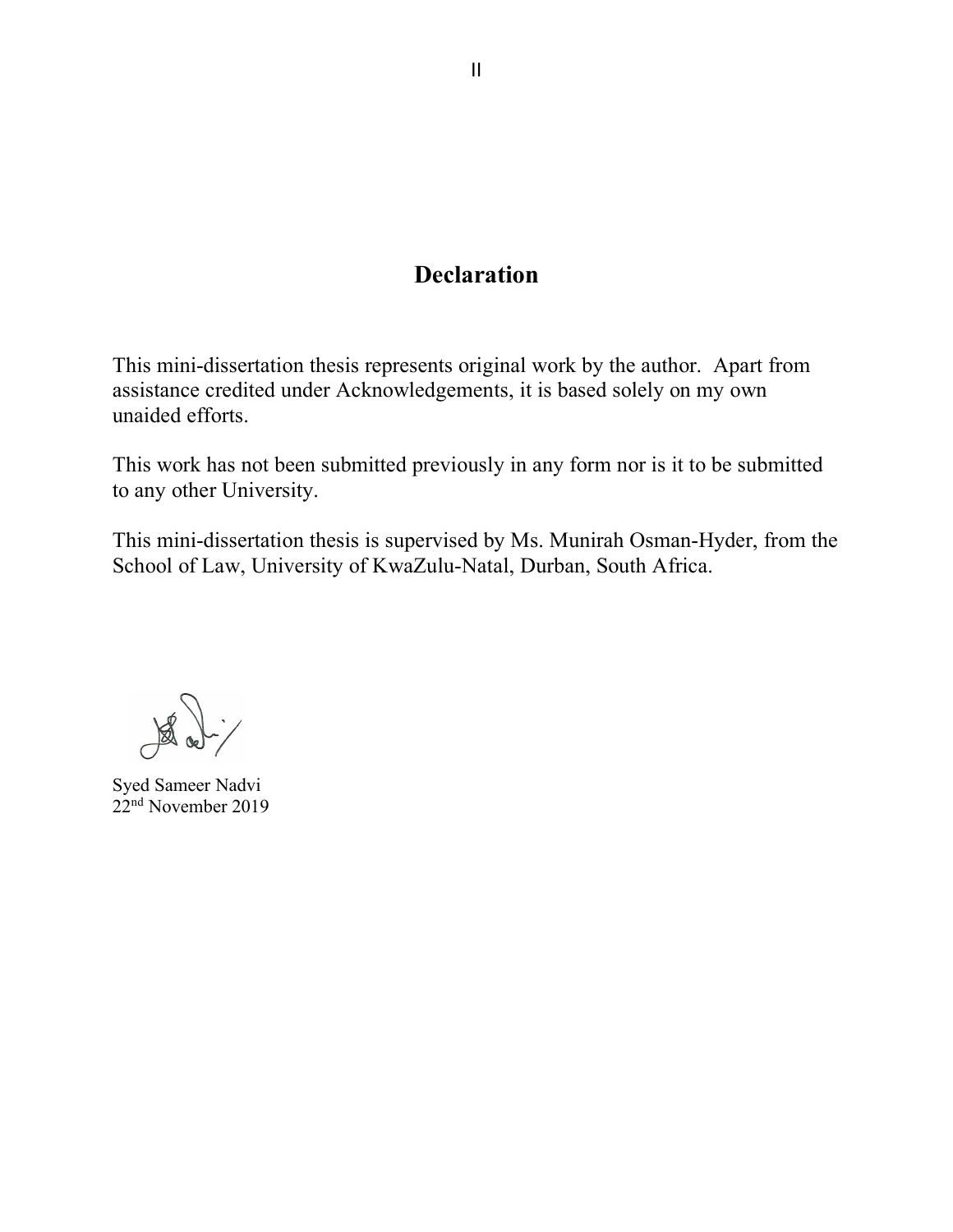**The following presentations and publications have either been utilized in this mini-dissertation thesis or have arisen from it.**

## **Presentations**

- 1. Diagnosis & Management of Brainstem Death Netcare / University of Natal CME Programme. Steve Biko Lecture Hall Nelson R. Mandela School of Medicine, University of KwaZulu-Natal, Durban, South Africa. 27 March 2002. S.S. Nadvi
- 2. Diagnosis & Management of Brainstem Death Richards Bay Hospital, KwaZulu-Natal, South Africa. 20 August 2002. S,S, Nadvi
- 3. Diagnosis & Management of Brainstem Death Margate Hospital, Margate, KwaZulu-Natal, South Africa, 22 August 2002. S.S. Nadvi
- 4. Diagnosis & Management of Brainstem Death Organ Procurement Skills, Workshop, Shakaland Conference Centre, Eshowe, South Africa. 24-27 June 2003. S.S. Nadvi, L. Dickson
- 5. Diagnosis of Paediatric Brain Death Paediatric Neurology & Development Association of South Africa (PANDA) Ridgeway Randburg Hotel, Randburg, Gauteng, South Africa. 6-7 September 2003. S.S. Nadvi, L. Dickson
- 6. Brainstem Death Testing Netcare Transplant Division (Invited Speaker) Organ Procurement Skills Workshop Riverside Hotel Conference Centre, Durban, South Africa. 1 September 2007. S.S. Nadvi
- 7. Brainstem Death Testing Netcare Transplant Divison Organ Procurement Skills Workshop Durban Country Club, Durban, South Africa. 15 November 2010. S.S. Nadvi
- 8. Brain Death-Practical and Ethical Issues (Sica Guest House, Durban, South Africa. 1 February 2015. S.S. Nadvi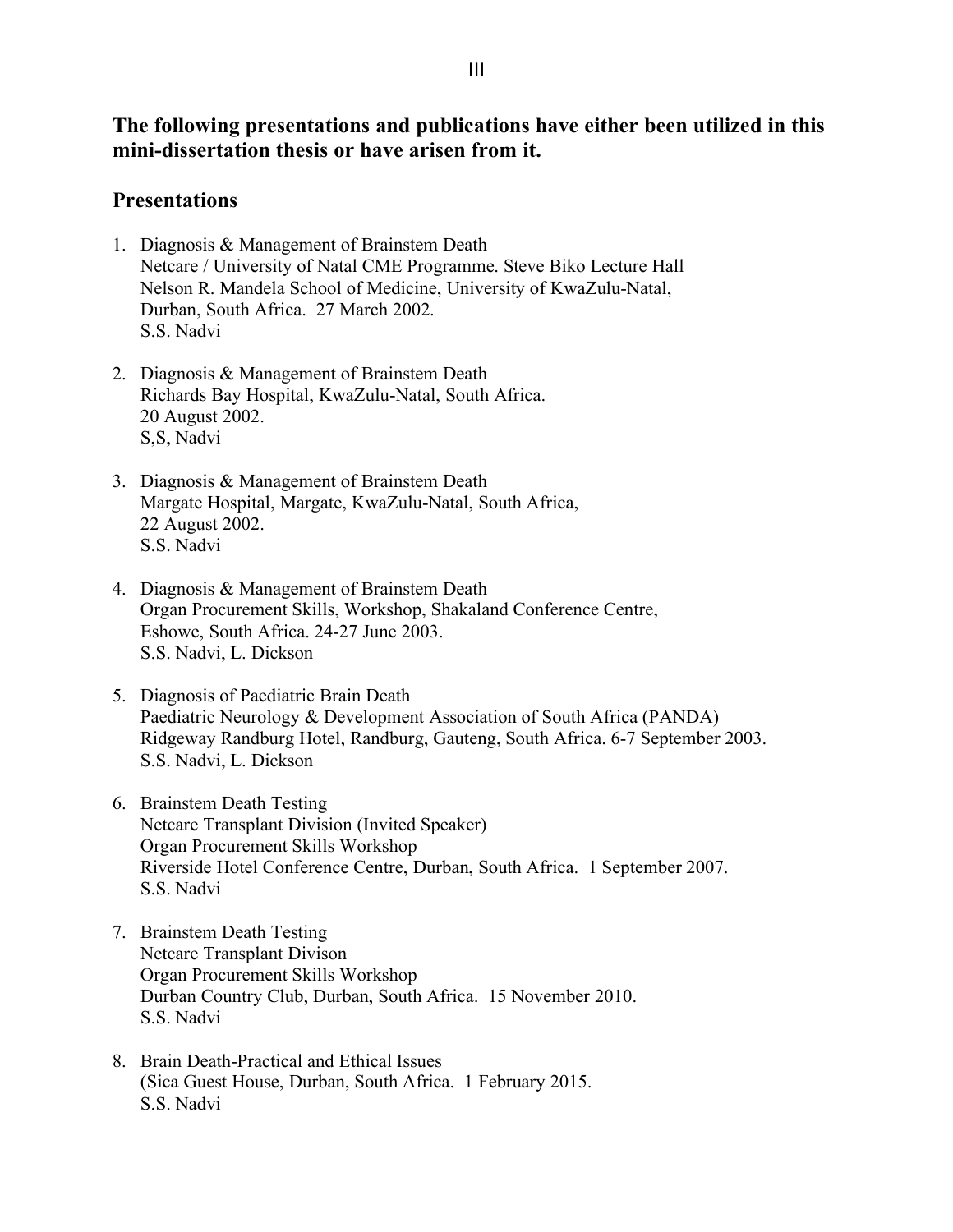- 9. Brain Death and Organ Transplantation Society of Neurosurgeons of South Africa National Registrar's Workshop Umhlanga Ridge Hotel, Durban, South Africa. 13 February 2016. S.S. Nadvi
- 10. Principles of Management-Brain Tumours, Principles of Management-CNS Infections. Organ Donation and Brain Death Society of Neurosurgeons of South Africa Intermediate Registrars Workshop Crossroads Education Centre, Johannesburg, South Africa. 14-15 June 2019. S.S. Nadvi

## **Publications**

- 1. Harrichandparsad R, Nadvi SS, Naidoo A, Mahomed Ol. ' "A tale of two cities". A snapshot survey of neurosurgical procedures performed in public and private sectors in Ethekwini' (2019) 57 (2) *S Afr J Surg* 61-64.
- 2. Nadvi SS, Osman-Hyder M. 'Organ Donation in South Africa Socio-legal challenges' (2019) *Jf Isl Med Assoc of South Africa*. In press.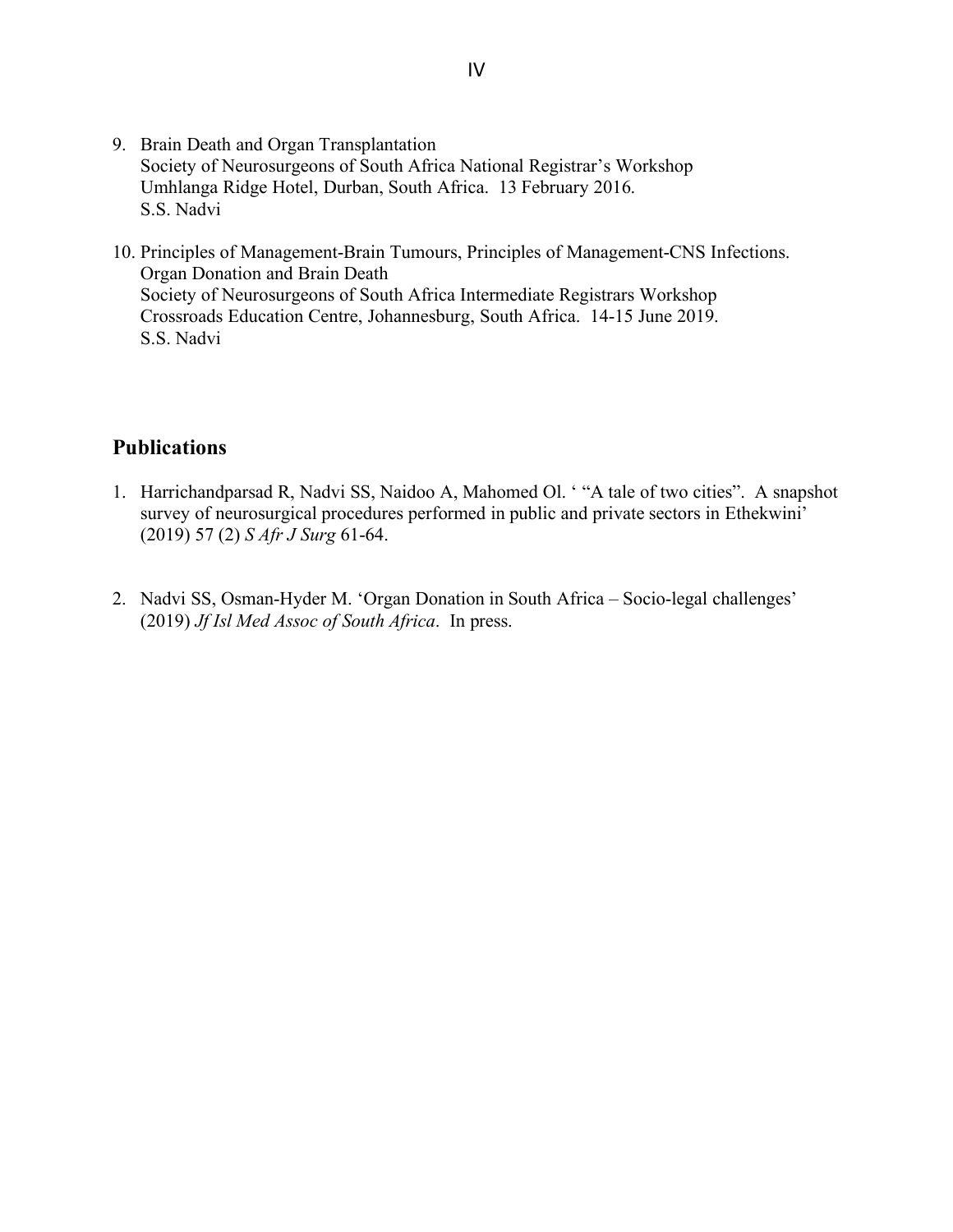## **Acknowledgements**

The author expresses his sincere gratitude to the following individuals for their assistance:

- 1. Ms. Munirah Osman-Hyder, Lecturer, School of Law, University of KwaZulu-Natal and Supervisor of this thesis whose guidance was invaluable.
- 2. Professor Syed Salman Nadvi, Professor and former Head of Department of Islamic Studies, University of Durban Westville, and my father, for his immense patience in answering my questions and providing guidance.
- 3. Ms. Venessa Wentink, Regional Manager KZN Transplant, St. Augustine's Hospital, Durban for assistance with organ donation statistics and contact with the Organ Donor Foundation of South Africa. Sadly Venessa died peacefully in her sleep during the writing of this mini-dissertation.
- 4. Dr. Kamilah Nadvi, my long-suffering wife, for her patience in putting up with me during my studies, and my daughter, Fareeha, for assistance in collation.
- 5. Organ Donor Foundation of South African and the selfless donors who had the courage to donate organs.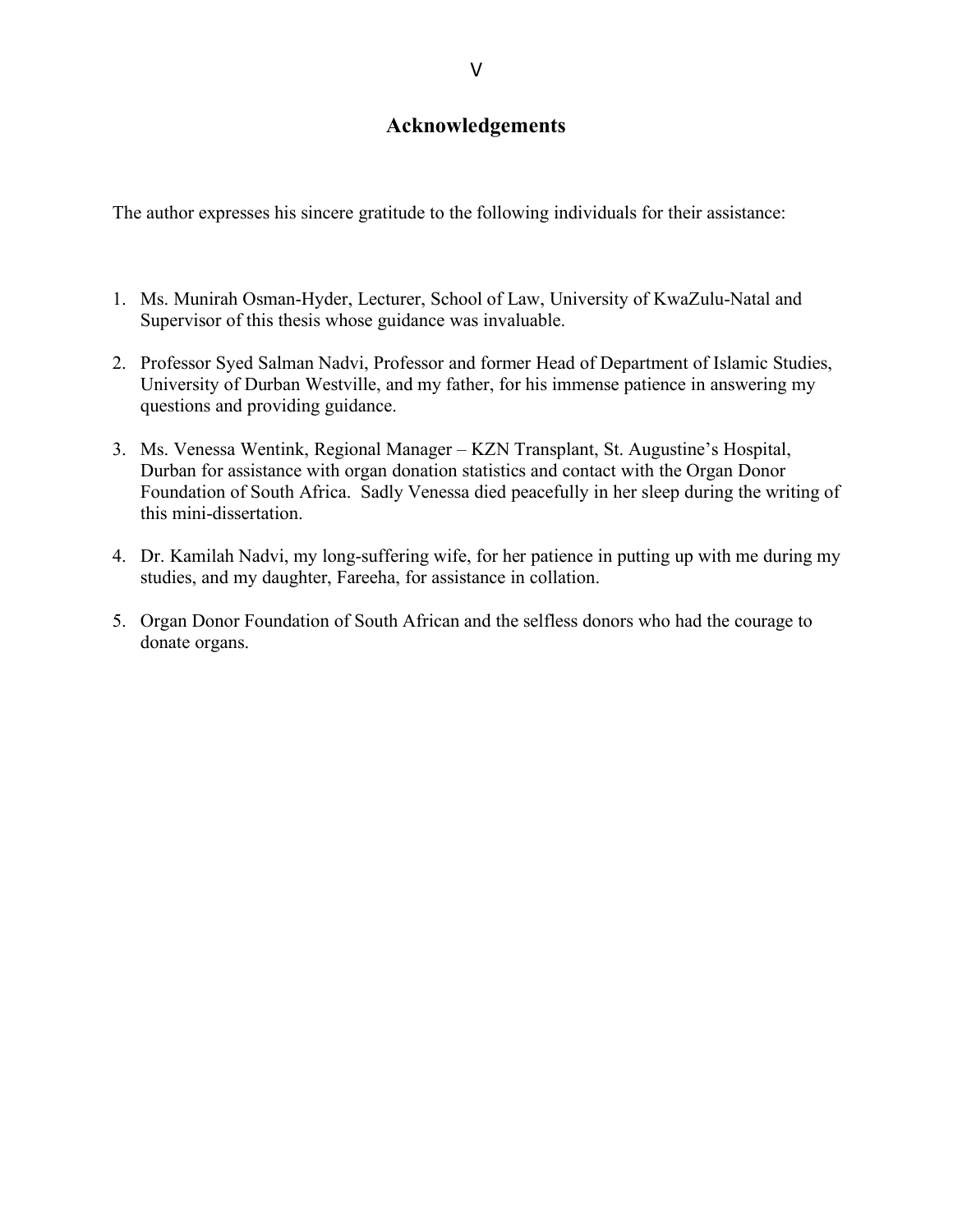## **Glossary**

| $\tilde{Alim}$ | Muslim scholar of Islamic religious subjects.                                                 |
|----------------|-----------------------------------------------------------------------------------------------|
| Allah          | God.                                                                                          |
| Amānah         | Trust (from God).                                                                             |
| Cadaver        | Deceased person.                                                                              |
| Donor          | One who donates organ. May be living or dead (cadaveric).                                     |
| Darūrah        | Principle of necessity.                                                                       |
| Fatwā          | Islamic legal opinion.                                                                        |
| Figh           | Islamic jurisprudence.                                                                        |
| Hadīth         | Recorded verbal and practice of the Prophet of Islam, Muhammad.                               |
| Halāl          | Permissible (to consume in Islam).                                                            |
| Hanbalī        | School of Islamic Jurisprudence initiated by Imam Ahmad ibn Hanbal:<br>Baghdad (died 855 CE). |
| Hanafī         | School of Islamic Jurisprudence initiated by Imam Abu Hanifah :<br>Kufa, Iraq (died 767 CE).  |
| Harām          | Forbidden in Islam.                                                                           |
| `Ibādāt        | Acts of worship.                                                                              |
| Ijmā`          | Consensus of Muslim Jurists on legal issues.                                                  |
|                | Legal reasoning through which a jurist rationalizes law based on the<br>Qur'ān and Sunnah.    |
| Ijtihād        |                                                                                               |
| Islam          | Muslim religion meaning submission to one God (Allah), and a way of<br>life.                  |
| <i>Ithār</i>   | Altruism.                                                                                     |
| Madhhab        | Islamic school of law.                                                                        |
|                |                                                                                               |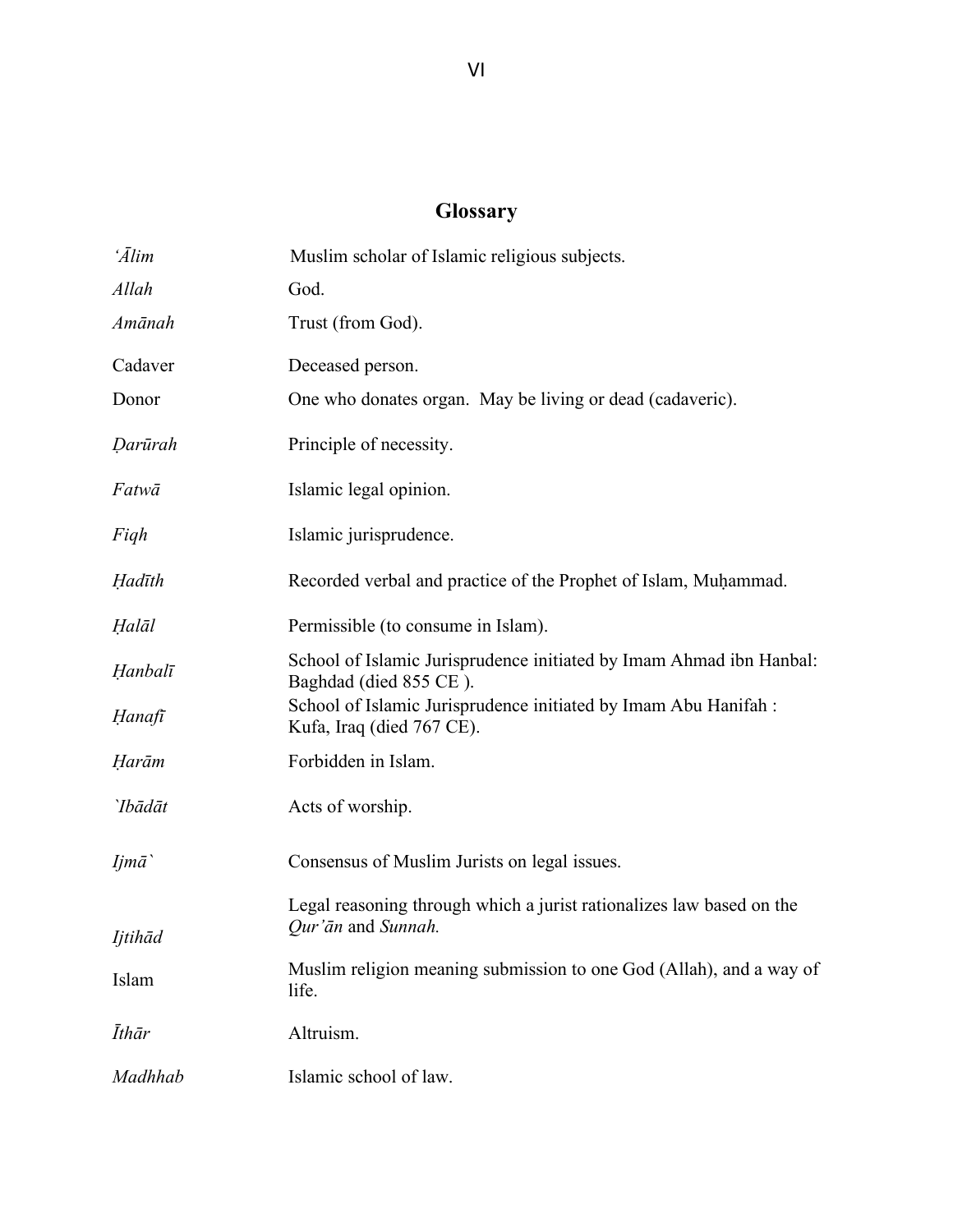| Mālikī              | School of Islamic Jurisprudence initiated by Imam Malik: Baghdad,<br>Iraq (died 801 CE).                                                                                                                                                                                                                                                                                                                                                                                                                                                                                                    |
|---------------------|---------------------------------------------------------------------------------------------------------------------------------------------------------------------------------------------------------------------------------------------------------------------------------------------------------------------------------------------------------------------------------------------------------------------------------------------------------------------------------------------------------------------------------------------------------------------------------------------|
| Maslahah            | Principle of public benefit.                                                                                                                                                                                                                                                                                                                                                                                                                                                                                                                                                                |
| Mu'āmalāt           | relations between human beings (social transactions)                                                                                                                                                                                                                                                                                                                                                                                                                                                                                                                                        |
| Muslim              | adherent of Islam. Literally means one who submits (to God).                                                                                                                                                                                                                                                                                                                                                                                                                                                                                                                                |
| Organ               | Any part of the body adapted by its structure to perform any particular<br>vital function.                                                                                                                                                                                                                                                                                                                                                                                                                                                                                                  |
| Qiyās               | Strict analogical deductions derived from the Qur'an, Sunnah and<br>ijmā`.                                                                                                                                                                                                                                                                                                                                                                                                                                                                                                                  |
| Qur'ān              | Holy Book of Islam, revealed by God.                                                                                                                                                                                                                                                                                                                                                                                                                                                                                                                                                        |
| Recipient           | One who receives an organ (from a donor).                                                                                                                                                                                                                                                                                                                                                                                                                                                                                                                                                   |
| Sadaqah             | Optional charity.                                                                                                                                                                                                                                                                                                                                                                                                                                                                                                                                                                           |
| Shāfi'ī             | School of Islamic Jurisprudence initiated by <i>Imām</i> Shāfi'ī: Cairo,<br>Egypt (died 820CE).                                                                                                                                                                                                                                                                                                                                                                                                                                                                                             |
| Sharī`ah            | Islamic Laws based on the <i>Qur'an</i> and <i>Sunnah</i> .                                                                                                                                                                                                                                                                                                                                                                                                                                                                                                                                 |
| $Sh\bar{\iota}$ `ah | Literally means "party" or "faction". Technically means those who<br>believe Ali, the son-in-law of the Prophet Muhammad, should have<br>succeeded as the first Caliph. They later developed the belief of 12<br><i>Imāms</i> (leaders), Ali being the first <i>Imām</i> . The last (12 <sup>th</sup> <i>Imām</i> ), a boy<br>of 6-7 years went into occultation in a cave in Samarra, Baghdad, Iraq<br>in 940. He is known as the awaited $\bar{a}$ . The <i>Shi</i> ' <i>ah</i> government of Iran<br>belongs to the <i>Imami</i> sect of the <i>Shi</i> ah factions, and is the largest. |
| Sunnah              | System of religious, legal and social obligations derived from the<br>hadīth (verbal sayings and practices of Prophet Muhammad).                                                                                                                                                                                                                                                                                                                                                                                                                                                            |
| Sūrah               | Chapter of the $Qur'$ an are known as Surahs.                                                                                                                                                                                                                                                                                                                                                                                                                                                                                                                                               |
| Sunnī               | Largest main group of Muslims comprising almost 95%, and following<br>the dictates of the Prophet Muhammad (Sunnah).                                                                                                                                                                                                                                                                                                                                                                                                                                                                        |
| <b>Tissue</b>       | Human tissue and includes flesh, bone, a gland, an organ, skin, bone<br>marrow or body fluid, but excludes blood or a gamete.                                                                                                                                                                                                                                                                                                                                                                                                                                                               |
| Transplantation     | Transfer of organs from one person (donor) to another (recipient),                                                                                                                                                                                                                                                                                                                                                                                                                                                                                                                          |
| Ulamā               | Muslim religious scholars.                                                                                                                                                                                                                                                                                                                                                                                                                                                                                                                                                                  |
| Ummah               | Muslim community.                                                                                                                                                                                                                                                                                                                                                                                                                                                                                                                                                                           |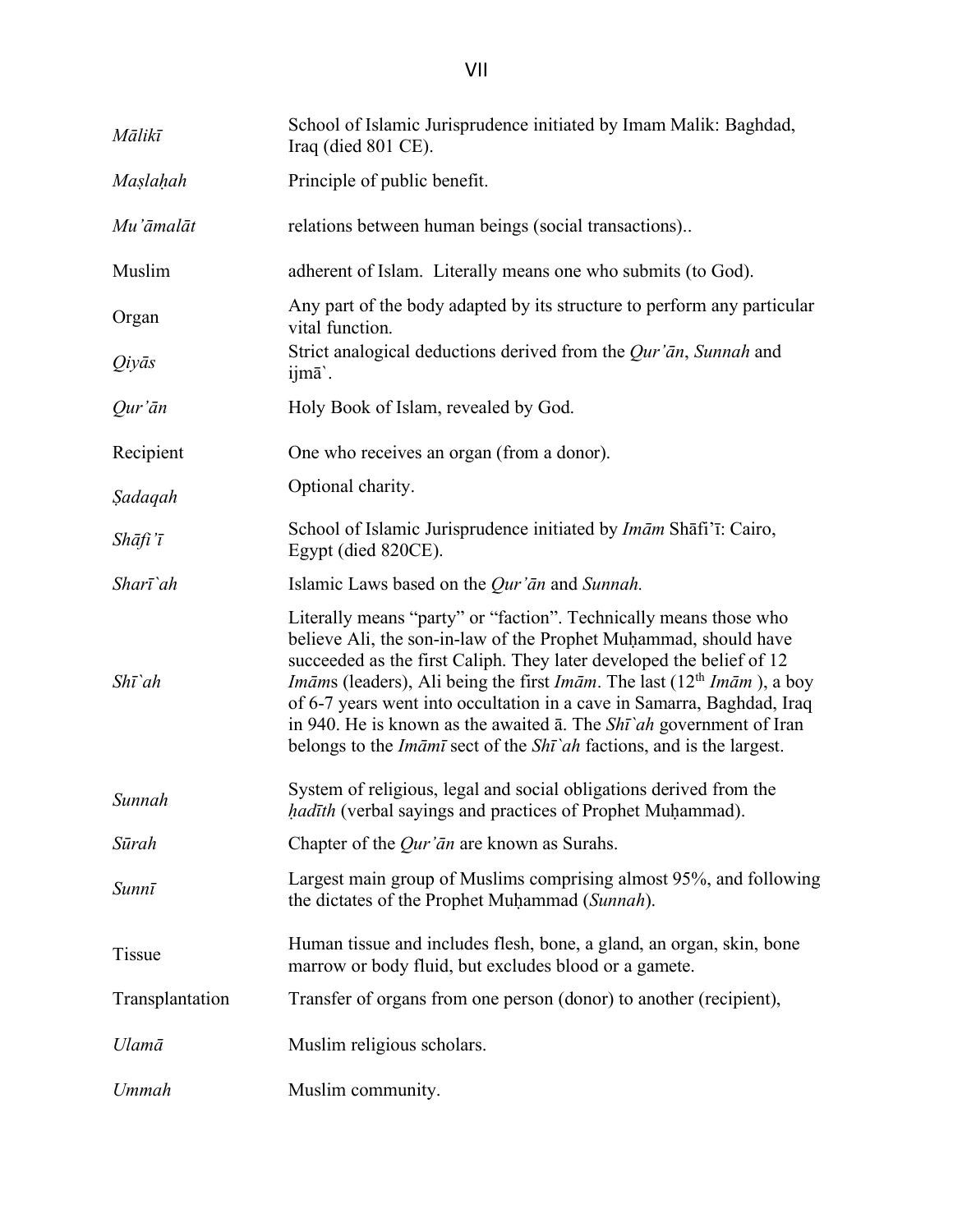## **Abstract**

A practicing Muslim (adherent of the Islamic Faith), is unlikely to consent to organ donation, if it is not in keeping with the tenets of Islamic law (*Sharī`ah*), even though it may be in accordance with South African law. This is because Muslims regard Islamic law as being immutable and God-ordained, as opposed to man-made (South African law). Although there is a wealth of information on organ donation with reference to both South African and Islamic law, there has not been a study comparing the two sets of law. Thus desk-top research provides a comparative analysis of Islamic and South African law with reference to living and cadaveric organ donation. The legal basis of living and cadaveric organ donation and bequeathing of organs is exposed in South African law and Islamic law (*Sharī`ah*). Muslims can be politically divided into two main groups; the majority of *Sunnī* Muslims, and a minority of *Shī`ah* Muslims. (Iran is the only *Shī`ah* Muslim country). There is startling consensus between South African law and *Sunnī* (mainstream) Islamic law, apart from minor differences inherent to each set of laws, on the issue of living and cadaveric organ donation. *Shī`ah* Islamic scholars hold a more liberal view, and were the first to sanction organ donation. *Shī`ah* Islamic jurists allow for the sale of organs in Iran through a state run compensated organ procurement system. They base their legal opinion on reason and logic, and the fact that human life is sacred, and that saving a life of a human being is a Divine obligation. Religion plays a pivotal role in people's attitude to organ donation. With regard to increasing organ donation rates amongst Muslims in South Africa, it is important to publicize the fact that Islamic law not only allows, but encourages, both living and cadaveric organ donation, and that there is broad consensus between South African law and *Sharī`ah*. A number of recommendations in this regard are made in the concluding chapter.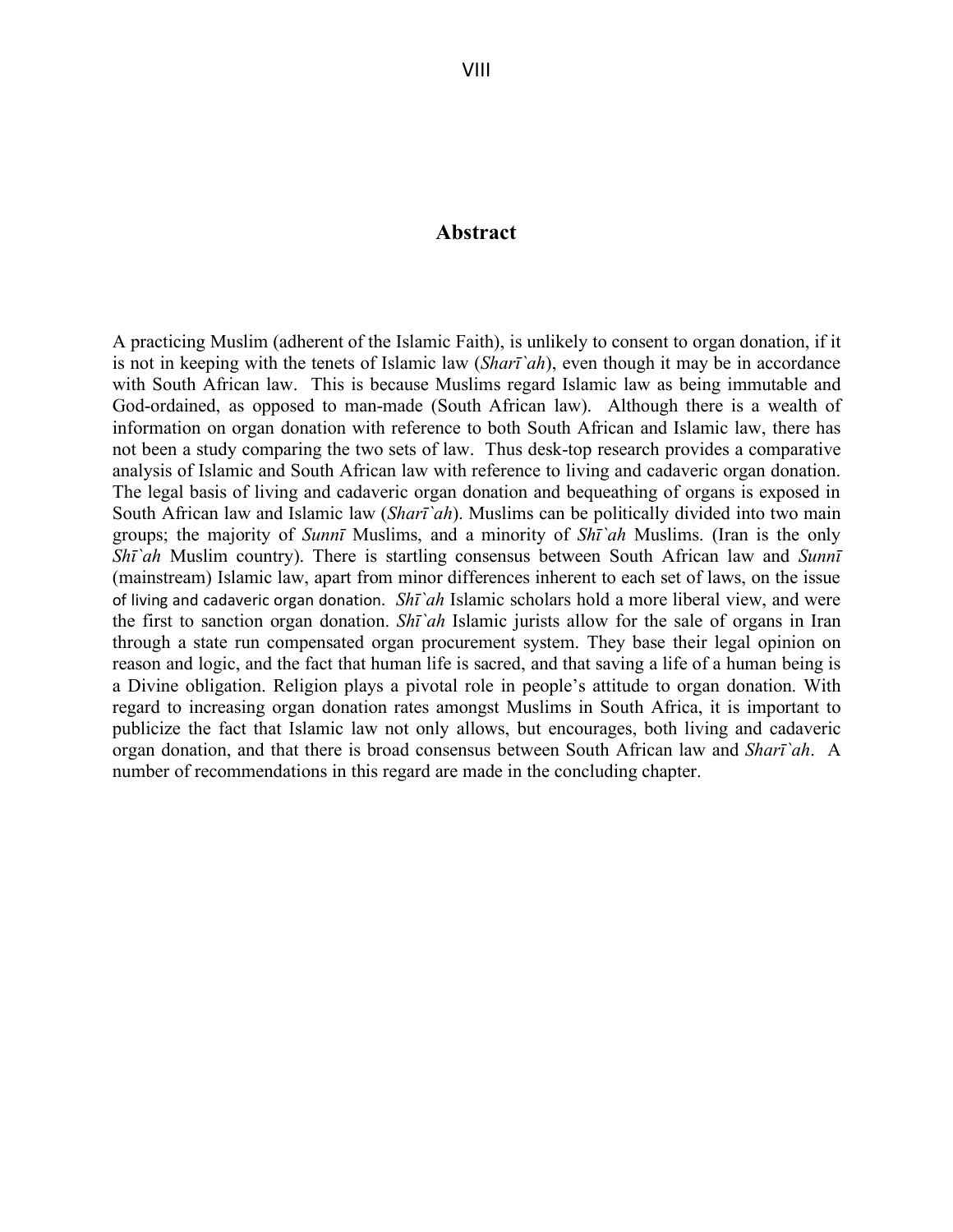## **Table of Contents**

|                                                                          | Page            |
|--------------------------------------------------------------------------|-----------------|
| Title page                                                               | $\mathbf{i}$    |
| Declaration                                                              | $\ddot{\rm ii}$ |
| Thesis related Publications/Presentations                                |                 |
| Acknowledgements                                                         | V               |
| Glossary                                                                 | vi              |
| Abstract                                                                 | viii            |
| Chapter 1                                                                |                 |
| 1.1 Introduction and Background                                          | $\mathbf{1}$    |
| 1.2 Organ donation in South Africa – a dire shortage of organs           | $\overline{2}$  |
| 1.3 General reluctance of South Africans to donate organs                | $\overline{4}$  |
| 1.4 Reluctance of South African Muslims to participate in organ donation | 6               |
| 1.5 Rationale of the study                                               | 7               |
| 1.6 Research methodology                                                 | 9               |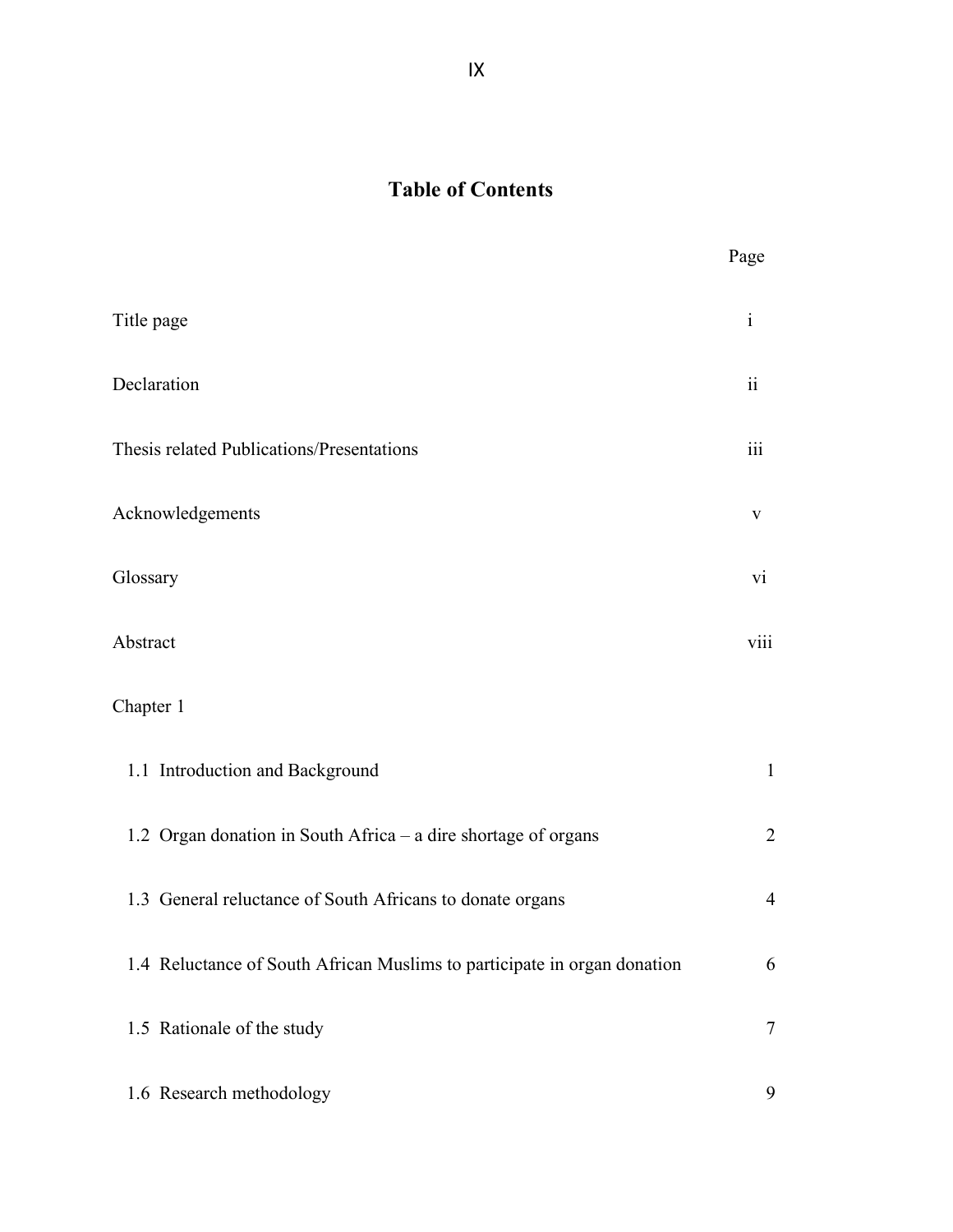## Chapter 2

|           | South African law and organ donation                     |    |  |
|-----------|----------------------------------------------------------|----|--|
|           | 2.1 Legislation governing organ donation in South Africa | 10 |  |
|           | 2.2 Opt-in versus Opt-out system                         | 12 |  |
|           | 2.3 Organ trafficking in South Africa                    | 13 |  |
|           | 2.4 Evaluation of the current South African legal system | 15 |  |
|           | 2.5 Summary                                              | 17 |  |
| Chapter 3 |                                                          |    |  |
|           | Islamic law and organ donation                           |    |  |
|           | 3.1 Background                                           | 18 |  |
|           | 3.2 Principles and sources of Islamic law (Sharī`ah)     |    |  |
|           | 3.2.1 Background                                         | 19 |  |
|           | 3.2.2 Sources of Sharī'ah                                | 20 |  |
|           | 3.3 Historical background of transplantations in Islam   | 22 |  |
|           | 3.4 Arguments for organ donation                         | 23 |  |
|           | 3.5 Arguments against organ donation                     | 27 |  |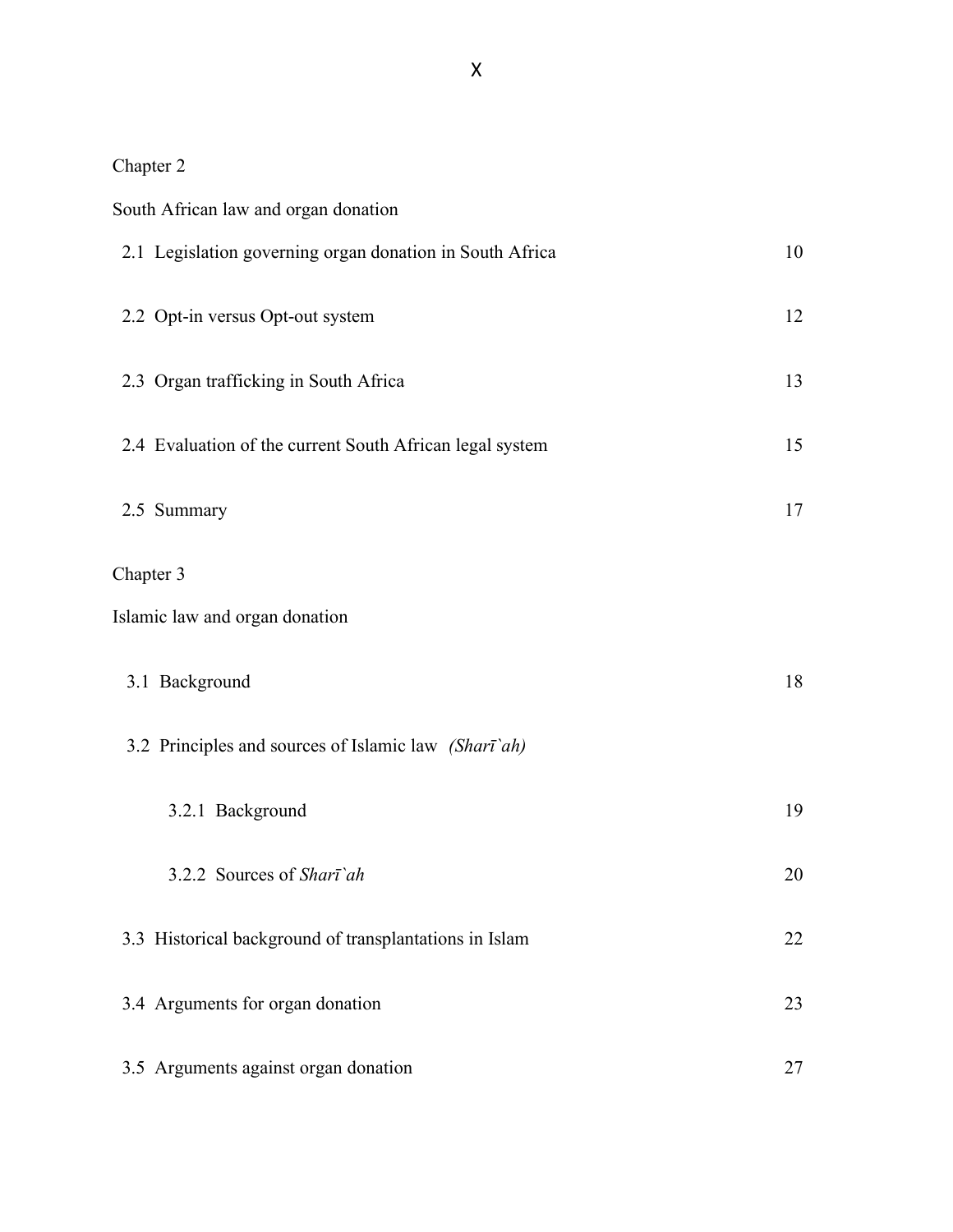XI

| 3.6 Islamic organizational judicial resolutions (Qarārāt) on organ donation |    |
|-----------------------------------------------------------------------------|----|
| 3.7 Islamic law and opt-in and opt-out system                               | 29 |
| 3.8 Islamic law and the sale of organs                                      | 30 |
| 3.9 Muslims in South Africa                                                 | 31 |
| 3.10 Summary                                                                | 32 |
| Chapter 4                                                                   |    |
| Bequeathing of organs                                                       |    |
| 4.1 Definitions                                                             | 33 |
| 4.2 South African law                                                       | 33 |
| 4.3 Islamic law                                                             | 34 |
| 4.4 Summary                                                                 | 35 |
| Chapter 5                                                                   |    |
| Organ donations practices in other Muslim countries                         |    |
| 5.1 Iran                                                                    | 35 |
| 5.2 Pakistan                                                                | 36 |
| 5.3 Countries where Muslims are minorities                                  | 37 |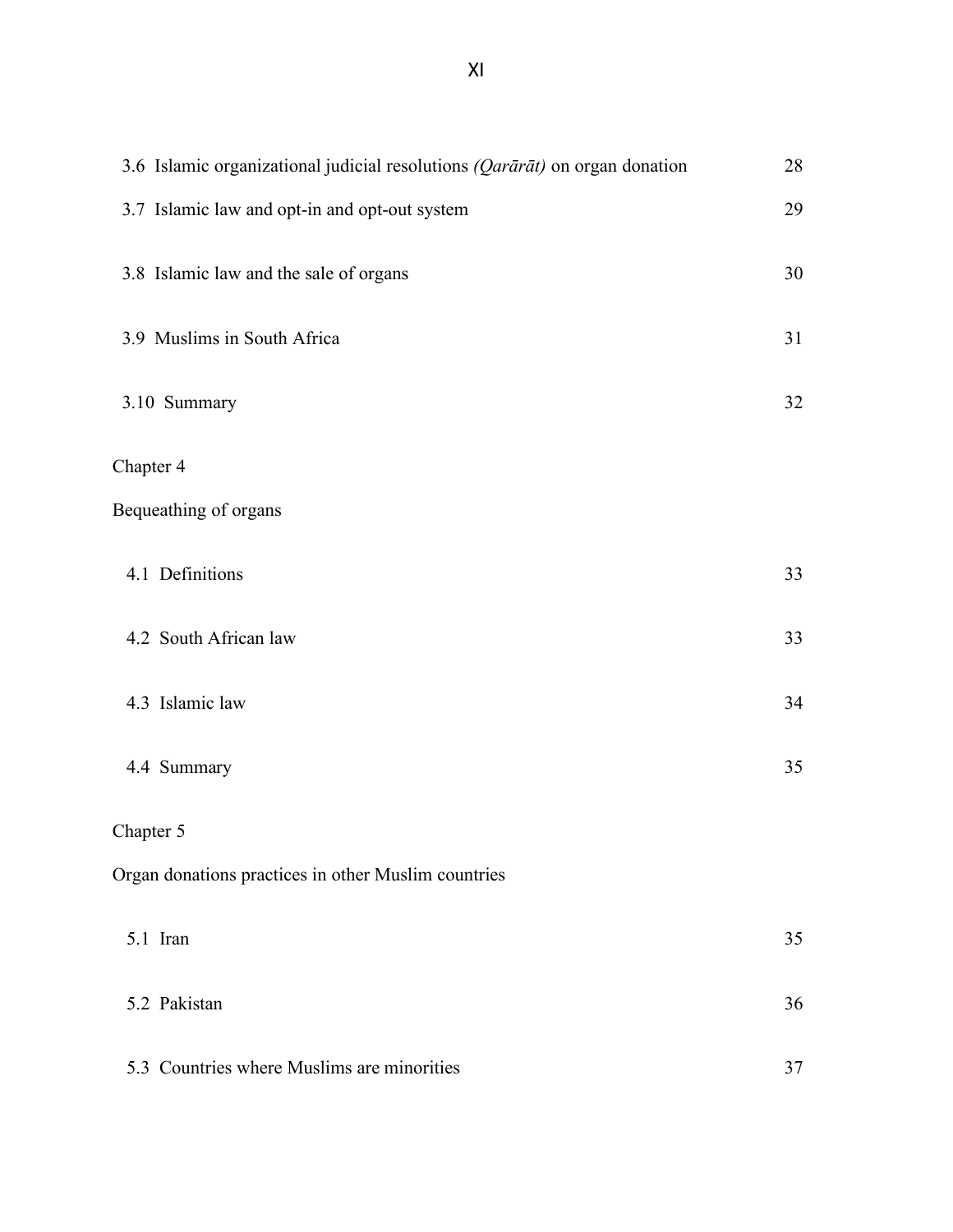| 5.4 Summary                                          | 38 |
|------------------------------------------------------|----|
| Chapter 6                                            |    |
| Analytic comparison of Islamic and South African law |    |
| 6.1 Introduction                                     | 38 |
| 6.2 Areas of consensus                               | 39 |
| 6.3 Areas of divergence                              | 40 |
| 6.4 Summary                                          | 41 |
| Chapter 7                                            |    |
| 7.1 Conclusion                                       | 41 |
| 7.2 Recommendations                                  | 42 |
| Bibliography                                         | 45 |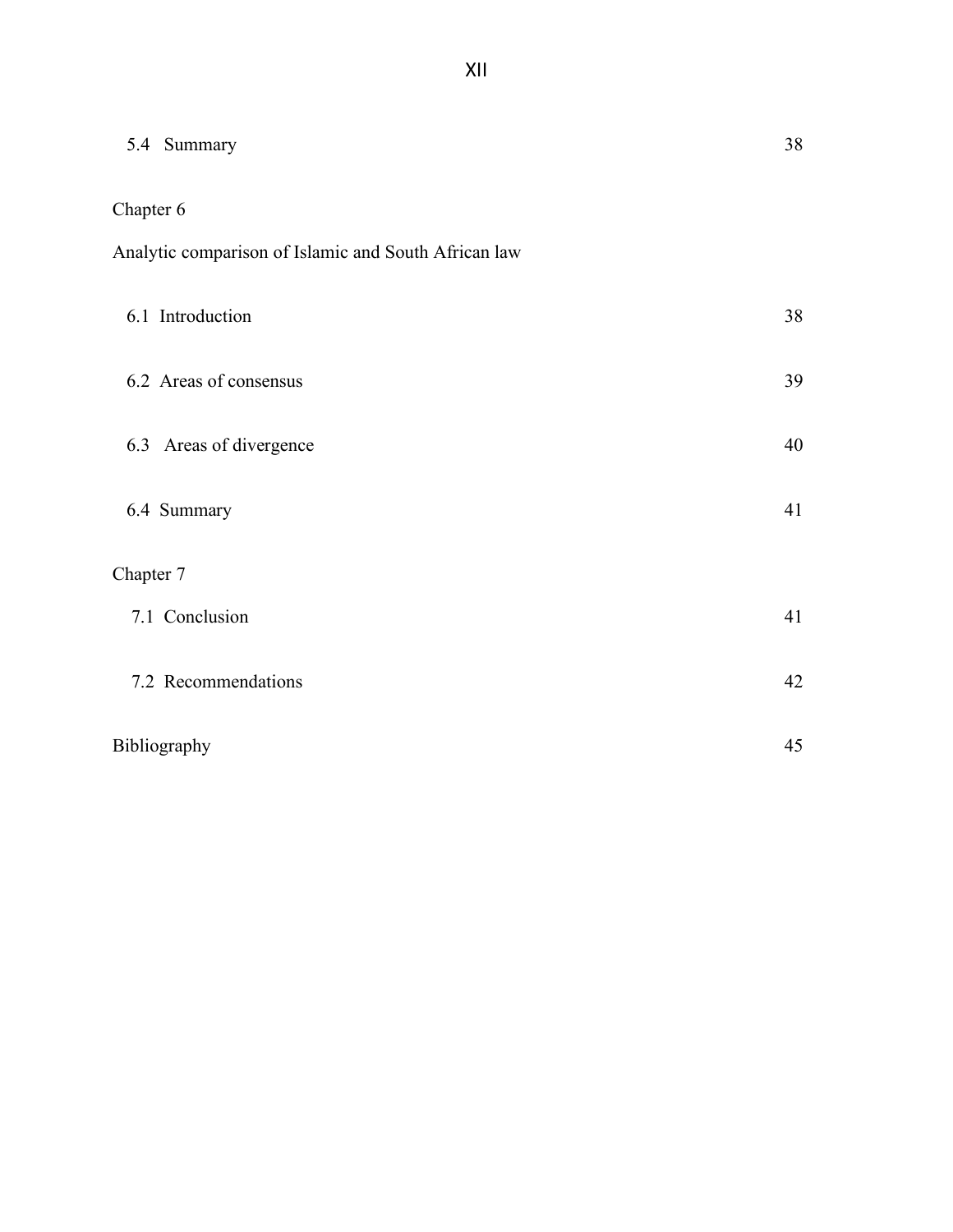#### Chapter 1

#### 1.1 Introduction and Background

Organ donation is the process of surgically removing an organ or tissue from one person (the organ donor), and placing it into another person (the recipient).<sup>1</sup> It is also referred to as transplantation in the medical context. Transplantation is necessary because the recipient's organ has failed or has been damaged by disease or injury.2 A donor of organs may be living (related or unrelated) or dead (cadaveric organ donation). Living organ donations occur when the tissues or organs are donated while the donor is alive.<sup>3</sup> Cadaveric organ donations occur once the donor is dead. $4$ 

Organ transplantation in South Africa is regulated by the National Health Act No. 61 of 2003 (hereafter referred to as the NHA) and its regulations as contained in the Government Gazette.<sup>5</sup> The term "tissue" as defined by the NHA means human tissue, and includes flesh, bone, a gland, an organ, skin, bone marrow or body fluid, but excludes blood or a gamete.<sup>6</sup> "Organ" as defined by the NHA means any part of the human body adapted by its structure to perform any particular vital function, including the eye and its accessories, but does not include skin and appendages, flesh, bone, bone marrow, body fluids, blood or a gamete.<sup>7</sup> Although organ is separately defined, it is also included in the definition of tissue. $8$ 

Living organ donations usually occur among family members or close friends.<sup>9</sup> There are two methods in which cadaveric organ donation can happen. In the first instance cadaveric organ donation occurs when organs are harvested from a deceased person who has been declared braindead. This situation usually arises in the Intensive Care Unit, when 2 medical doctors conduct tests, independent of each other, and confirm irreversible brain damage in a person whose breathing is supported by a ventilator, and whose circulation is supported by means of a beating heart.<sup>10</sup>

<sup>&</sup>lt;sup>1</sup> 'Organ Donation and Transplantation' available at https://my.clevelandclinic.org/health/articles/ 11750-organ-donation-transplantation, accessed 29 May 2019.

 $2$  Ibid.

<sup>&</sup>lt;sup>3</sup> 'The Living Donation Process' available at https://www.organdonor.gov/about/process/livingdonation.html, accessed 29 May 2019.

Ibid.

<sup>5</sup> GG 35099, 2/3/2012.

<sup>6</sup> National Health Act, No. 61 of 2003. Definitions.

 $<sup>7</sup>$  Ibid.</sup>

<sup>8</sup> DJ Mcquoid-Mason et al 'Tissue transplantation and the National Health Act' (2006) 24 (3) *CME* 128-130.

<sup>&</sup>lt;sup>9</sup> 'The Living Donation Process' available at https://www.organdonor.gov/about/process/livingdonation.html, accessed 29 May 2019.

<sup>10</sup> A Kleinsmidt et al 'Organ transplant ethics and law' in K Moodley (ed) *Medical ethics, law and human rights – a South African perspective* (2017) 315 – 326.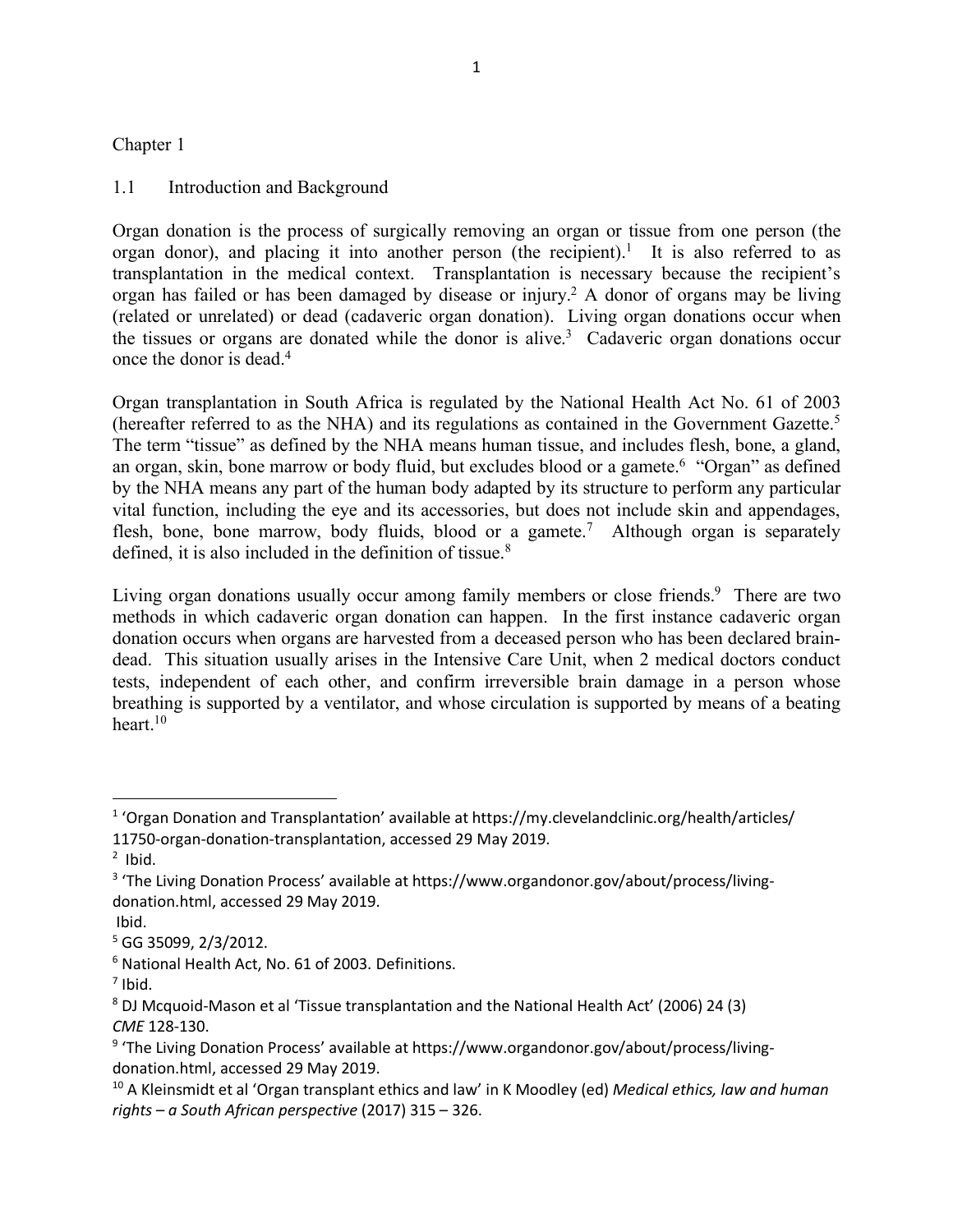The Regulations stipulate that one of the two medical doctors must have been qualified for at least 5 years, and neither of whom may be related to the transplant team.<sup>11</sup> The NHA defines death as 'brain-death'.12 The second method that organs may be harvested from a deceased person is when a competent person bequeaths organs upon death in a will, document or oral statement.<sup>13</sup>

In South Africa, the most common solid organ transplant is the kidney<sup>14</sup> and cadaveric organ donation, including cadaveric kidney donation, is more common than living donation.15

## 1.2 Organ donation in South Africa – a dire shortage of organs

Organ transplantation remains amongst the most effective methods to treat a patient with endstage organ disease.<sup>16</sup> Apart from saving lives, it drastically improves the quality of life of persons, and is also the most cost-effective means of treatment.17 Thompson argues that whilst the South African Government's health care policy is focused on primary health care interventions as a cost-effective strategy to improving the health of its population, transplantation should not be ignored.<sup>18</sup> Presently transplantation is not prioritized as an integral health need of the population, Thompson argues that transplantation rates are a reflection of the total health care system, and, therefore, organ donation rates should be used as a measurable indicator of the health care system of a country.<sup>19</sup>

The biggest limitation to organ transplantation, both in South Africa and globally is the shortage of organs.20 There are about 6000 people awaiting kidney transplantations alone, in South

<sup>&</sup>lt;sup>11</sup> GG 35099, 2/3/2012; DJ Mcquoid-Mason 'Human tissue and organ transplant provisions: chapter 8 of the National Health Act and its Regulations, in effect from March 2012 – what doctors must know' (2012) 102 (9) *SAMJ* 734 – 735.

<sup>12</sup> National Health Act, No. 61 of 2003, (ch) 8; GN R180 of GG 35099, 2/3/2012.

<sup>13</sup> National Health Act, No. 61 of 2003, (5) 62 (1).

<sup>&</sup>lt;sup>14</sup> 'Organ Donation Foundation of South Africa. Transplant Statistics. South Africa; Organ Donor Foundation' Available at: http://www.odf.org.za/index.php/did-you-know/statistics.html accessed on 14 March 2019; A Kleinsmidt et al 'Organ transplant ethics and law' in K Moodley (ed) *Medical ethics, law and human rights – a South African perspective* (2017) 315 – 326.

<sup>15</sup> A Kleinsmidt et al 'Organ transplant ethics and law' in K Moodley (ed) *Medical ethics, law and human rights – a South African perspective* (2017) 315 – 326.

<sup>16</sup> E Miller 'Organ donation and transplantation in South Africa: an update' (2013) 31 (6) *CME* 220 – 222; HR Etheridge et al 'Public attitudes to organ donation among a sample of urban-dwelling South African adults: a 2012 study' (2013) 27 (5) *Clinical transplantation* 684-692.

<sup>17</sup> A Sparaco 'Increasing organ donation: is presumed consent the answer?' (2017) 6 (1) *Transplantation News 5.*

<sup>18</sup> D Thompson 'Organ donation in South Africa – a call to action' (2017) 33 (2) *SAMJ* 36 – 37.  $19$  Ibid.

<sup>20</sup> A Sparaco 'Increasing organ donation: is presumed consent the answer?' (2017) 6 (1) *Transplantation News 5*; HR Etheridge et al 'Public attitudes to organ donation among a sample of urban-dwelling South African adults: a 2012 study' (2013) 27 (5) *Clinical Transplantation* 684 – 692.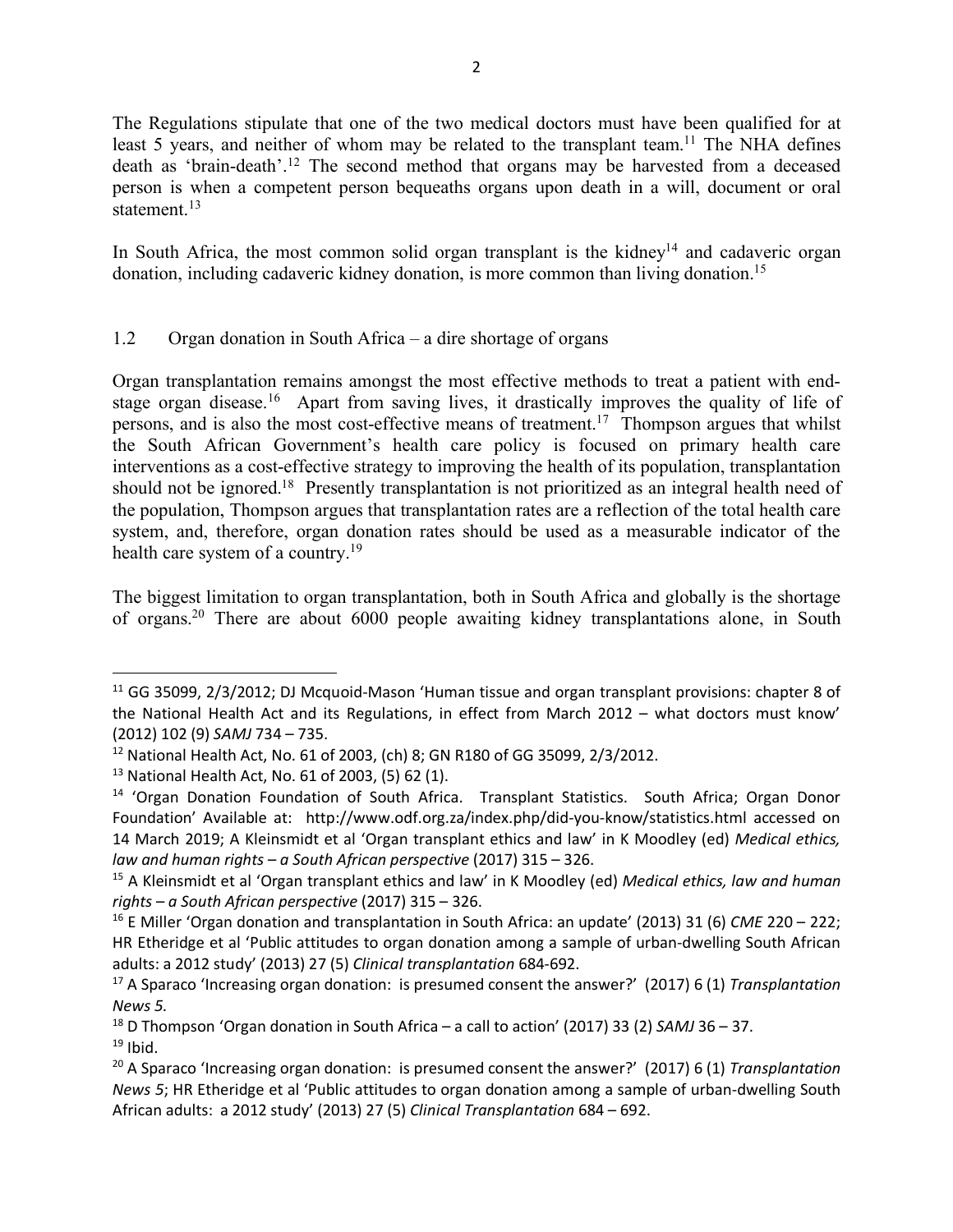Africa.<sup>21</sup> This is thought to be an underestimate, and there are probably numerous people that would benefit from a transplant and yet are not on a transplant waiting list, as awareness of transplantation in South Africa is still poor.<sup>22</sup>

Often, the most common situation when the question of organ donation and transplantation arises is when a family loses a loved one, and only then is the question of organ harvesting and transplantation raised, and this is at a time when there is deep emotional conflict and a sense of loss.<sup>23</sup> In 2016, only 249 kidney transplants were performed in South Africa, with 512 organ transplants being performed in total, and this included corneal transplants. If one considers that there are approximately 6000 people awaiting kidney transplants, and that only 249 kidney transplants were performed in 2016, it is apparent that the number of organ transplants being performed in South Africa is woefully inadequate.24

South Africa made history when the first successful heart transplant was performed by Dr. Christian Barnard at Groote Schuur Hospital in Cape Town, South Africa, in 1967.<sup>25</sup> However, our organ donation rates, are extremely low and do not compare well with other countries. Our cadaveric organ donation rate is less than 3 per million population.<sup>26</sup> Spain, by comparison has a cadaveric organ donation rate approaching 40 per million population, and even Brazil, a country that is often compared to South Africa because of its similar socio-economic status, achieves a rate of 14 per million population.<sup>27</sup>

About 200 000 people in South Africa, out of 53 Million, have signed organ donation forms, and have indicated that they wish to be organ donors according to the Organ Donor Foundation of South Africa.<sup>28</sup> However, in South Africa the family will still make a final decision regarding organ donation. It has been shown that the best chance of obtaining a positive result from the bereaved family is when consent is obtained by specially trained individuals, and not simply by the treating clinician.29

 <sup>21</sup> A Sparaco 'Increasing organ donation: is presumed consent the answer?' (2017) 6 (1) *Transplantation News 5.*

 $22$  Ibid.

 $23$  Ihid.

<sup>&</sup>lt;sup>24</sup> 'Organ Donation Foundation of South Africa. Transplant Statistics. South Africa; Organ Donor Foundation' Available at: http://www.odf.org.za/index.php/did-you-know/statistics.html accessed on 14 March 2019.

 $25$  CN Barnard 'Human cardiac transplant. An interim report of a successful operation performed in Groote Schuur Hospital, Cape Town' (1967) 41 (48) *SAMJ* 1271 – 1274.

<sup>26</sup> D Thompson 'Organ donation in South Africa – a call to action' (2017) 33 (2) *SAMJ* 36 – 37.

 $27$  Ibid.

<sup>&</sup>lt;sup>28</sup> 'Organ Donation Foundation of South Africa. Transplant Statistics. South Africa; Organ Donor Foundation' Available at: http://www.odf.org.za/index.php/did-you-know/statistics.html accessed on 14 March 2019.

 $29$  W Hume 'Factors influencing the family consent rates for organ donation in the UK' (2016) 71 (9) *Anaesthesia* 1053 – 1063.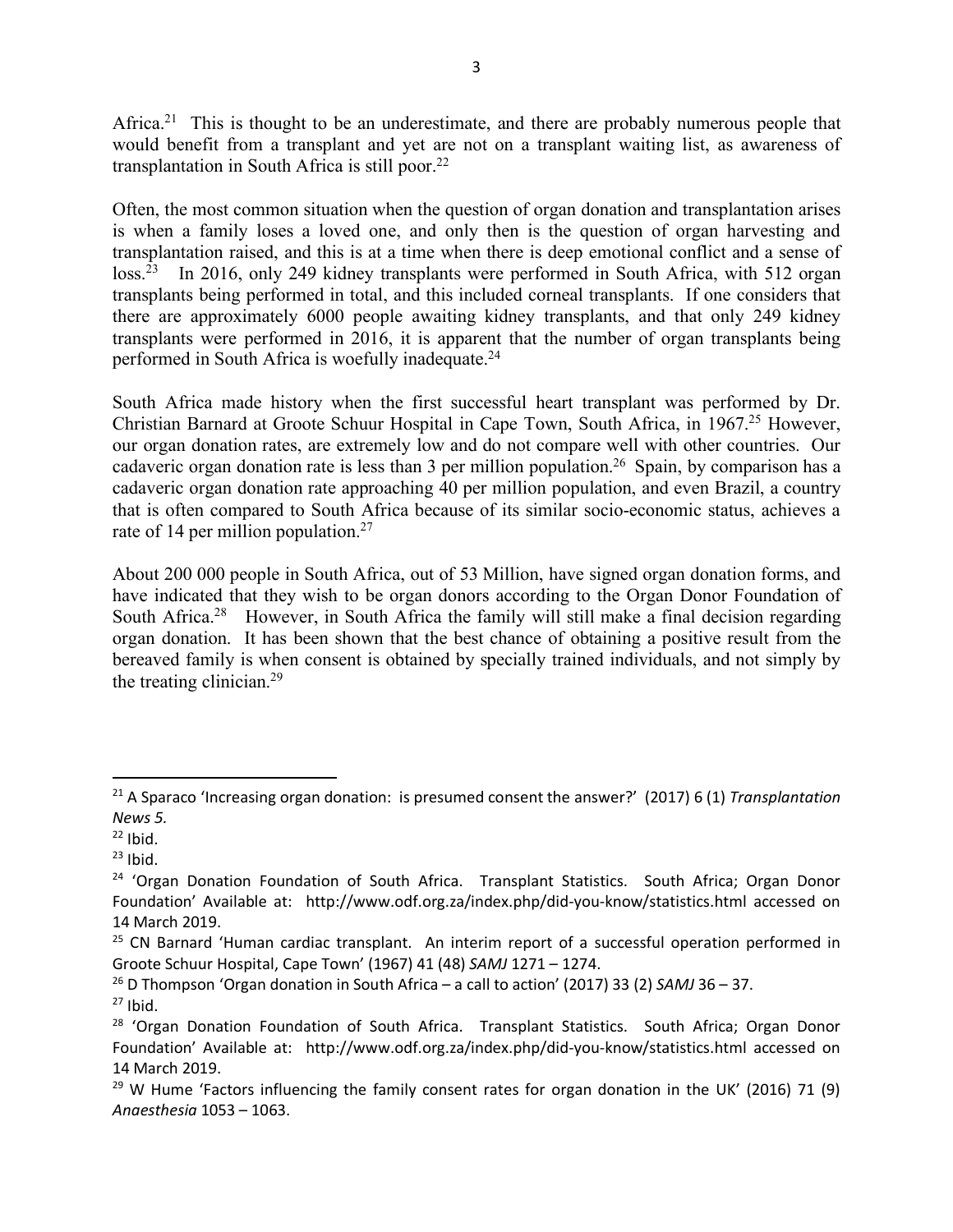A significant number of kidney transplants in South Africa are from live donors, related to the recipient.30 It has been thought that South Africa can increase donation rates by encouraging live organ donation (related or unrelated). However, this is only an option for certain category of organ transplants.31 Furthermore, the harvesting of an organ from a live donor puts the donor at risk of complications which themselves can be fatal.

It is important to mention here that in South Africa, there is a divide in access to healthcare between the public and private sectors. South Africa has a two-tiered health system, where 16% of the population that are medically insured have access to excellent healthcare, whilst the majority (84%) that are uninsued, have to rely on state facilities, that are often under-resourced.<sup>32</sup> The 2015 South African Renal Registry Annual report revealed that there were 30 kidney dialysis units in the public sector, and  $228$  in the private sector.<sup>33</sup> Moosa, in a recent comprehensive report on the state of kidney transplantation in South Africa, reported that some public sector dialysis facilities only accepted 25% of patients with end-stage kidney disease.<sup>34</sup> When comparing the public and private sectors in South Africa, the rate of kidney transplantation is more than 10 times higher in the private sector.<sup>35</sup> Moosa also reports that there is a difference in kidney transplantation rates amongst the different provinces in South Africa, with Gauteng and the Western Cape performing three quarters of all kidney transplants in South Africa. Kwazulu-Natal, with the second highest population, performs amongst the lowest number of kidney transplants in South Africa.<sup>36</sup> Overall, the number of organ transplants being performed in South Africa is extremely low, and this is due to the dire shortage of organs available for donation.

## 1.3 General reluctance of South Africans to donate organs.

The root cause of the shortage of organs in South Africa is the reluctance of people to bequeath their organs following their death, to donate an organ whilst alive (related or non-related living donor), or to consent to donation of an organ of a deceased family member (cadaveric organ donation). The consent rates and consequently the number of organ transplants taking place in

<sup>&</sup>lt;sup>30</sup> 'Organ Donation Foundation of South Africa. Transplant Statistics. South Africa; Organ Donor Foundation' Available at: http://www.odf.org.za/index.php/did-you-know/statistics.html accessed on 14 March 2019.

<sup>31</sup> D Thompson 'Organ donation in South Africa – a call to action' (2017) 33 (2) *SAMJ* 36 – 37.

<sup>&</sup>lt;sup>32</sup> S Kevany et al 'Improving resource allocation decisions for health and HIV programmes in South Africa: Bioethical, cost-effectiveness and health diplomacy considerations' (2013) 8 (5) *Glob Public Health*  $570 - 587.$ 

<sup>33</sup> MR Davids 'South African Renal Registry Annual Report: 2015' (2017) 20 (1) *Afr. J Nephrol* 201 – 213. <sup>34</sup> MR Moosa 'The state of kidney transplantation in South Africa' (2019) 109 (4) *SAMJ* 235 – 240;

MR Moosa et al 'The dangers of rationing dialysis treatment: dilemma facing a developing country' (2006) 70 (6) *kidney Int* 1107 – 1114.

<sup>35</sup> MR Davids 'South African Renal Registry Annual Report: 2015' (2017) 20 (1) *Afr. J Nephrol* 201 – 213.

<sup>36</sup> MR Moosa 'The state of kidney transplantation in South Africa' (2019) 109 (4) *SAMJ* 235 – 240;

MR Moosa et al 'The dangers of rationing dialysis treatment: dilemma facing a developing country' (2006) 70 (6) *kidney Int* 1107 – 1114.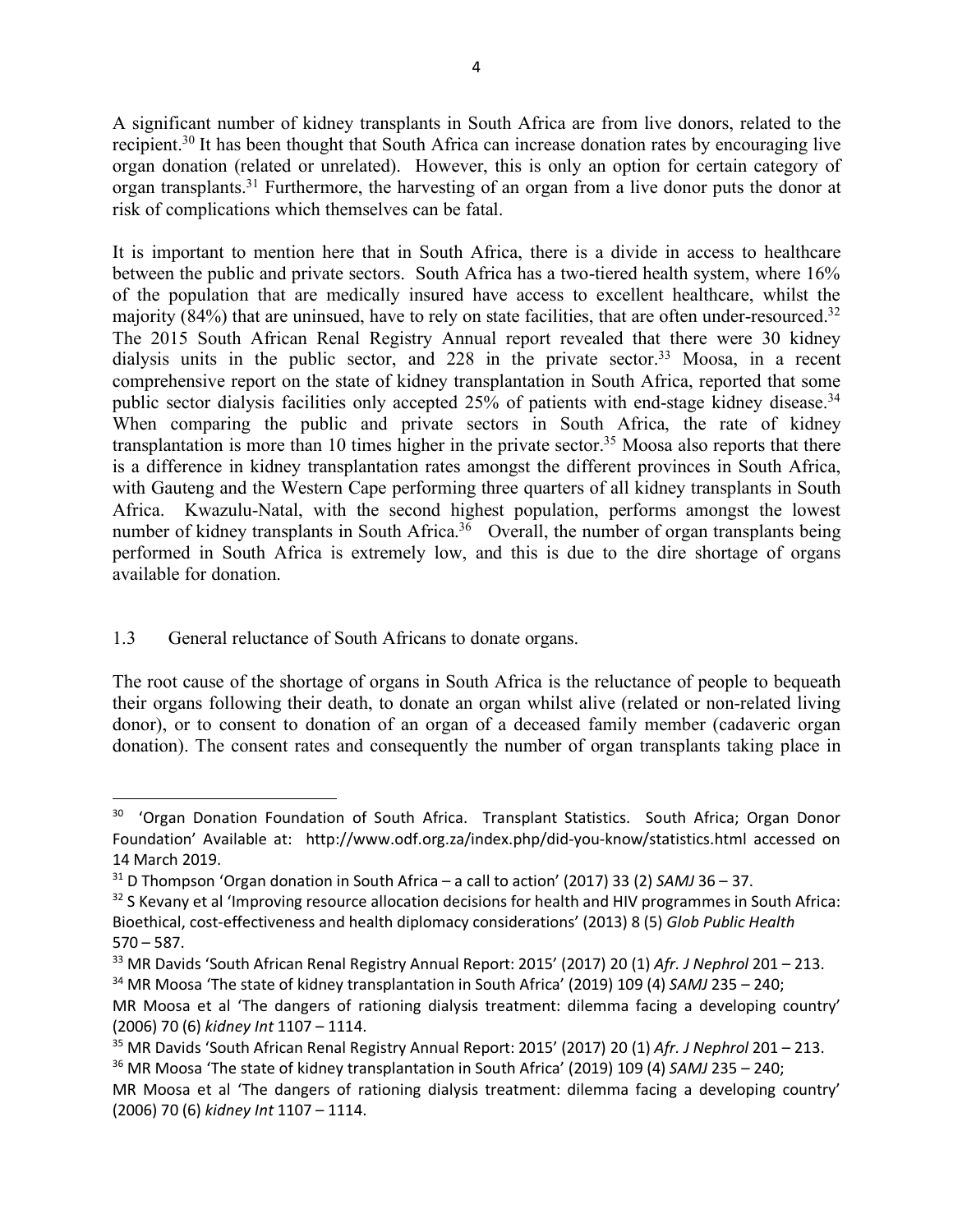South Africa is steadily declining.<sup>37</sup> There are myriads of reasons for this decline - lack of awareness, ignorance, fallacies and myths.<sup>38</sup> There are certain categories of people in South Africa that are particularly reluctant to consent to organ donation, these include people from lower socio-economic groups, Black African people, and people with strong religious beliefs.<sup>39</sup>

It is well known that organ donation rates from marginalized communities and those from lower socio-economic groups in South Africa have been very low.<sup>40</sup> It has also been well established that the need for organ transplantation in marginalized communities is the greatest. However, very few people from marginalized communities and those from lower socio-economic groups are registered as organ donors with the Organ Donation Foundation.<sup>41</sup> Recently the Organ Donor Foundation rolled out the Uluntu Project as a means to increase awareness of organ donation in marginalized and lower socio-economic communities. The Uluntu project commenced in 2016 in Gugulethu (Gauteng) and Khayalitsha (Western Cape) as a means to raise awareness of organ transplantation, building on existing knowledge, and dispelling misconceptions, the primary aim of the project being to raise the awareness of organ donation, so that if there is a referral in a hospital, the individual would at least have heard of organ transplantation before.42

The reluctance of Black South African population to consent to organ donation has been well established in a number of previous studies.<sup>43</sup> This trend has been found outside South Africa as

<sup>&</sup>lt;sup>37</sup> HR Etheridge et al 'Attitudes to organ donation among some urban South African populations remain unchanged: a cross-sectional study (1993 – 2013)' (2014) 184 (2) *SAMJ* 135 – 137; HR Etheridge et al 'Public attitudes to organ donation among a sample of urban-dwelling South African adults: a 2012 study' (2013) 27 (5) *Clinical transplantation* 684-692; A van Heerden et al 'Where do organs come from' (2016) 5 (1) *Transplantation News* 6 – 7; D Thompson 'Organ donation in South Africa – a call to action' (2017) 33 (2) *SAMJ* 36 – 37.

 $38$  Ibid.

 $39$  B Blignaut 'More people than expected in marginalized communities know about organ donation' (2017) 6 (2) *Transplantation News* 2; PM Dimo 'Organ donation behaviour: debates amongst black South African' (2018) 16 (3) *Gender and Behaviour* 12200 – 12210; RM Mphore 'Obliviousness, not disease, is what kills the nation (2016) 15 (3) *Transplantation News* 6; D Thompson 'Organ donation in South Africa – a call to action' (2017) 33 (2) *SAMJ* 36 – 37.

<sup>40</sup> B Blignaut 'More people than expected in marginalized communities know about organ donation' (2017) 6 (2) *Transplantation News* 2.

 $41$  Ibid.

 $42$  Ibid.

 $43$  B Blignaut 'More people than expected in marginalized communities know about organ donation' (2017) 6 (2) *Transplantation News* 2; PM Dimo 'Organ donation behaviour: debates amongst black South African' (2018) 16 (3) *Gender and Behaviour* 12200 – 12210; HR Etheridge et al 'Attitudes to organ donation among some urban South African populations remain unchanged: a cross-sectional study (1993 – 2013)' (2014) 184 (2) *SAMJ* 135 – 137; HR Etheridge et al 'Public attitudes to organ donation among a sample of urban-dwelling South African adults: a 2012 study' (2013) 27 (5) *Clinical transplantation* 684-692; RM Mphore 'Obliviousness, not disease, is what kills the nation (2016) 15 (3) *Transplantation News* 6.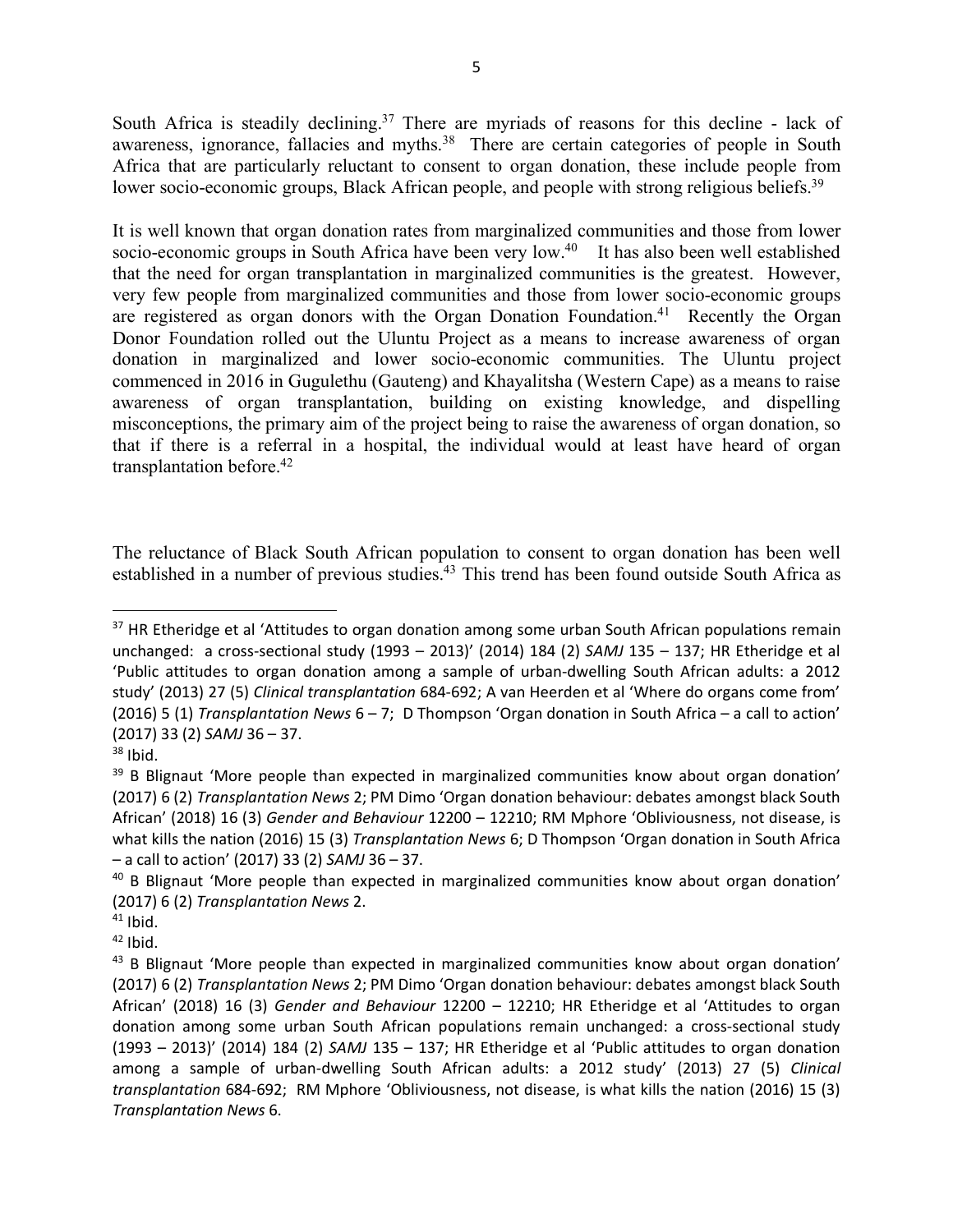well, and globally, most Africans are reluctant to donate their own organs, or that of a deceased family member. It is thought that Black African people are deeply religious and cultural people.44 Also, given South Africa's past history of disempowerment, they are understandably suspicious of organ transplantation, and ignorance, fallacies and myths abound.<sup>45</sup>

## 1.4 Reluctance of South African Muslims to participate in organ donation.

With regard to religion, it has been reported that adherents of Judaism and Islam are reluctant to participate in organ transplantation programmes.<sup>46</sup> Etheridge, studying attitudes to organ donation among urban-dwelling South African adults, reported that adherents of Islam (Muslims) people are least likely to either accept or donate organs.47 And, yet Islamic Law is generally in favour of organ donation.<sup>48</sup> The reluctance of South African Muslims to donate organs, which may be on the basis of their cultural beliefs or simply ignorance of Islamic law, is not unique to

 <sup>44</sup> PM Dimo 'Organ donation behaviour: debates amongst black South Africans' (2018) 16 (3) *Gender and Behaviour* 12200 – 12210; HR Etheridge et al 'Attitudes to organ donation among some urban South African populations remain unchanged: a cross-sectional study (1993 – 2013)' (2014) 184 (2) *SAMJ* 135 – 137; HR Etheridge et al 'Public attitudes to organ donation among a sample of urban-dwelling South African adults: a 2012 study' (2013) 27 (5) *Clinical transplantation* 684-692; RM Mphore 'Obliviousness, not disease, is what kills the nation (2016) 15 (3) *Transplantation News* 6.

<sup>45</sup> PM Dimo 'Organ donation behaviour: debates amongst black South African' (2018) 16 (3) *Gender and Behaviour* 12200 – 12210; HR Etheridge et al 'Attitudes to organ donation among some urban South African populations remain unchanged: a cross-sectional study (1993 – 2013)' (2014) 184 (2) *SAMJ* 135 – 137; HR Etheridge et al 'Public attitudes to organ donation among a sample of urban-dwelling South African adults: a 2012 study' (2013) 27 (5) *Clinical transplantation* 684-692; RM Mphore 'Obliviousness, not disease, is what kills the nation (2016) 15 (3) *Transplantation News* 6; D Thompson 'Organ donation in South Africa – a call to action' (2017) 33 (2) *SAMJ* 36 – 37.

<sup>46</sup> D Thompson 'Organ donation in South Africa – a call to action' (2017) 33 (2) *SAMJ* 36 – 37.

<sup>&</sup>lt;sup>47</sup> HR Etheridge et al 'Attitudes to organ donation among some urban South African populations remain unchanged: a cross-sectional study (1993 – 2013)' (2014) 184 (2) *SAMJ* 135 – 137; HR Etheridge et al 'Public attitudes to organ donation among a sample of urban-dwelling South African adults: a 2012 study' (2013) 27 (5) *Clinical transplantation* 684-692.

<sup>48</sup> D Thompson 'Organ donation in South Africa – a call to action' (2017) 33 (2) *SAMJ* 36 – 37; MY Rady et al 'Campaigning for organ donation at mosques' (2016) 28 *HEC Forum* 193 – 204; V Rispler Chaim et al 'Debates in Islamic bioethics on how to increase organ donation: between presumed consent and explicit consent' (2018) *Ethics Medicine and Public Health* 88 – 94; A Sharif 'Organ donation and Islam – challenges and opportunities' (2012) 94 (5) *Transportation Journal* 442 – 446; M Zahidul Islam "Organ donation and transplantation issues in Islam and present situation' (2014) 22 *Journal of Law, Policy and Globalization* 99 – 103.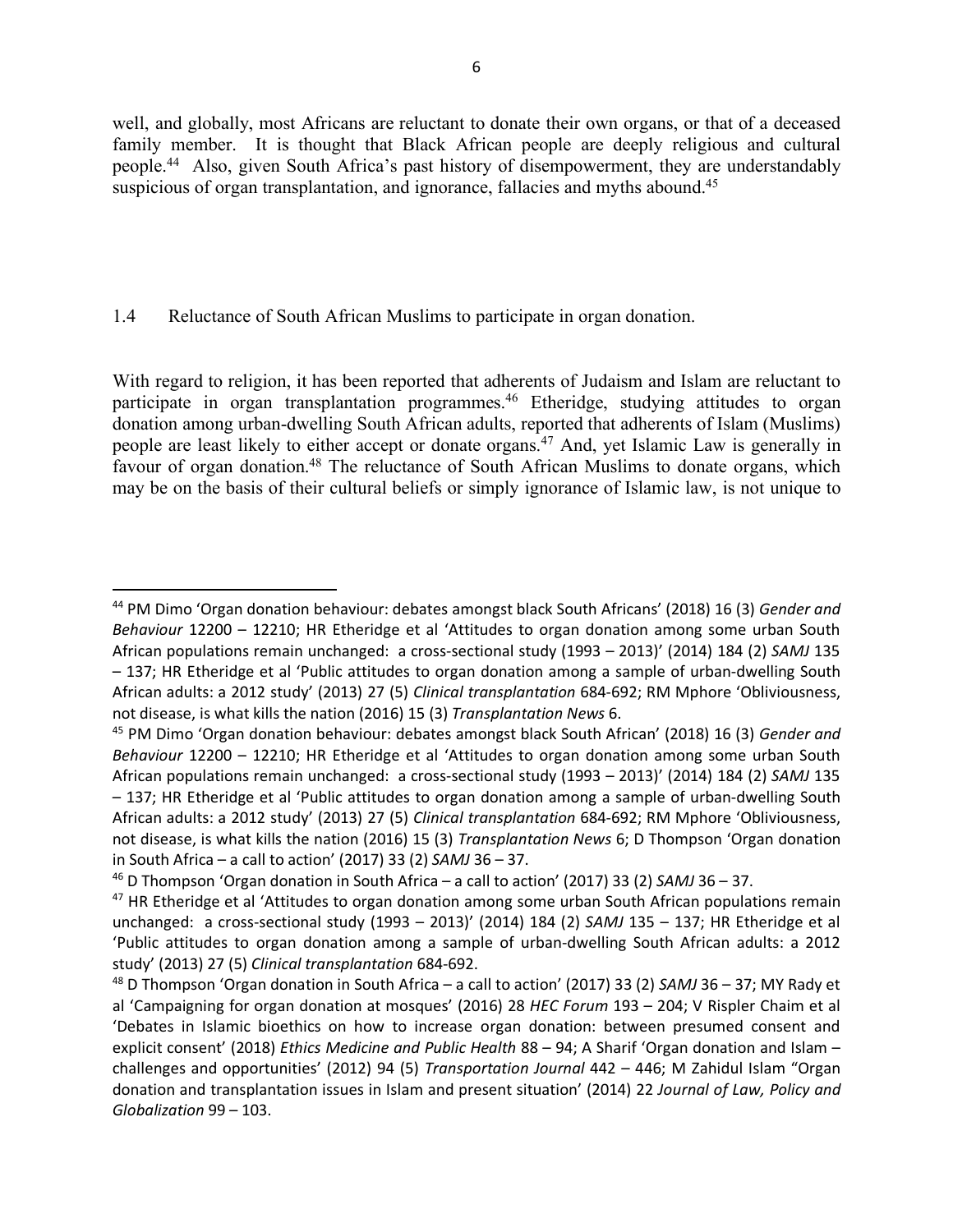South African Muslims.49 Harmanci Seren et al report a general reluctance of Muslims to participate in organ donation in Muslim majority countries.<sup>50</sup>

Interestingly, Padela et al found that higher levels of adherence to Islam did not negatively influence organ donation. In fact, people with lower levels of adherence to Islam, tended to donate organs less often.51 Indeed, Najafizadeh et al have found that there is an increase in organ donation during the Muslim holy month of *Ramaḍān* (month of fasting, ninth month of the Islamic lunar calendar) due to increase in religious altruism.52

Although Muslims in South Africa comprise only 5% of the population, Islam is the fastest growing religion globally and locally.53 Furthermore, Muslims in South Africa exercise a sphere of influence that belies their number. Islamic law takes precedence over any other law, as Muslims regard Islamic law as immutable and divinely inspired.<sup>54</sup> Therefore, in order to understand organ donation practices amongst Muslims in South Africa, one needs to understand the Islamic law (*Sharī`ah*) position on organ donation. This will be discussed in Chapter 3.

#### 1.5 Rationale of the study

A practicing Muslim (adherent of the Islamic Faith), is unlikely to consent to organ donation, if it is not in keeping with the tenets of Islamic Law, even though it may be in accordance with South African law.55 This is because Muslims regard Islamic Law as being immutable and Godordained, as opposed to man-made (South African law).<sup>56</sup>

 <sup>49</sup> D Thompson 'Organ donation in South Africa – a call to action' (2017) 33 (2) *SAMJ* 36 – 37.

<sup>&</sup>lt;sup>50</sup> AK Harmanci Seren et al 'Opinions and expectations of Muslim donor's relatives deciding organ donation: the sample of Istanbul (2018) 57 (6) *J Relig Health* 2512 – 2522.

<sup>&</sup>lt;sup>51</sup> A Padela et al 'Relationship between Islamic religiosity and attitudes towards decreased organ donation among American Muslims: a pilot study' (2014) 97 (2) *Transplantation* 1292 – 1299.

 $52$  K Najafizadeh et al 'Holy month of Ramadan and increase in organ donation willingness' (2010) 21 (3) *Saudi J Kidney Dis Transplantation* 443 – 336.

<sup>53</sup> 'Islam in South Africa Wikipedia' hht://en.wikipedia.org/wiki/zolam in South Africa, accessed on 16 March 2019; The Christian Science Monitor (10 January 2002) 'In South Africa many blacks convert to Islam' *The Christian Science Monitor* http://www.csmonitor.com/world/africa#, accessed on 16 March 2019.

<sup>54</sup> R Arbour et al 'Islam, brain death, and transplantation: culture, faith, and jurisprudence (2012) 23 (4) *Advanced Critical Care* 381 – 394; MY Rady et al 'Islam and end-of-life practices in organ donation for transplantation: new questions and serious sociocultural consequences' (2009) 21 (2) *HFC Forum* 175 – 205; RS Muliira et al 'A review of potential Muslim organ donors' perspective on solid organ donation: lessons for nurses in clinical practice (2014) *Nursing Forum* 49 (1) 59 – 70; S Sheikh 'Shariah: Law and ethics of organ donation in Islam' (2017) 13 (2) *J Int L Islamic L* 30 – 44; M Slabbert et al 'Law, religion and organ transplants' (2011) 76 (2) *Koers* 261 – 282.

<sup>55</sup> S Sheikh 'Shariah: Law and ethics of organ donation in Islam' (2017) 13 (2) *J Int L Islamic L* 30 – 44; D Thompson 'Organ donation in South Africa – a call to action' (2017) 33 (2) *SAMJ* 36 – 37.

<sup>56</sup> S Sheikh 'Shariah: Law and ethics of organ donation in Islam' (2017) 13 (2) *J Int L Islamic L* 30 – 44.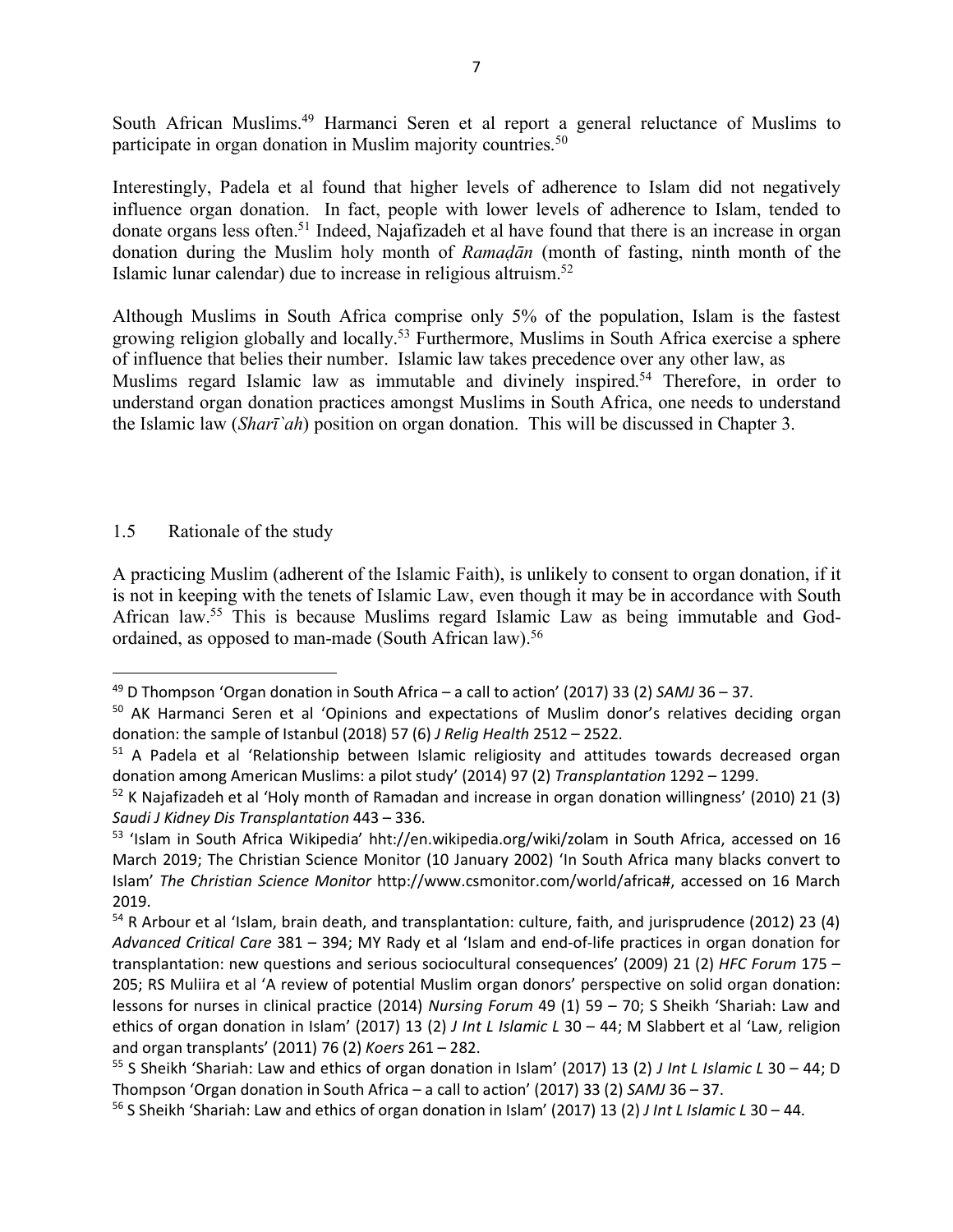There has, as yet, been no study comparing Islamic law and South African law, with regard to living and cadaveric organ donation. The most prolific research on Islamic law and bioethical issues in South Africa has been conducted by Ebrahim.<sup>57</sup> Ebrahim has written exhaustively on a wide range of biomedical issues affecting Muslims in South Africa, including vaccination, reproductive health, ethical dilemmas in the intensive care unit, death and dying, euthanasia, and Islamic medical research.58 More pertinent to this dissertation, Ebrahim has written extensively on Islamic law and organ donation and the validity of the living will in Islamic law.59 However, Ebrahim writes from an Islamic law perspective, without reference to South African legislation. Slabbert has written extensively on organ donation and South African law, with little reference to Islamic law.60 This mini-dissertation, therefore, attempts to close the gap in the literature, by a comparative study of Islamic and South African law, with reference to living and cadaveric organ donation. It is envisaged that there will be considerable overlap and consensus between the two laws, which will lead to a greater acceptance of organ donation amongst the Muslim community in South Africa. It is important for Healthcare Professionals involved in the care of Muslim families considering organ donation, to be aware of points of conflict between the two sets of laws. Furthermore, there is a possibility that Muslim personal law may be introduced into South African law in the recent future.<sup>61</sup> Although, at present, Muslim Personal Law is only concerned with Muslim marriages and divorce, it may, in time, extend to matters of inheritance and wills. In this eventuality, South African legislators should be aware of points of divergence between the two laws.

<sup>&</sup>lt;sup>57</sup> Professor Abul Fadl Mohsin Ebrahim is an emeritus Professor of Islamic Law at the University of KwaZulu-Natal.

<sup>58</sup> AFM Ebrahim *Islam and vaccination* (2013) 82; AFM Ebrahim 'Biomedical issues' *Islamic perspective* (1988) 164; AFM Ebrahim 'Reproductive Health and Islamic Values Ethical and Legal Insights (2011) 107; AFM Ebrahim 'Intensive Care Unit (ICU) Ethical Dilemmas – *Guidelines for Muslim Families* (2014) 60;

AFM Ebrahim et al 'Death and Dying': *Advising patient and family* (1995) 21; AFM Ebrahim et al 'Ethics of Medical Research' – *Some Islamic considerations* (1994) 13; AFM Ebrahim 'Euthanasia (Qatl al - alma)' (2007) 39 *Journal of the Islamic Medical Association of North America* 10 – 13.

<sup>&</sup>lt;sup>59</sup> AFM Ebrahim 'Shariah and Organ Transplants' (1989) 67; AFM Ebrahim 'Organ Transplantation: contemporary Sunni Muslims legal and ethical perspectives' (1995) 9 (34) *Bioethics* 291 – 302; AFM Ebrahim 'Islamic perspective on Brain Death and Organ Transplantation: Current Issues and Challenges' in A Bagheri K Alali (eds) *Islamic Bioethics* (2017) 4; AFM Ebrahim 'Organ Transplantation contemporary Islamic legal and ethical perspectives' (1988) 146; AFM Ebrahim 'The Living Will (Wasiyat Al-Hayy) a study of its legality in the light of Islamic Jurisprudence' (2000) 19 *Med Law* 147 – 160.

<sup>&</sup>lt;sup>60</sup> Professor Magda Slabbert is a Professor of Jurisprudence at the University of South Africa, and is the leading expert on organ donation and South African law.

 $61$  C Rautenbach 'Some comments on the current (and future) status of Muslims personal Law in South Africa' (2004) 1 (1) *Potchefstroom Electronic Law Journal* 1 – 34.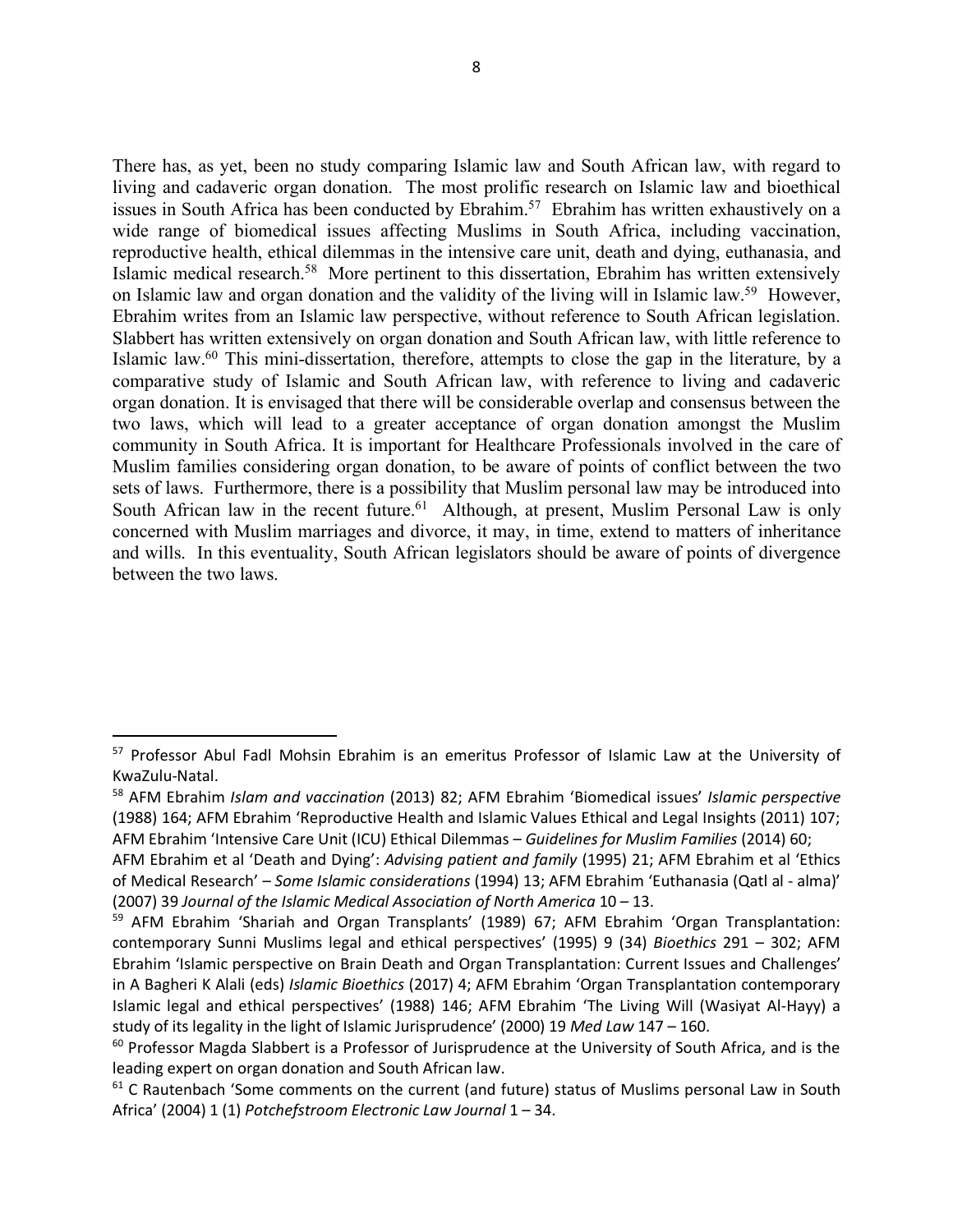#### 1.6 Research Methodology

This mini-dissertation involves desktop study of books, journals, theses and legislation from the UKZN libraries and from the electronic medium. Search tools such as Sabinet, Juta and Lexis-Nexis will be utilized to locate South African law, whilst Heinonline, Westlaw and Google Scholar will be employed to study Islamic law. In the first instance the research method utilized will be a black letter study of South African and Islamic law, in order to expose these laws with reference to organ donation. Thereafter a doctrinal research approach is employed in order to critically analyze the two laws. Organ donation practices are significantly impacted by social, cultural and religious factors. Therefore, there will be a socio-legal aspect to the minidissertation, but, again, research will involve only desktop study. Lastly, there will be a comparative research component to the dissertation, which will involve comparison of Islamic and South African law, as well as the study of International laws in Islamic countries, such as Iran and Pakistan. No empirical data will be collected, and all information can be found in the public domain. Ethical approval for the study was obtained from the University of KwaZulu-Natal Research Ethics Committee (Reference Number H55/0602/019M)

Chapter 2 involves a discussion of South African law and organ donation. Chapter 3 discusses Islamic law and organ donation. Chapter 4 is dedicated to bequeathing of organs, both in South African, and in Islamic law. Chapter 5 is a description of organ donation practices in other Muslim countries. Chapter 6 is an analytic comparison of Islamic and South African law, highlighting areas of consensus and divergence. For ease, a summary is provided at the end of each chapter. Chapter 7 is the final chapter, and ends with concluding remarks and recommendations, particularly to improve organ donation rates amongst the Muslim community in South Africa.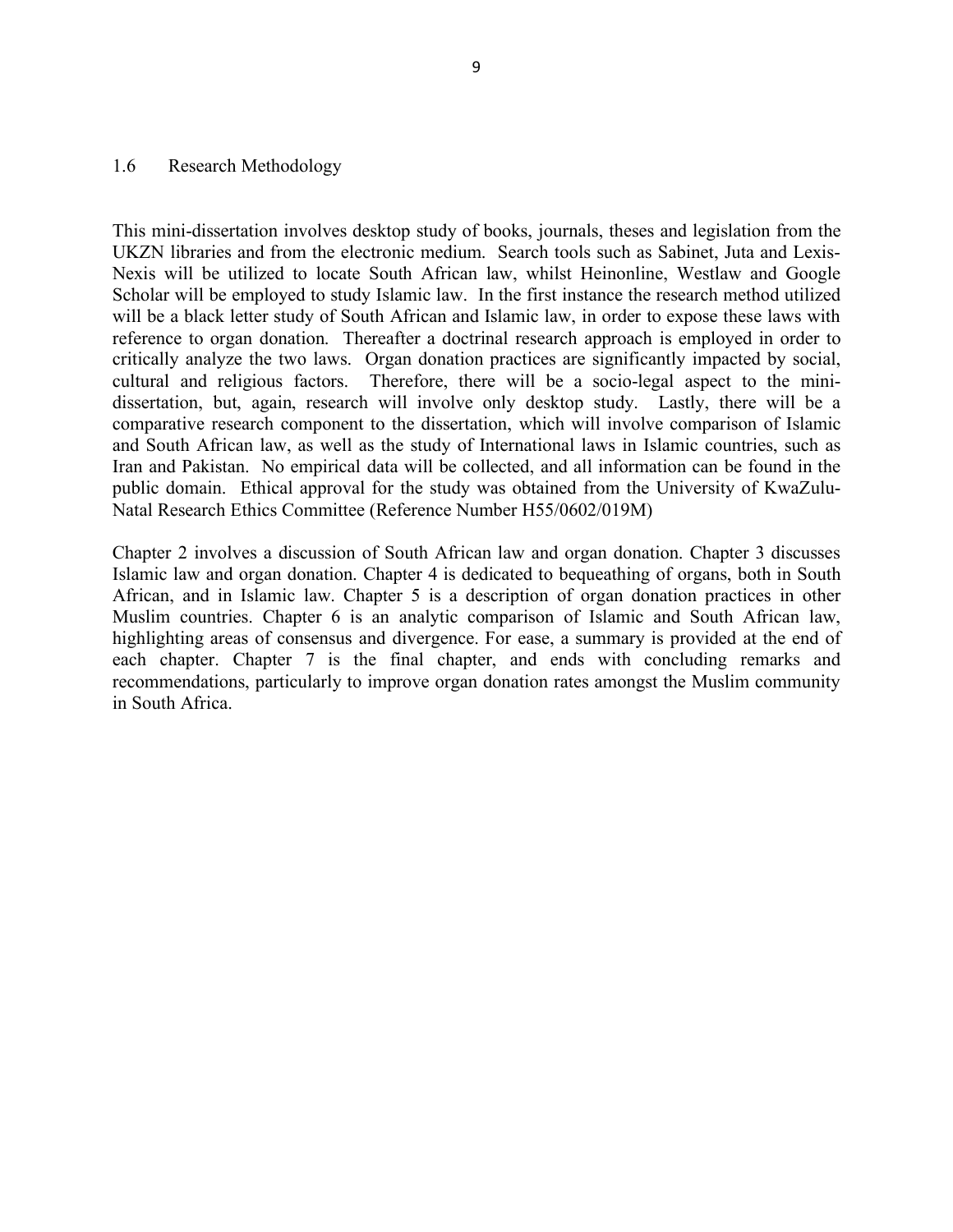#### Chapter 2

South African law and organ donation

2.1 Legislation governing organ donation in South Africa.

Organ transplantation in South Africa is regulated by the  $NHA^{62}$  and its regulations in the Government Gazette of 2nd March 2012: Regulations Regarding the General Control of Human Bodies, Tissue, Blood, Blood Products and Gametes.63 The NHA replaced the Human Tissue Act, which was repealed on the 1<sup>st</sup> March 2012.<sup>64</sup> Specifically chapter 8 of the NHA deals with aspects of organ donation.

The definition of "tissue" and "organ", as defined by the NHA, has been discussed in the introduction in chapter 1 above. For the purposes of this mini-dissertation organ refers to any solid vital organ, example, kidney, liver, heart. The regulations provide that an organ may be removed from a living person only with written consent of the donor themselves, if they are over 18 years of age, or by the parents or guardians of donors aged under 18 year.65 In terms of the Act, persons under the age of 18 years may not donate tissue that is not replaceable by natural processes.66

Section 58 of the Act deals with the institutions which may perform transplants and the authorizations required.67 Section 60 of the Act deals with issues of payment for organs and is very specific. It is an offence for an organ donor to receive financial or other reward for organ donation except for reimbursement of reasonable costs incurred (eg. travel costs, medical bills).68 It is also an offence to sell or trade in organs, except as provided for in the Act. A person convicted of either of these offences may be fined or imprisoned up to 5 years or both.<sup>69</sup> However, a healthcare provider (transplant doctor) registered with a statutory health professional council, may receive remuneration for any professional service rendered.70 According to the Act, it is illegal to transplant a human organ into a person who is not a South African citizen or permanent resident without the Minister's written authorization.<sup>71</sup> Even though, a potential non-South African, non-permanent resident donor is genuinely related to the South African recipient, ministerial consent is still required. In genuine cases, it is likely that the Minister will consent.<sup>72</sup> Doctors who transplant organs into non-South African citizens or permanent residents without

<sup>72</sup> DJ Mcquoid-Mason 'Human tissue and organ transplant provisions: chapter 8 of the National Health Act and its Regulations, in effect from March 2012 – what doctors must know' (2012) 102 (9) *SAMJ*. 734 – 735.

 <sup>62</sup> National Health Act, No. 61 of 2003.

<sup>63</sup> GG 35099, 2/3/2012.

<sup>&</sup>lt;sup>64</sup> Human Tissue Act, No. 65 of 1983.

<sup>65</sup> GM R180, GG No. 33099, 2/3/2012.

<sup>66</sup> National Health Act, No. 61 of 2003, S 56 (2).

<sup>67</sup> National Health Act, No. 61 of 2003, S 58.

<sup>68</sup> National Health Act, No. 61 of 2003, S 60 (4).

<sup>69</sup> National Health Act, No. 61 of 2003, S 60 (5).

 $70$  National Health Act, No. 61 of 2003, S 60 (3).

 $71$ National Health Act, No. 61 of 2003, S 61 (3).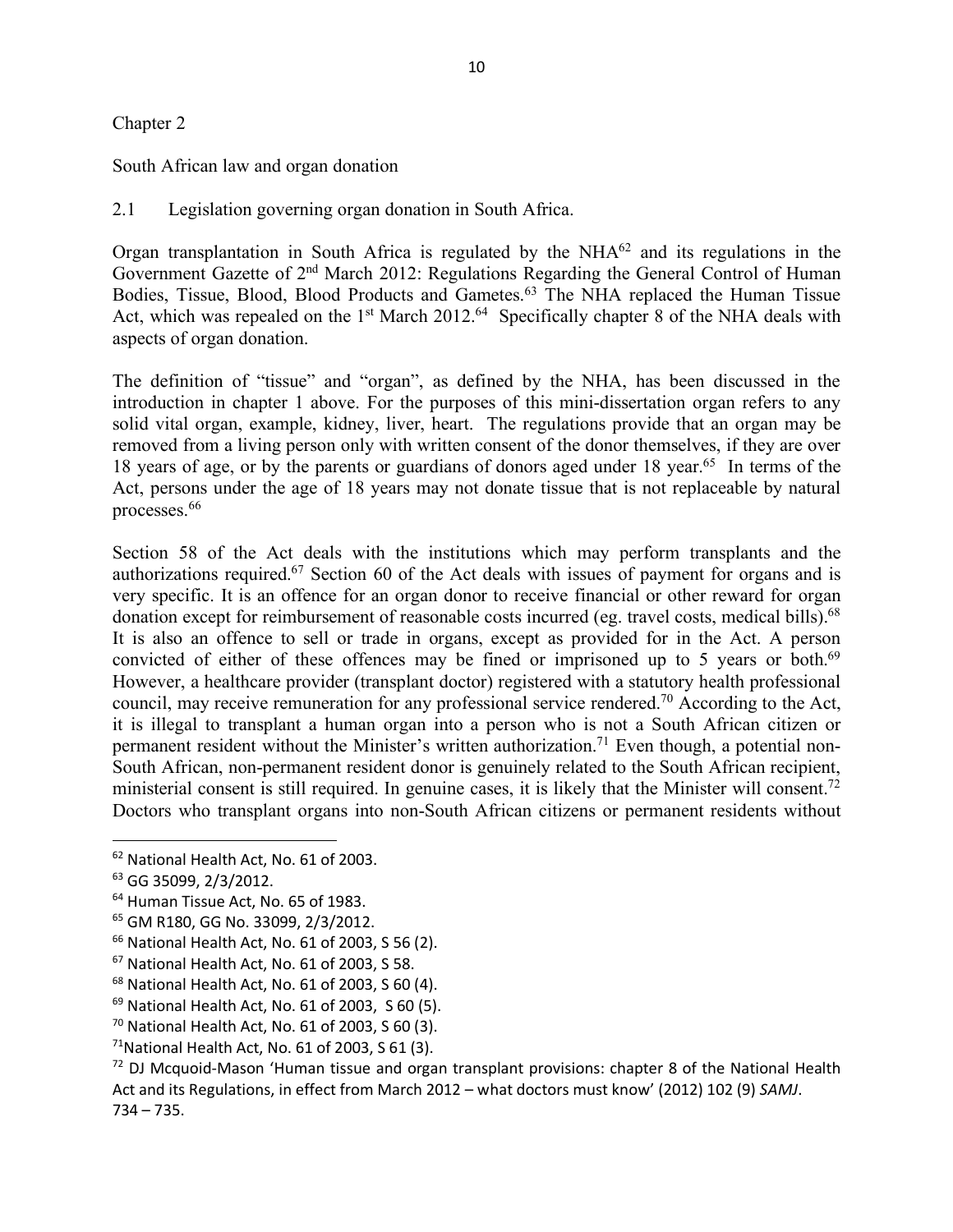ministerial consent, as occurred in the kidney organ trafficking saga in Durban, (to be discussed later), or who charge a fee for a human organ, as opposed to a fee for professional services, are guilty of an offence, and on conviction may be subject to a fine or imprisonment up to 5 years or both. $73$ 

The Act also regulates donation of organs by a living person after death (bequeathing of organs). However, as there are very specific guidelines both in South African and in Islamic law, this will be discussed separately in chapter 4.

It is an important development, that the NHA defines death as "brain-death". This was not previously defined in the repealed Human Tissue Act. The regulations provide that in the case of organ transplantation, the death of the deceased has to be determined by two doctors, one of whom must have been qualified for at least 5 years, and neither of whom may be members of the transplant team.74

Where a deceased has not prohibited organ donation whilst alive, or has not bequeathed organs whilst alive, the Act provides a specific order for relatives to consent to organ donation, namely, the spouse, partner, major child, parent, guardian, major brother or major sister.75 Partners take precedence over all family members other than spouses, in respect of donating the organs of the deceased. Mcquoid-Mason opines that should other family members approach the courts to override a partner's decision, the courts are unlikely to interfere with a partner's decision made in accordance with provisions of the Act.<sup>76</sup>

The Act also provides that where persons legally empowered to donate organs on behalf of a deceased person cannot be located, the Director-General of Health may donate such organs to a person or institution provided that all the prescribed steps have been taken to locate a person authorized to give consent.<sup>77</sup> In practical terms, this situation rarely arises. The Regulations provide that organs donated to an institution must be harvested within a period of 24 hours, after which the body may be claimed by the relatives in a specific order (spouse, partner, major child, parent, guardian, major brother or major sister).<sup>78</sup> The Regulations provide for confidentiality around the organ donation process. The Regulations prohibit the disclosure without the consent of the appropriate person, any information that may identify (i) the deceased person; (ii) the donor of an organ of a deceased person; (iii) living organ donor; (iv) the person who consented to organ donation; or  $(v)$  the organ recipient.<sup>79</sup> Except as provided in any other law, any person that acquires the organ of a deceased or living person, in any manner or for any purpose, other

 $73$  National Health Act, No. 61 of 2003, S 61 (5).

<sup>74</sup> GN R180, GG No. 35099, 2/3/2012.

 $75$ National Health Act, No. 61 of 2003, S 62 (2).

 $76$  DJ Mcquoid-Mason 'Human tissue and organ transplant provisions: chapter 8 of the National Health Act and its Regulations, in effect from March 2012 – what doctors must know' (2012) 102 (9) *SAMJ* 734 – 735.

 $77$  National Health Act, No. 61 of 2003, S 62 (3).

<sup>78</sup> GN, GG 35099, 2/3/2012.

 $79$  Ibid.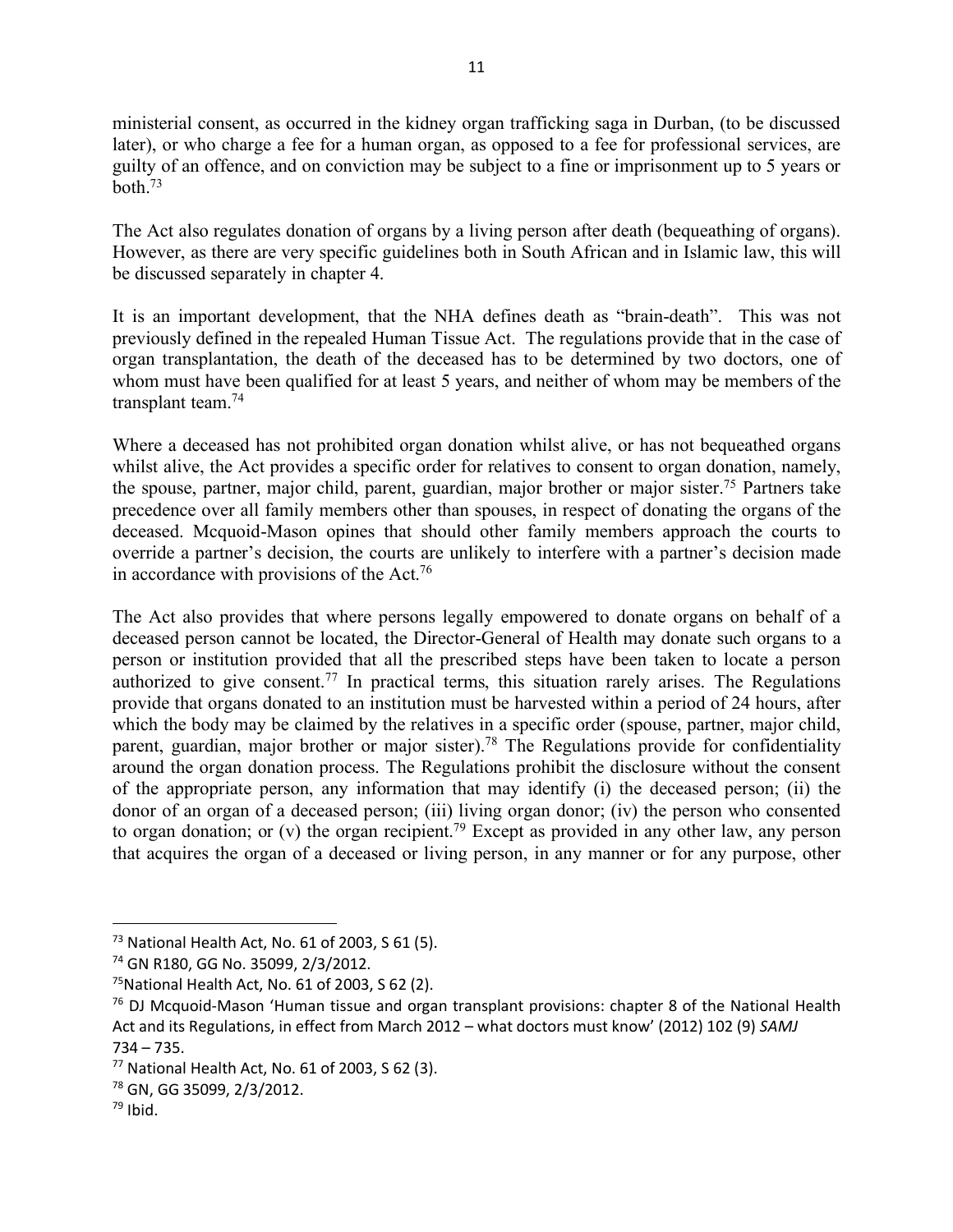than provided for in the Act or its Regulations, is guilty of an offence and liable to a fine or imprisonment for a period of 10 years or both.<sup>80</sup>

Slabbert, who has written extensively on South African legislation and organ donation, reflects that new statutes such as the Protection of Personal Information Act 4 of 2013, should not hinder the organ donation process.<sup>81</sup> Slabbert has also written on other interesting aspects of organ donation and the South African law including property rights and ownership of human organs, and whether donated human tissue is a medical device or just tissue.<sup>82</sup> These aspects, though extremely thought provoking, are, unfortunately, beyond the scope of my mini-dissertation.

#### 2.2 Opt-in versus opt-out system

Currently South African organ donation is based on the opt-in system.<sup>83</sup> This means that once a person is declared brain dead, the bereaved family is approached with a request to harvest the organs of their loved ones. Often this is the first time that the family confronts the concept of organ donation and transplantation. Furthermore, it is a time of great emotional turmoil with a sense of loss being experienced by the family. Consent for organ donation, in the vast majority of cases is declined. There are an increasing number of countries that are adopting the opt-out system. This means that every person after death is presumed to be a potential organ donor unless the patient has indicated otherwise during his/her life time.

Many countries adopt "soft" opt-out systems, where the family members can decline organ donation on behalf of the deceased person, if they so wish. France is the latest country to adopt the opt-out system as from January 2017. Wales adopted the system in 2006 with the number of transplants increasing by one-third. It has generally been found that adopting the opt-out system increases organ donation by about 20%.84

Spain is the world leader with regard to the soft opt-out option. It is thought that Spain's success with regard to organ donation and transplantation is not only due to the adoption of the soft opt out system, but as a result of the exceptional support, resources and education that have been put in place into every major hospital.85

 <sup>80</sup> GN, GG 35099, 2/3/2012.

<sup>81</sup> M Slabbert et al 'The possible effect of the Protection of Personal Information Act 4 of 2013 on organ and tissue donations' (2017) *Obiter* 662-640.

 $82$  M Slabbert "This is my kidney, I can do what I want with it" – property right and ownership of human organs' (2009) *Obiter* 499-517; M Slabbert 'Donated human tissue: is it a medical device or just tissue?' (2016) *Obiter* 523-564.

<sup>83</sup> A Sparaco 'Increasing organ donation: is presumed consent the answer?' (2017) 6 (1) *Transplantation News 5.*

<sup>84</sup> A Sparaco 'Increasing organ donation: is presumed consent the answer?' (2017) 6 (1) *Transplantation News 5.*

 $85$  Ibid.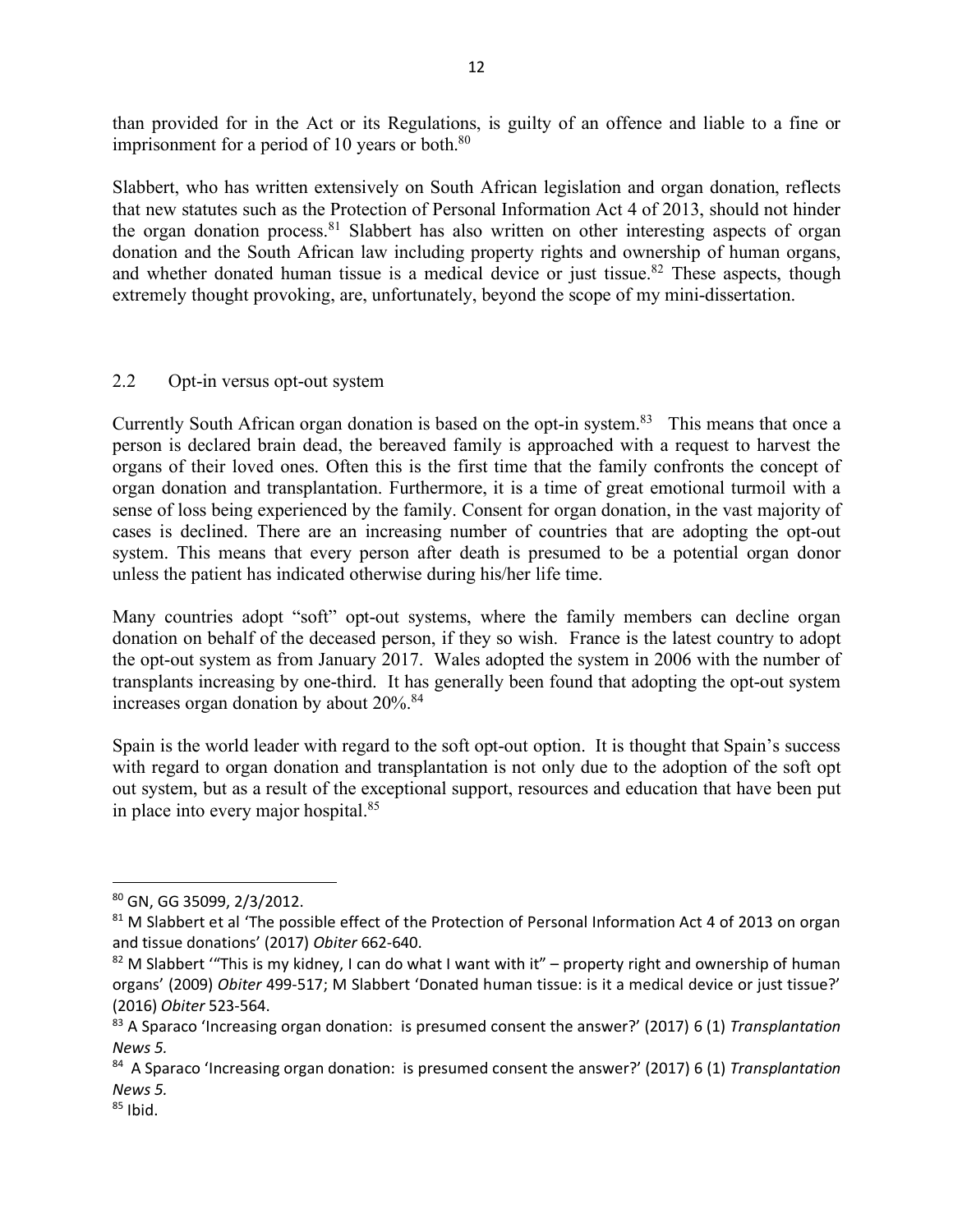However, implementation of the opt-out systems does not always have the desired effect. In Chile there was a drastic decline in the number of organ donations when the opt-out system was adopted. It is thought that the Chilean population was not comfortable with the notion that the State could mandate involuntary organ donation. This decline in the number of organ donations has been the experience in a number of countries.<sup>86</sup> Etheredge and co-workers studying public attitudes to organ donation amongst urban dwelling South African adults felt that an opt-out system would have a negative effect on organ donation rates in South Africa.<sup>87</sup> Etheredge postulates that the opt-out system of presumed consent is not consistent with South African law, and in particular the Constitution.<sup>88</sup> Furthermore, the religious and cultural freedom as well as the concept of informed consent will also be compromised.<sup>89</sup>

Slabbert and Venter reiterate that it is not the opt-in organ procurement system in South Africa that is the problem, and, they emphasize that Spain even with its soft opt-out system still asks the relatives of the deceased for consent before proceeding to organ harvesting.<sup>90</sup> At present, the majority of researchers believe that given the nature of our population in South Africa, an opt-out system is not feasible, as the South African public lacks enough information about organ donation to make an informed decision.<sup>91</sup>

## 2.3 Organ trafficking in South Africa

The shortage of organs globally and in South Africa undoubtedly led to an international organ trafficking syndicate operating in South Africa.<sup>92</sup> In December 2003, South African police arrested two Israeli nationals and a Durban businessman suspected of being involved in an

 <sup>86</sup> A Sparaco 'Increasing organ donation: is presumed consent the answer?' (2017) 6 (1) *Transplantation News 5.*

<sup>&</sup>lt;sup>87</sup> HR Etheridge et al 'Attitudes to organ donation among some urban South African populations remain unchanged: a cross-sectional study (1993 – 2013)' (2014) 184 (2) *SAMJ* 135 – 137; HR Etheridge et al 'Public attitudes to organ donation among a sample of urban-dwelling South African adults: a 2012 study' (2013) 27 (5) *Clinical transplantation* 684-692.

<sup>88</sup> Ibid.

<sup>&</sup>lt;sup>89</sup> HR Etheridge et al 'Attitudes to organ donation among some urban South African populations remain unchanged: a cross-sectional study (1993 – 2013)' (2014) 184 (2) *SAMJ* 135 – 137; HR Etheridge et al 'Public attitudes to organ donation among a sample of urban-dwelling South African adults: a 2012 study' (2013) 27 (5) *Clinical transplantation* 684-692.

<sup>90</sup> M Slabbert, B Venter 'Routine referrals: a possible solution for transplantation shortages' (2017)10 *S Afr J Bioethics Law* 15-19.

 $91$  I HR Etheridge et al 'Attitudes to organ donation among some urban South African populations remain unchanged: a cross-sectional study (1993 – 2013)' (2014) 184 (2) *SAMJ* 135 – 137; HR Etheridge et al 'Public attitudes to organ donation among a sample of urban-dwelling South African adults: a 2012 study' (2013) 27 (5) *Clinical transplantation* 684-692; M Slabbert, B Venter 'Routine referrals : a possible solution for transplantation shortages' (2017) 10 *S Afr J Bioethics Law* 15-19.

 $92$  D Bass 'Kidneys for cash and egg safaris – can we allow 'transplant tourism' to flourish in South Africa?' (2005) *SAMJ* 95 (1) 42-44; S. Khoza 'The human organ trade – the South African tragedy' (2009) *S Afr J – Bioethics Law* 2 (2) 46-47.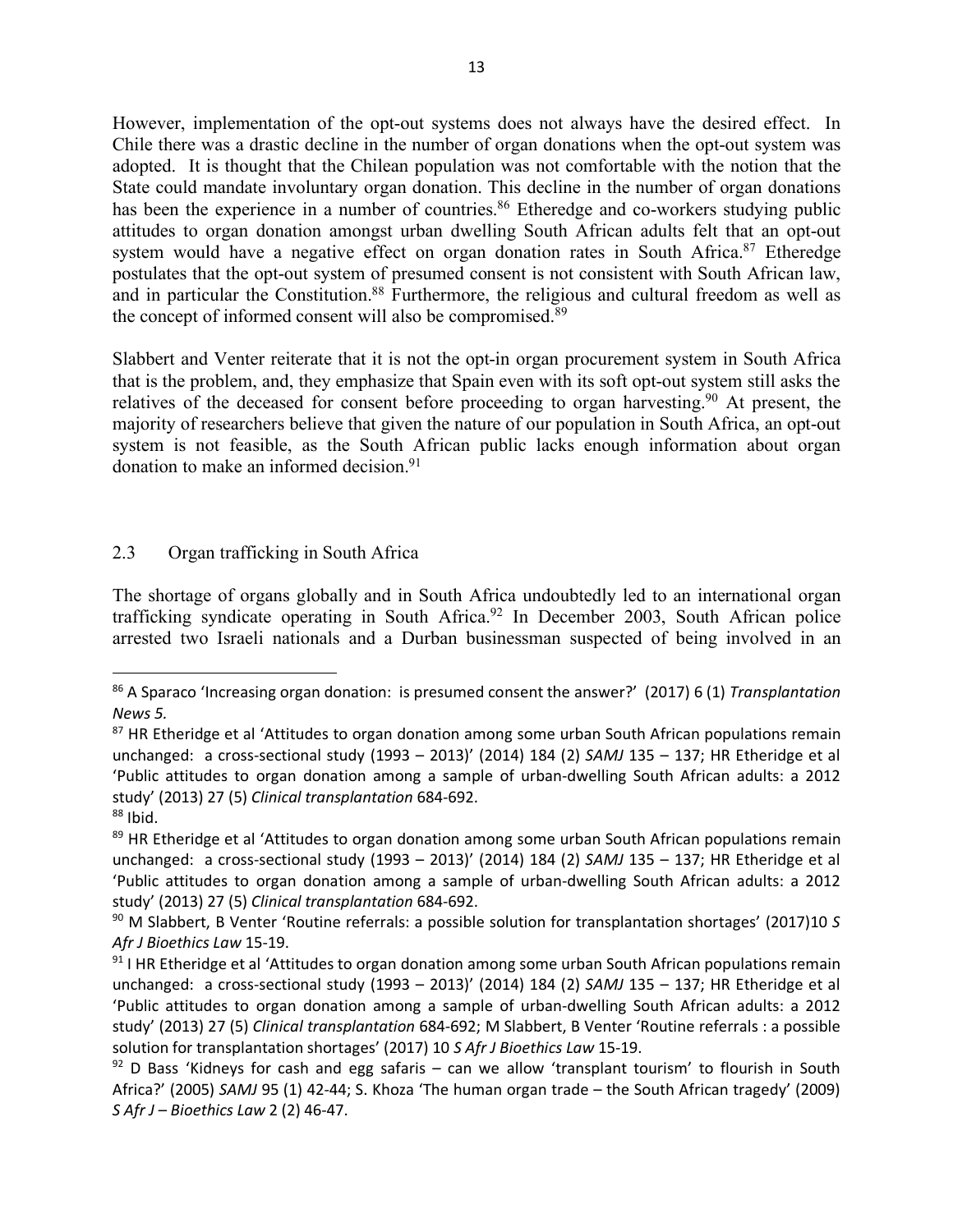international organ trafficking syndicate operating between Israel, Brazil and South Africa.<sup>93</sup> Wealthy Israeli citizens with kidney diseases were obtaining organs from poor Brazilian people using fraudulent documentation. The Durban businessman paid an admission of guilt fine, and Netcare in KwaZulu-Natal (St. Augustine's Hospital) paid an admission of guilt fine of R4 Million, and a confiscation order of R3,8 Million.<sup>94</sup> A South African doctor and a Hebrew translator received suspended sentences.<sup>95</sup>

Organ trafficking is not unique to South Africa, and developing countries with a largely poor population are targets for exploitation by wealthy citizens from developed countries. In Pakistan, prior to passing of regulatory legislation 80% of transplants occurred in unrelated foreigners.<sup>96</sup> Since then, Pakistan has passed legislation that has eradicated "transplant tourism" and exploitation of its poor, vulnerable population. $97$ 

Scheeper-Hughes, of Organ Watch, documented that organ trafficking occurs in many parts of the world including Argentina, Brazil, Chile, Israel, Turkey, South Africa, United States of America, the United Kingdom and India.<sup>98</sup> Khoza writes that South Africa is targeted for organ sales because of the favourable exchange rate between the South African rand and the American dollar providing recipients with 'value for their money'. More importantly, he states that due to the inappropriate application of legislation in South Africa, such as the Prevention of Organized Crime Act and the Preventing and Combating of Corrupt Activities Act, arrest for such criminal activities is rare.<sup>99</sup> This is evident by the fact that Magda Slabbert and Hennie Oosthuizen reported that the plea bargaining and admission of guilt fine on charges of trafficking in human organs by Netcare KwaZulu-Natal, St. Augustine's Hospital, Durban to the Commercial Crimes Court of the Kwazulu Regional Court (a specialized unit of the National Prosecuting Authority of South Africa) was the first of its kind.<sup>100</sup> Slabbert and Oosthuizen also point out that South

 $\overline{a}$ 

 $93$  D Bass 'Kidneys for cash and egg safaris – can we allow 'transplant tourism' to flourish in South Africa?' (2005) 95 (1) *SAMJ* 42-44.

 $94$  D Bass 'Kidneys for cash and egg safaris – can we allow 'transplant tourism' to flourish in South Africa?' (2005) 95 (1) *SAMJ* 42-44; S Khoza 'The human organ trade – the South African tragedy' (2009) *S Afri J – Bioethics Law* 2 (2) 46-47.

<sup>95</sup> A Kleinsmidt et al 'Organ transplant ethics and law' in K Moodley (ed) *Medical ethics, law and human rights – a South African perspective* (2017) 315 – 326.

<sup>96</sup> M Ilyas et at 'The Islamic perspective of organ donation in Pakistan' (2009) *Saudi J Kidney D.S Transplantation* 20 (1) 154-156.

<sup>97</sup> M Ilyas et at 'The Islamic perspective of organ donation in Pakistan' (2009) *Saudi J Kidney D.S Transplantation* 20 (1) 154-156; S Sheikh 'Shariah: Law and ethics of organ donation in Islam' (2017) 13 (2) *J Int L Islamic L* 30 – 44.

 $98$  N Scheeper-Hughes 'A grisly global trade: a taboo tumbles : the market for fresh human organs is expanding worldwide, with the poor providing the rich' *Los Angeles Times* 3 August 2003 at 2. Nancy Scheeper-Hughes is the Head of Organ Watch, which is a non-governmental organization against the sale of human organs, based at the University of California.

<sup>99</sup> S Khoza 'The human organ trade – the South African tragedy' (2009) *S Afri J -Bioethics Law* 2 (2) 46-47.  $100$  M Slabbert, H Oosthuizen 'The payment for an organ and the admission of guilt by a South African Hospital. *The State v Netcare KwaZulu-Natal (Pty) Ltd* – Agreement in terms of section 105A(1) of the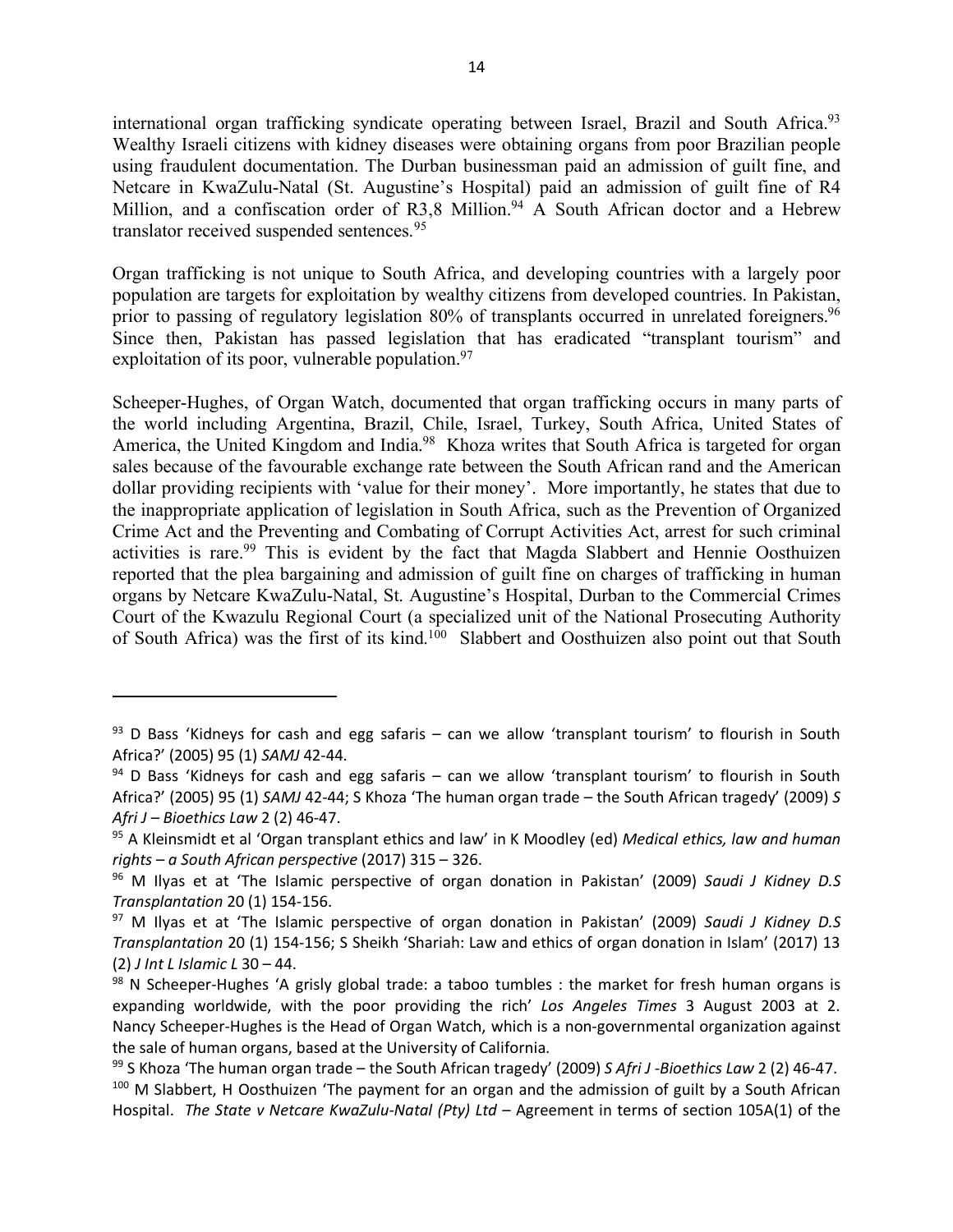Africa has no national organ register, in which every transplant is recorded. This then allows organ trafficking syndicates to facilitate illegal organ transplants particularly in private South African hospitals, furthermore, the Human Tissues Act stipulated that the donor should be a blood relative of the recipient or the recipient's spouse. Yet, in the Netcare case, few questions were asked, and the prospective "donor" (actually the seller) was coached by the organ trafficking syndicate to act as the relative of the recipient (actually the buyer).101 However, some good can still be obtained from the learning experience in the Netcare, St. Augustine's Hospital human organ trafficking conviction. Slabbert and Oosthuizen maintain:

"The Netcare case is giving us a golden opportunity to revisit current and future laws and to re-think whether paying the donor is not the just way to go".<sup>102</sup>

## 2.4 Evaluation of the current South African legal system

 $\overline{a}$ 

Although, the primary aim of this mini-dissertation is a comparative analysis of South African and Islamic law, it is appropriate to make a few comments on the evaluation of the current South African legal system. Obviously, legislative reform is only one method of improving organ donation rates in South Africa, and the primary efforts should be focused on improving social awareness of organ donation and changing the perceptions of society. Healthcare personnel can also not remain indifferent particularly to the plight of indigent patients with terminal diseases that can be potentially cured by organ donation.<sup>103</sup> These recommendations will be elaborated in the last chapter.

The merits of the opt-in versus opt-out system in South Africa were discussed under 2.2 above. To combat organ trafficking in South Africa, Slabbert feels that organ trafficking should be made a specific crime or acts such as the Prevention of Organized Crime Act should be made directly applicable to illegal organ sales.<sup>104</sup> A major shortcoming in South Africa pointed out by both

Criminal Procedure Act 51 of 1977, Netcare KwaZulu (Pty) Ltd and the State, Commercial Crime Court, Regional Court of KwaZulu-Natal, Durban – Case No. 41/1804/2010' (2011) *Obiter* 740-746.

 $101$  M Slabbert, H Oosthuizen 'The payment for an organ and the admission of guilt by a South African Hospital. *The State v Netcare KwaZulu-Natal (Pty) Ltd* – Agreement in terms of section 105A(1) of the Criminal Procedure Act 51 of 1977, Netcare KwaZulu (Pty) Ltd and the State, Commercial Crime Court, Regional Court of KwaZulu-Natal, Durban – Case No. 41/1804/2010' (2011) *Obiter* 740-746; The Human Tissues Act No. 65 of 1983 (s4.1.3).

<sup>&</sup>lt;sup>102</sup> M Slabbert, H Oosthuizen 'The payment for an organ and the admission of guilt by a South African Hospital. *The State v Netcare KwaZulu-Natal (Pty) Ltd* – Agreement in terms of section 105A(1) of the Criminal Procedure Act 51 of 1977, Netcare KwaZulu (Pty) Ltd and the State, Commercial Crime Court, Regional Court of KwaZulu-Natal, Durban – Case No. 41/1804/2010' (2011) *Obiter* 740-746.

<sup>103</sup> F Mnyongani, M Slabbert 'The cost of indifference in a medical negligence case : *Lushaba v MEC* for Health, Gauteng (17077/2012 (2014) *ZAGP JHC* 407 (16 October 2014) (2018) *Obiter* 561-573.

<sup>104</sup> M Slabbert 'Combat organ trafficking – reward the donor or regulate sales' (2008) *Koers* 73 (1) 75-99.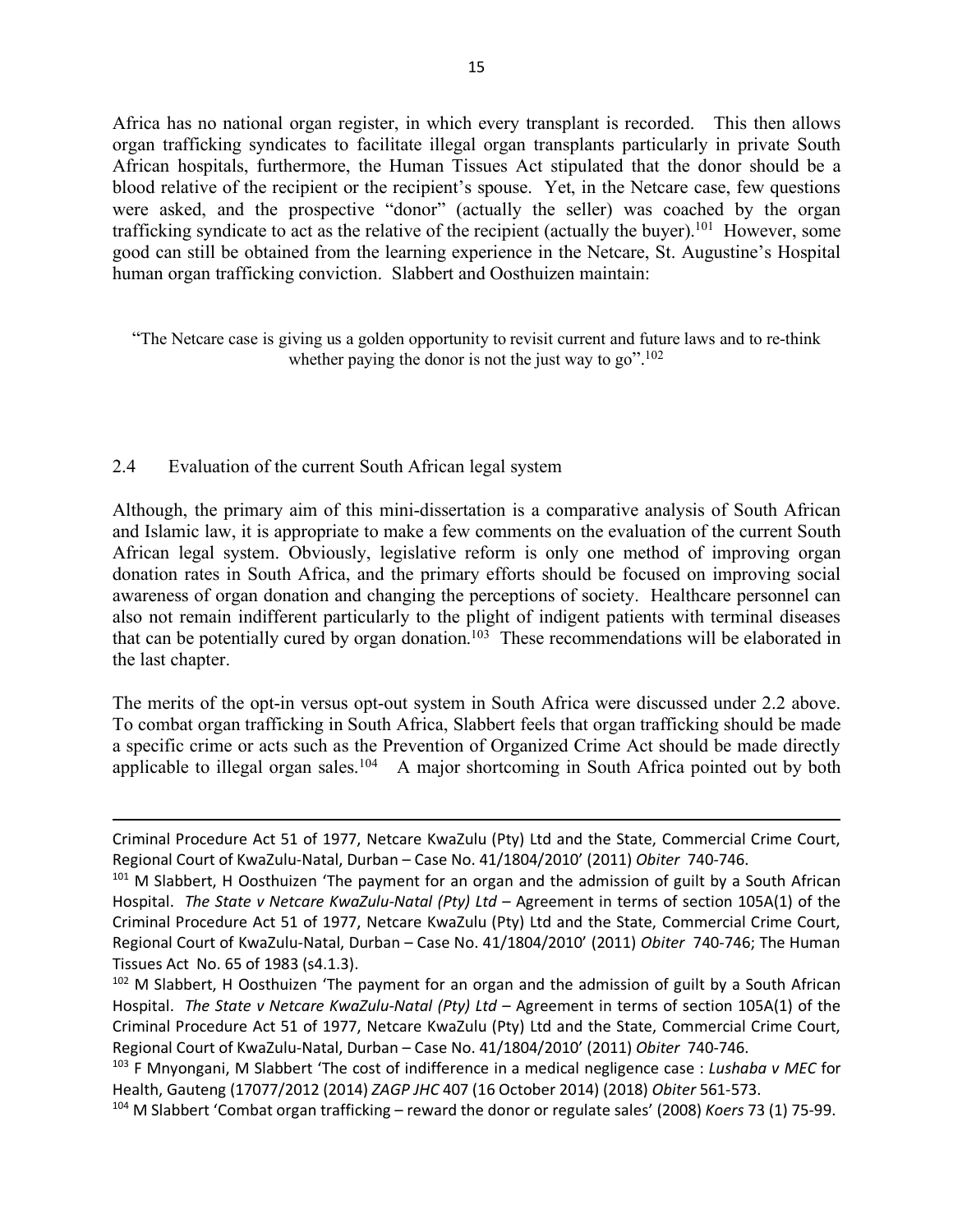the medical and legal fraternity, is that there is no national organ procurement or allocation organization, as there is in the United States and United Kingdom.105

Slabbert and Venter propose a South African National Organ Procurement Organization (SANOPO), as a non-profit organization, much like the South African National Blood Service, to facilitate organ donation processes.<sup>106</sup> Such a company could charge a fixed service fee per transplant which could be recouped by reimbursements from medical schemes, government or individuals. A National Call Centre should be established and publicized to ensure an efficient and seamless organ transplant service in South Africa.107

At present, many brain-dead patients who could be potential organ donors are having their ventilators switched off by their treating doctors, without their relatives being given the option of organ donation. The South African government must mandate doctors to make routine referrals to a transplant co-ordinator for such patients.<sup>108</sup> At present the NHA recognizes death as brain death. However, legislation could be expanded to include mandated referral of patients who suffer circulatory death (donation after circulatory death).<sup>109</sup> Organ donation referrals should also be mandated in end-of-life decisions. $110$ 

Finally, a number of medical experts involved in organ transplantation have made a strong case for incentivizing the donor, either by prioritizing the donor in organ allocation if required or more simply, rewarding the donor under state regulated control.<sup>111</sup> These sentiments have been echoed by many in the legal fraternity as well. Slabbert and others have made compelling arguments for rewarding a kidney donor and establishing a state regulated compensation system for donors, as in Iran (discussed in chapter 5).<sup>112</sup> South African laws makers owe a debt of

 <sup>105</sup>MR Moosa 'The state of kidney transplantation in South Africa' (2019) 109 (4) *SAMJ* 235 – 240; MR Moosa et al 'The dangers of rationing dialysis treatment: dilemma facing a developing country' (2006) 70 (6) *kidney Int* 1107 – 1114; M. Slabbert 'One heart, two patients: who gets a donor organ?' (2009) *Stell L R* 1 124-138.

<sup>106</sup> M Slabbert 'Combat organ trafficking – reward the donor or regulate sales' (2008) *Koers* 73 (1) 75-99.  $107$ Ibid.

<sup>108</sup> MR Moosa 'The state of kidney transplantation in South Africa' (2019) 109 (4) *SAMJ* 235 – 240;

MR Moosa et al 'The dangers of rationing dialysis treatment: dilemma facing a developing country' (2006) 70 (6) *kidney Int* 1107 – 1114; M Slabbert 'Combat organ trafficking – reward the donor or regulate sales' (2008) *Koers* 73 (1) 75-99.

<sup>&</sup>lt;sup>109</sup> M Slabbert, B Venter 'Routine referrals : a possible solution for transplantation shortages' (2017) 10 *S Afr J - Bioethics Law* 15-19.

<sup>110</sup> D Thompson 'Organ donation in South Africa – a call to action' (2017) 33 (2) *SAMJ* 36 – 37.

 $111$  D Bass 'Kidneys for cash and egg safaris – can we allow 'transplant tourism' to flourish in South Africa?' (2005) *SAMJ* 95 (1) 42-44; D Thompson 'Organ donation in South Africa – a call to action' (2017) 33 (2) *SAMJ* 36 – 37.

<sup>&</sup>lt;sup>112</sup> B Venter, M Slabbert 'Rewarding a living kidney donor : a comparison between South Africa, Singapore and Iran' (2013) 34 *Obiter* 185-199; M Slabbert, H Oosthuizen 'Establishing a market for human organs in South Africa Part 1 : a proposal' (2007) *Obiter* 28 44-69; M Slabbert, H Oosthuizen 'Establishing a market for human organs in South Africa Part 2 : shortcomings in legislation and the current system of organ procurement' (2007) *Obiter* 28 304-323; M Slabbert ' The law as an obstacle in solid organ donations and transplantations' (2018) 8 (1) *THRHR* 70-84.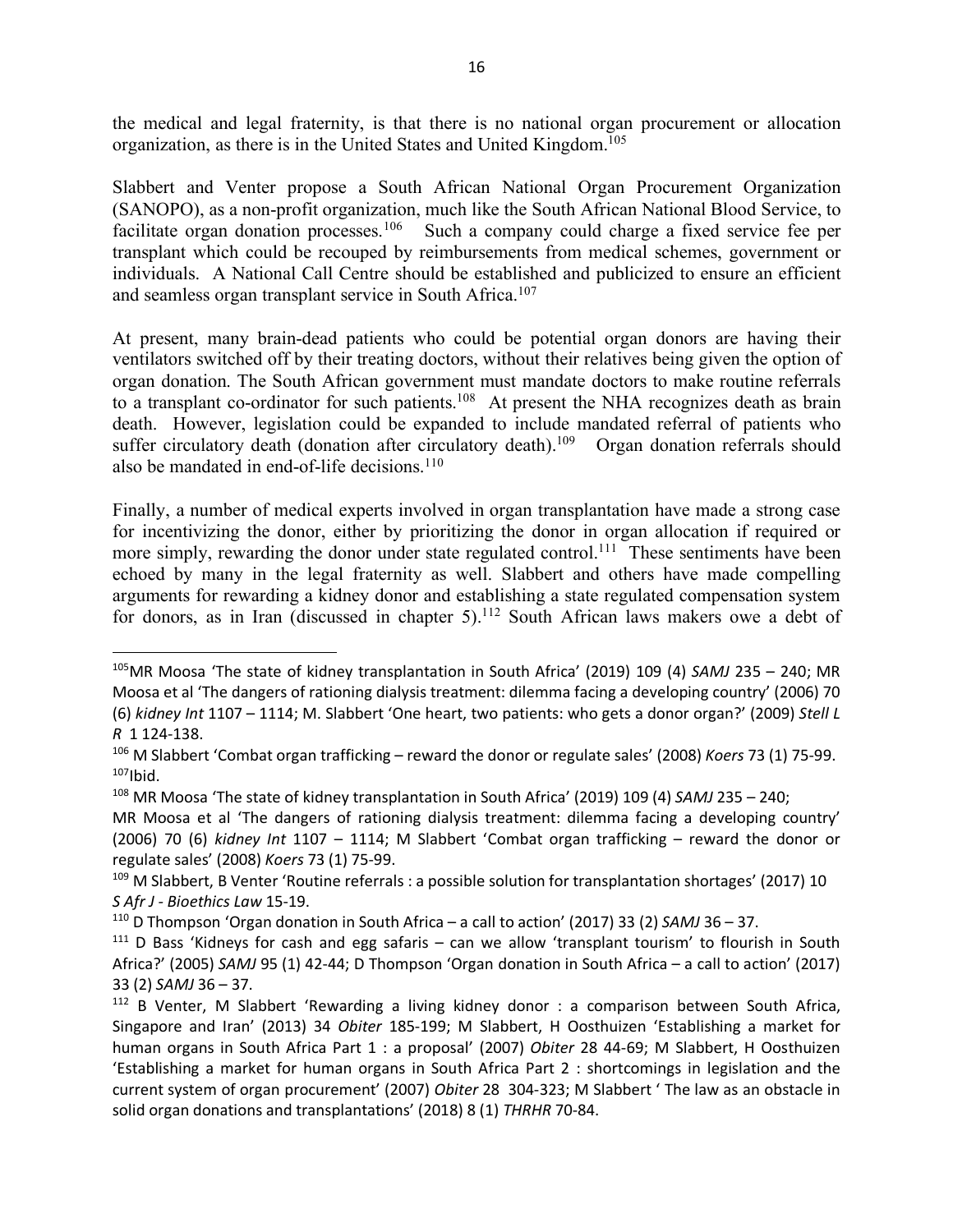gratitude to scholars such as Slabbert and Venter who have done a lot of the groundwork for establishment of a state run compensated organ procurement system.<sup>113</sup>

Slabbert has provided compelling bioethical arguments in favour of regulated kidney sales in South Africa.<sup>114</sup> Some feel that there may be constitutional objections to human kidney sales in South Africa, however, Venter has provided a selection of constitutional perspectives that demonstrate that it is constitutionally acceptable to remunerate a kidney donor.<sup>115</sup> In fact, Slabbert and Oosthuizen have already published a 'contract of sale' as a proposed method of human organ sales in South Africa.<sup>116</sup>

#### 2.5 Summary

Organ donation in South Africa is regulated by the NHA. South Africa requires explicit consent for organ donation, and follows an opt-in system. Sale of human organs in South Africa are illegal. South Africa has become the target of an organ trafficking syndicate, and this was mainly due to the failure of implementation of existing South African legislation.<sup>117</sup> However, in my view, South African legislation is fairly conservative and has many shortcomings.

Recommendations for a number of legislative reforms are made with a view to improving organ donation rates in South Africa. To quote Venter and Slabbert:

> *"*Only the law can help with the dire need concerning the availability of kidneys for transplants. Taking this a step further, the law can develop and make the accessibility of kidneys easier by allowing the buying and selling of kidney in a regulated environment*"*. 118

 $113$  Ibid.

 $114$  M Slabbert 'Ethics, justice, and the sale of kidney for transplantation purposes' (2010) 13 (2) *PER/PELS* 77-105.

<sup>115</sup> B Venter 'A selection of constitutional perspectives on human kidney sales' (2013) 16 (1) *PER/PELJ* 352-403.

<sup>116</sup>M Slabbert, H Oosthuizen 'Establishing a market for human organs in South Africa Part 1 : a proposal' (2007) *Obiter* 28 44-69; M Slabbert, H Oosthuizen 'Establishing a market for human organs in South Africa Part 2 : shortcomings in legislation and the current system of organ procurement' (2007) *Obiter* 28 304-323; M Slabbert ' The law as an obstacle in solid organ donations and transplantations' (2018) 8 (1) *THRHR* 70-84.

<sup>117</sup> S. Khoza 'The human organ trade – the South African tragedy' (2009) *S Afri J – Bioethics Law* 2 (2) 46- 47.

<sup>&</sup>lt;sup>118</sup> B Venter, M Slabbert 'Rewarding a living kidney donor : a comparison between South Africa, Singapore and Iran' (2013) 34 *Obiter* 185-199; M Slabbert, H Oosthuizen 'Establishing a market for human organs in South Africa Part 1 : a proposal' (2007) *Obiter* 28 44-69; M Slabbert, H Oosthuizen 'Establishing a market for human organs in South Africa Part 2 : shortcomings in legislation and the current system of organ procurement' (2007) *Obiter* 28 304-323; M Slabbert ' The law as an obstacle in solid organ donations and transplantations' (2018) 8 (1) *THRHR* 70-84.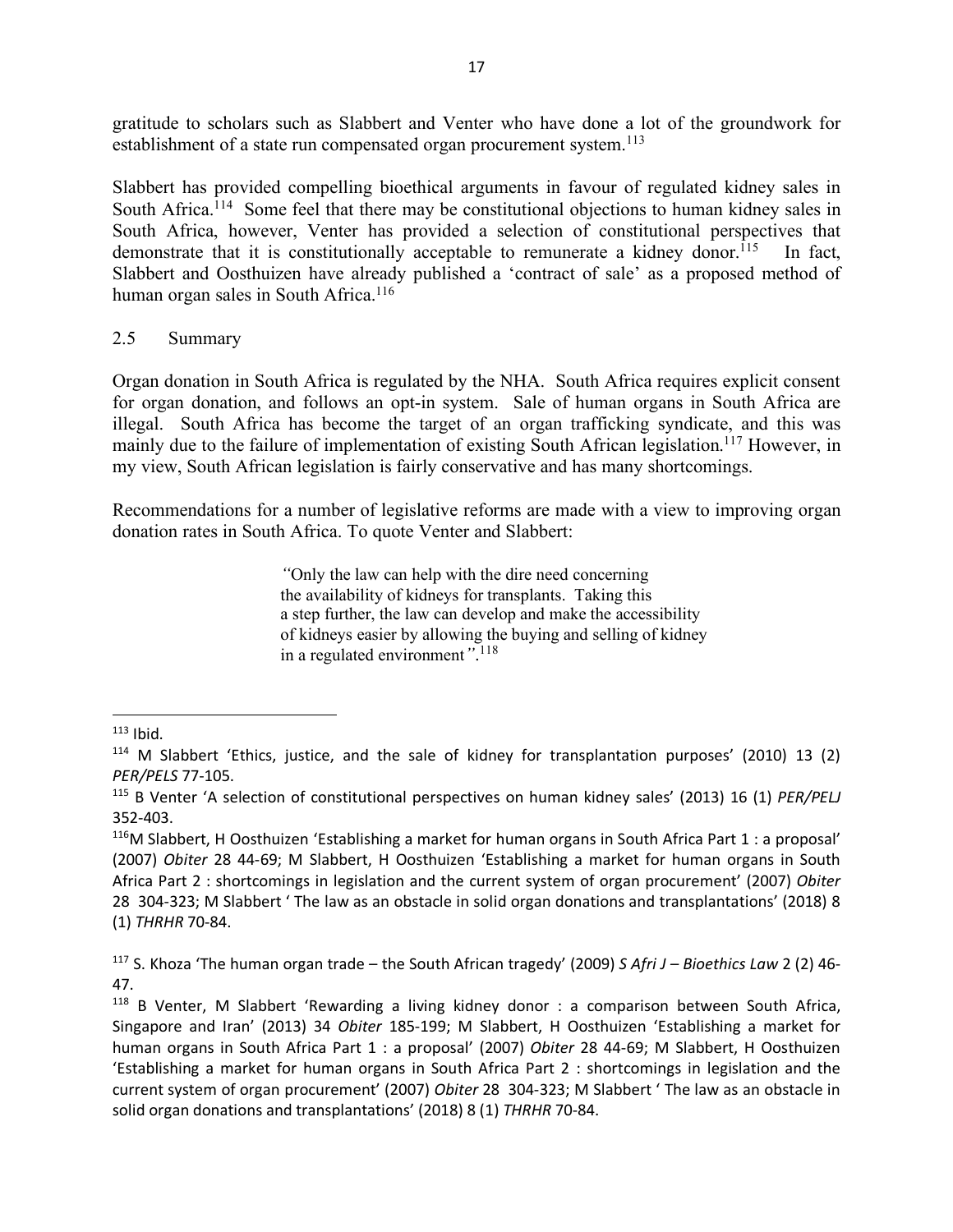Chapter 3

Islamic law and organ donation

#### 3.1 Background

The Western interpretation of Islam is that Islam is a monotheistic religion and is the most recent of the Abrahamic (Semitic) faiths. As for Muslims, they believe that right from the first Prophets, Adam, and Mūsā (Moses) to Ibrāhīm (Abraham), to `Isā (Jesus) Islam was the religion with the belief that the Prophet Muḥammad was the last Prophet in the chain of the Prophets.<sup>119</sup> Muslims (adherents of Islam) believe that the *Qur'ān*, the divine word of God (Allah), was revealed to the Prophet Muḥammad (born 571, died 632), whom they believe is the last messenger of God.<sup>120</sup> Islam literally means submission to Allah (God), and a Muslim is one who submits to Allah.121 Islam is the second largest religion in the world, with Muslims constituting over 1.6 billion in number, accounting for nearly a quarter of the world's population.<sup>122</sup> There is no such thing as a "typical Muslim", with 40% Asian (eg from India, Pakistan, Afghanistan, Indonesia, Malaysia, Philippines and China); 30% from sub-Saharan Africa, 20% Arab from the Middle-East, 3% European and  $1\%$  from the Americans.<sup>123</sup> There are 5 million Muslims alone in the United State of America (roughly one third each Black, White and Asian), with Islam in the United Kingdom constituting the second largest religion, with Muslims forming the majority of the so-called black and minority ethnic (BME) population.<sup>124</sup>

Islam is different from other religions in that it is a complete way of life and encompasses the secular and spiritual with the mundane day to day activities of life.<sup>125</sup> Although their core

<sup>&</sup>lt;sup>119</sup> MY Rady et al 'Islam and end-of-life practices in organ donation for transplantation: new questions and serious sociocultural consequences' (2009) 21 (2) *HFC Forum* 175 – 205.

 $120$  M Ibid.

<sup>121</sup> M Ilyas et at 'The Islamic perspective of organ donation in Pakistan' (2009) *Saudi J Kidney D.S Transplantation* 20 (1) 154-156.

<sup>122</sup> P Goodarzi 'Tissue and organ donation and transplantation in Iran' (2015) 16 *Cell Tissue Bank* 295- 301.

<sup>&</sup>lt;sup>123</sup> MY Rady et al 'Islam and end-of-life practices in organ donation for transplantation: new questions and serious sociocultural consequences' (2009) 21 (2) *HFC Forum* 175 – 205.

<sup>&</sup>lt;sup>124</sup> MY Rady et al 'Islam and end-of-life practices in organ donation for transplantation: new questions and serious sociocultural consequences' (2009) 21 (2) *HFC Forum* 175 – 205; A Sharif 'Organ donation and Islam – challenges and opportunities' (2012) 94 (5) *Transportation Journal* 442 – 446.

<sup>125</sup> M Albar 'Organ transplantation: a Sunni Islamic perspective' (2012) 23 *Saudi J Kidney Dis Transpl* 817- 822.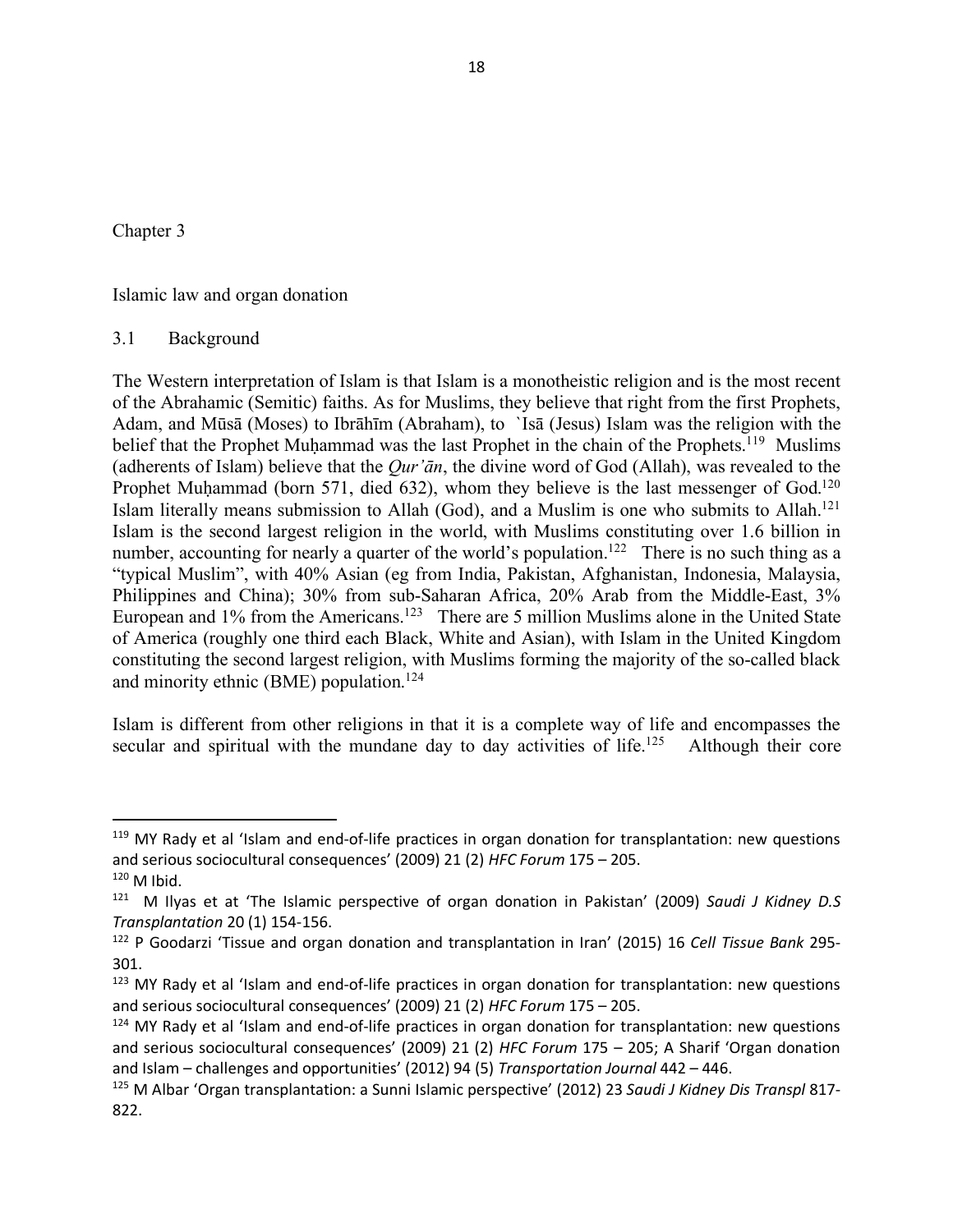beliefs are the same, Muslims, politically can be divided into two groups; the majority (about 95%) are *Sunni,* and the remainder are *Shī`ah*. 126

The word, '*Shī`ah',* literally means "Party". The *Shī`ah* community is divided into several groups but the two main groups are the *Imāmī Shī`ah* (Iran) and the *Zaydiyyah* (Yemen). The *Imāmī Shi'ah* believe that after the Prophet Muḥammad's demise, `Alī, the son-in-law of the Prophet, should have succeeded him as the first head of state (Caliph), and not Abū Bakr. As for the *Zaydiyyah*, they are closer to the *Sunnī* majority in Jurisprudence, and also accepting Abū Bakr as the first successor of the Prophet. Iran is the only *Shī`ah* Muslim country.127 There are four schools of Islamic jurisprudence amongst *Sunni* Muslims; *Ḥanafī, Shāfi`ī, Ḥanbalī* and *Mālikī*. <sup>128</sup> For simplicity sake, in this mini-dissertation, the (*Imāmī*) *Shī`ah* (mainly in Iran) school of jurisprudence, will be regarded as a fifth school of Islamic jurisprudence, while the *Zaydiyyah* faction is closer to the *Sunnī Ḥanafī* school.

Religion plays a major role in peoples' decisions in life, perhaps more so in Islam than in other religions.129 Islamic law or *Sharī`ah* plays a pivotal role in all aspects of a Muslim's life. In order to understand organ donation practices in a Muslim community, one needs to understand the concept and underlying principles of *Sharī`ah*.

## 3.2 Principles and sources of Islamic law (*shari'ah*)

#### 3.2.1 Background

It is important for the reader to understand that Muslims regard Islamic law or *Sharī`ah* to be the ultimate, immutable God-given law. This is distinct from any other man-made law (eg South African law, which is subject to change. Muslims believe that the legal foundation or *Sharī`ah* is laid out in the *Our'ān* (holy book of Muslims), revealed by God to Prophet Muhammad), the *Sunnah* (Practices of Prophet Muhammad), and the *Ḥadīth* (verbal commands) of Prophet Muhammad).<sup>130</sup> Muslims believe that towards the end of Prophet Muhammad's life, Allah had perfected the religion of Islam in all aspects, and through Prophet Muhammad, passed down to the Muslim community (*ummah*), a complete set of laws to govern all aspects of their lives.131

 <sup>126</sup> P Goodarzi 'Tissue and organ donation and transplantation in Iran' (2015) 16 *Cell Tissue Bank* 295- 301.

 $127$  Ibid.

<sup>128</sup> AFM Ebrahim 'Organ Transplantation contemporary Islamic legal and ethical perspectives' (1988) 146.

<sup>&</sup>lt;sup>129</sup> RS Mulira et al 'A review of potential Muslim organ donors' perspective on solid organ donation: lessons for nurses in clinical practice (2014) *Nursing Forum* 49 (1) 59 – 70; M Slabbert et al 'Law, religion and organ transplants' (2011) 76 (2) *Koers* 261 – 282.

<sup>130 &#</sup>x27;a hadith search engine' available at http://ahadith.co.uk/search, accessed on 12 April 2019; S Sheikh 'Shariah: Law and ethics of organ donation in Islam' (2017) 13 (2) *J Int L Islamic L* 30 – 44.

<sup>131</sup> S Sheikh 'Shariah: Law and ethics of organ donation in Islam' (2017) 13 (2) *J Int L Islamic L* 30 – 44.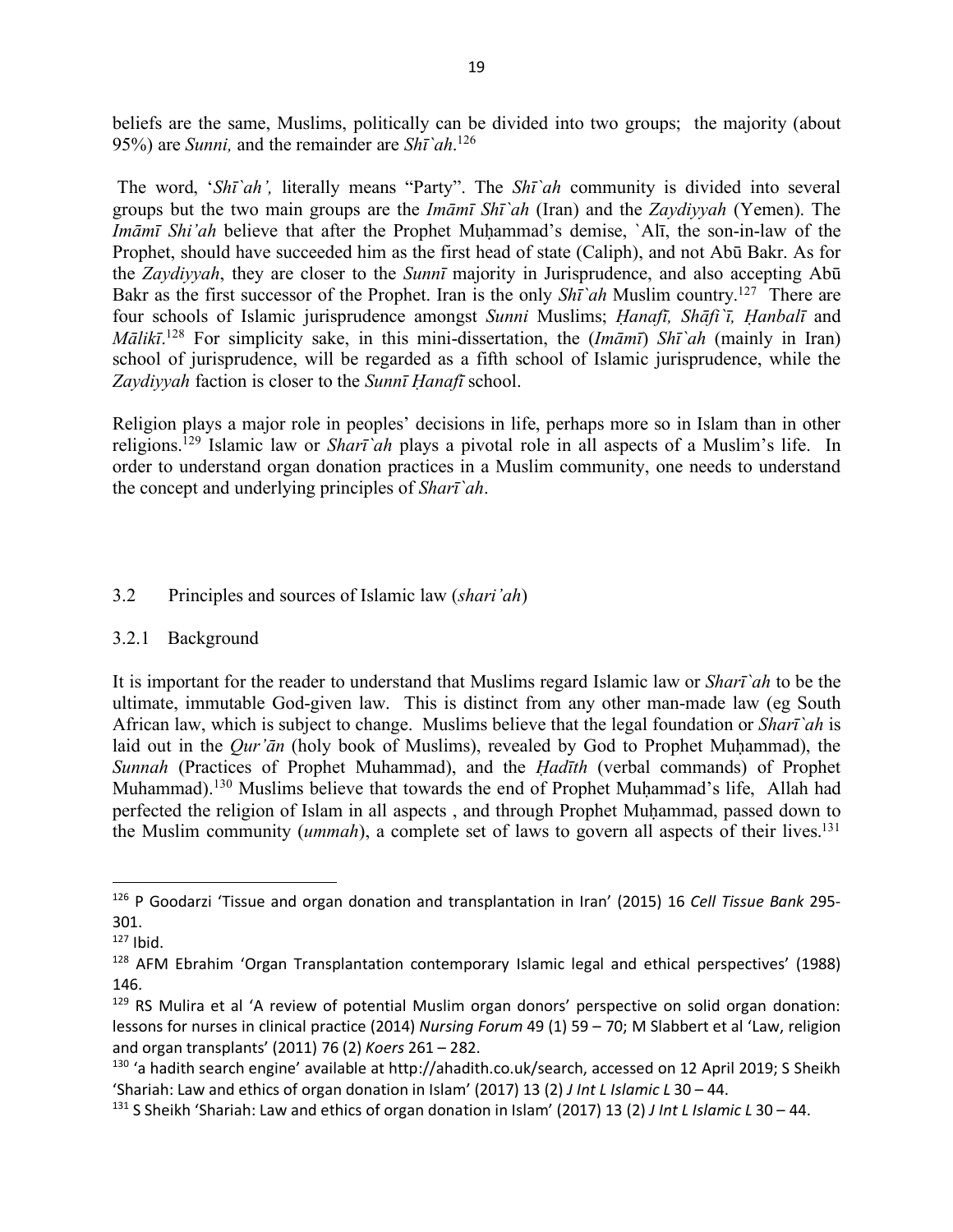Muslims maintain that all laws are derived from careful study of these primary sources (*Qur'an*, *Ssunnah* and *Hadīth*), and there can be no new addition to them, except in interpretation.<sup>132</sup>

*Sharī*<sup>'</sup>*ah* literally means "way to the source of water", or "the path leading to the watering hole".<sup>133</sup> *Sharī `ah* is a methodical and logical system of comprehensive guidelines that are based on widely accepted authenticated religious beliefs. A Muslim is one "who submits to God", and the *Sharī`ah* is the practical guide that shows Muslims how this submission can be practiced and achieved.134 Although there is no clergy in Islam, religious scholars (*ulamā*) and jurists play a central role in a Muslim community, and study Islam under renowned and established scholars, gaining the authority to interpret and apply the *Sharī`ah*. <sup>135</sup> Mastery of *Sharī*<sup>'</sup>*ah* is extremely difficult, intellectually intensive and time-consuming, and requires one to study under an established authentic Islamic scholar/ *('ālim*) and jurist. Firstly, one must gain qualification as an *'ālim*. This requires intensive knowledge of Islam as well as the Arabic language. Thereafter, a further period of specialized study is required in order to gain mastery of *Sharī*<sup>*`ah*</sup> and Islamic jurisprudence.<sup>136</sup>

*Sharī`ah* denotes great importance to both language and context. Once this is established, it is determined whether an expression is used in a real or a metaphorical sense. Islamic jurisprudence is known as *fiqh;* and is the human understanding and interpretation of the *Sharī`ah*. 137 An Islamic jurisprudential scholar (*faqīh*) will need to determine whether the meaning of a word is clear, can be clarified by further research, or ambiguous. Ambiguous words, which cannot be clarified by any means, are not given legal significance, and are not sources of religious rulings (*fatāwā*). An Islamic jurist (*faqīh*) must also distinguish between general expressions and those that are specific to a certain context. Furthermore, the *faqīh* must distinguish between the imperative form of religious commands that obligate the individual to act, and the prohibitive commands that asks an individual to refrain from a certain activity. Depending upon the analysis of the above deliberations, activities can either be deemed lawful (*ḥalāl*) or unlawful (*ḥarām*).138

## 3.2.2 Sources of *Sharī`ah*

*Sharī*<sup>'</sup>*ah* can be divided into two broad categories. The first category consists of acts of worship (*ibadat*). These do not change and are not normally policed by the Islamic government, as they are considered inherently private affairs, which the individual will have to account to God in the hereafter.<sup>139</sup> However the Friday prayers and two prayers, one at the end of the annual fasting and the other on the eve of annual pilgrimage to Makkah fall in the domain of the Islamic government. The second category, are activities that govern relationships between individuals and social transactions in this world (*mu`āmalāt*). It is this second category of the *Sharī`ah* that I

- $134$  Ibid.
- $135$  Ibid.
- $136$  Ibid.

- $138$  Ibid.
- $139$  Ibid.

 $132$  Ibid.

 $133$  Ibid.

<sup>137</sup> S Sheikh 'Shariah: Law and ethics of organ donation in Islam' (2017) 13 (2) *J Int L Islamic L* 30 – 44.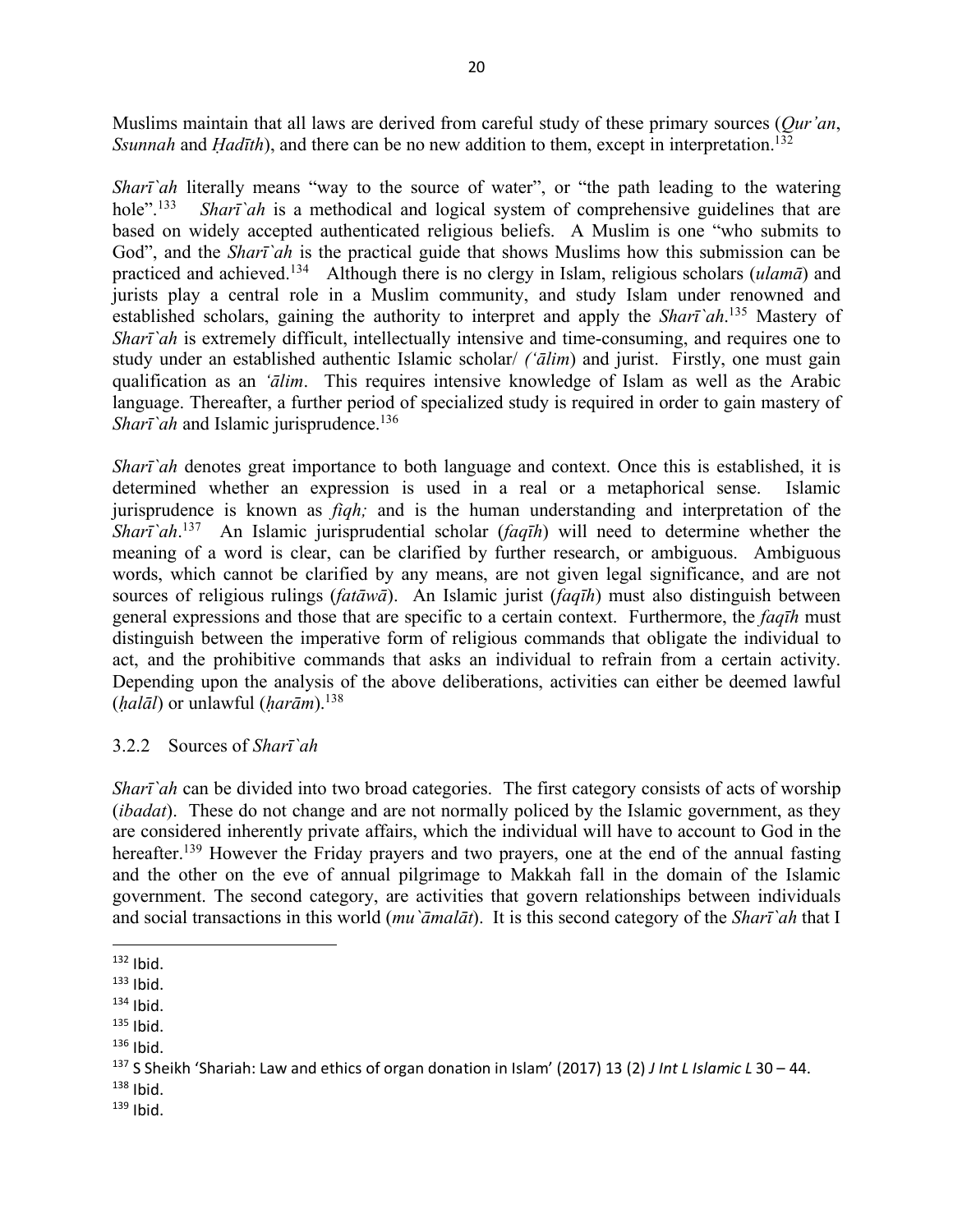will focus on. The *mu`āmalāt* category of *Sharī`ah* is based on two primary sources; the *Qur'ān*  and *Sunnah*/*Hadīth* of Prophet Muḥammad; and two secondary sources; Islamic scholarly consensus (*ijmā`*) and legal reasoning by analogy (*qiyās*). *Ijmā`* and *qiyas* are components of *ijtihad (*process of legal reasoning through which a jurist rationalizes law based on the *Qur'ān*  and *Sunnah*). 140 I will briefly explain the four sources of *Sharī`ah* below.

## *(i) Qur'ān*

*Sharī`ah* is principally based on the Holy *Qur'ān*, which Muslims believe is the word of God and revealed verbatim to the Prophet Muḥammad.<sup>141</sup> Of 6666 verses in the *Qur'ān*, approximately 500 have legal content. These cover a broad range of issues including personal matters (charity, fasting, pilgrimages), family matters (marriage, divorce, paternity, child custody, inheritance), commercial transactions (sales, leases, loans, interest, mortgage etc.), crimes and penalties, justice, equality, evidence, citizen's rights and duties and consultations in government affairs, and economic affairs.<sup>142</sup> The *Qur'ān* expresses the law both in legal and ethical principles.<sup>143</sup>

## *(ii) Sunnah* and *Ḥadīth*

*Sunnah* and *Ḥadīth* constitute the second primary source of *Sharī`ah*. <sup>144</sup> *Sunnah* (literally "welltrodden path") are based on the practices of Prophet Muhammad and constitute Islamic traditions.145 *Ḥadīth* (literally "to report") are the collections of words and deeds of the Prophet Muhammad that were recorded both verbally and in writing by his companions. <sup>146</sup> *Hadith* are based on Prophet Muḥammad's own life and are a biographical basis of *Sharī`ah*. The *Sunnah,* on the other hand, is the entire system of religious, legal and social obligations derived from the hadith.<sup>147</sup> The categorization and authentication of *Hadīth* is an arduous science which is beyond the scope of this mini-dissertation.

## *(iii) Ijmā`*

The third source of legal principles followed by the Muslim community is *Ijmā`*. *Ijmā`* is the consensus of legal opinion by Jurists on religious and legal issues.<sup>148</sup> Legitimacy of scholarly decisions is achieved by consensus of the Muslim community. *Ijmā`* is an extremely important source of *Sharī`ah* in Islam. In a *Ḥadīth*, Prophet Muḥammad was reported to say "My people

 $140$  Ibid.

<sup>141</sup> AY Ali *The Holy Qur'an – Test, translation and commentary* (1984); 'a hadith search engine' available at http://ahadith.co.uk/search, accessed on 12 April 2019.

<sup>142</sup> MH Kamali 'Law and society: the interplay of revelation and reason' in Esposito (ed) *The Oxford History of Islam* (1999) 107.

<sup>143</sup> S Sheikh 'Shariah: Law and ethics of organ donation in Islam' (2017) 13 (2) *J Int L Islamic L* 30 – 44.

<sup>144</sup> AY Ali *The Holy Qur'an – Test, translation and commentary* (1984); 'a hadith search engine' available at http://ahadith.co.uk/search, accessed on 12 April 2019.

<sup>145</sup> 'a hadith search engine' available at http://ahadith.co.uk/search, accessed on 12 April 2019.

<sup>146</sup> S Sheikh 'Shariah: Law and ethics of organ donation in Islam' (2017) 13 (2) *J Int L Islamic L* 30 – 44.

 $147$  Ibid.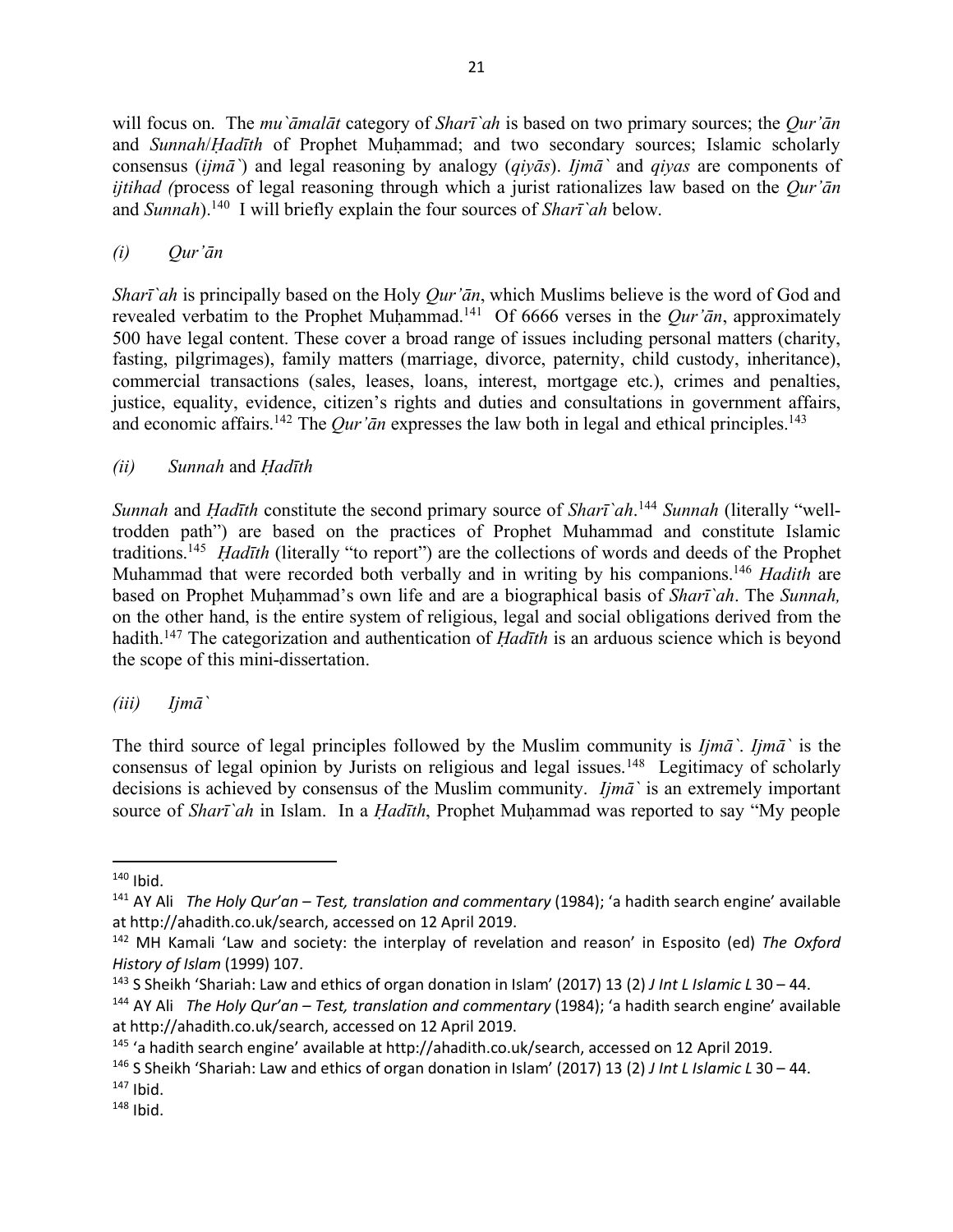(the Muslim *ummah*) will never agree upon an error".149 *Ijmā`'*of the companions of Prophet Muhammad is regarded as infallible, but *ijmā* `of later generations could in theory, be overturned by another *ijmā`*. 150

## *(iv) Qiyās*

*Qiyās* are the last source of Islamic jurisprudence. *Qiyās* are strict analogical deductions derived from the *Qur'ān*, *Sunnah* and *Ḥadīth,* and *ijmā`*. 151 Islamic scholars use *qiyās* to formulate legal decisions on matters not directly addressed in the *Qur'an*, *Sunnah/Ḥadith* and by *ijmā`*. An example of such a matter is organ donation and transplantation. *Qiyās* allows Islamic scholars and jurists to make a decision on an issue, not decided earlier thus ensuring that *Sharī`ah* remains dynamic, and equally applicable to the present day.152

## 3.3 Historical background of transplantation in Islam

The concept of transplanting tissue into human was known at the time of Prophet Muhammad (570 – 632). In fact, transplantation in some form was practiced in ancient times. Sushruta Samhita, an ancient Hindu medical document written in 700 BC described methods to repair defects in the nose and ears using skin autografts, a technique still used today.<sup>153</sup> Although, thought to be miracles, Prophet Muhammad is reported to have replaced the arm of Mu`awiya bin Arafa and the hand of Habīb bin Yasaf in the battle of Badr (624 CE).<sup>154</sup> Similarly, Prophet Muhammad is reported to have replanted the eye of Oatadah ibn Nu'man in the battle of Uhud  $(625$  AD), and it became the better of his two eyes.<sup>155</sup>

Muslim jurists allowed transplantation of teeth and bones. Imām Nawawī(1233-1272) described in detail the transplantation of teeth and bone in his reference textbook "Al Majmu". <sup>156</sup> The bone to be transplanted could be from the same person (autograft), from another dead person (allograft) or from an animal (xenograft). In the case of an animal source, the animal could be slaughtered in accordance with Islamic rites (*Ḥalāl)*, or a dead carcass, including a pig. (Not permissible or *ḥarām* for Muslims to consume). Tissue for transplantation into humans was allowed from a dead carcass including pigs only if there was no other alternative and it was deemed as essential necessity, having no other alternative. Zakariah Al Gazwini (Qazwini) a judge in Iraq (1203-1283) reported in his book "Wonders of Creatures" that porcine xenographs were the most effective.<sup>157</sup> Abū `Alī al-Ḥusayn Ibn Sinā (Avicenna 980-1037), the great Muslim

<sup>&</sup>lt;sup>149</sup> 'a hadith search engine' available at http://ahadith.co.uk/search, accessed on 12 April 2019.

<sup>150</sup> S Sheikh 'Shariah: Law and ethics of organ donation in Islam' (2017) 13 (2) *J Int L Islamic L* 30 – 44.  $151$  Ibid.

<sup>152</sup> S Sheikh 'Shariah: Law and ethics of organ donation in Islam' (2017) 13 (2) *J Int L Islamic L* 30 – 44.

<sup>153</sup> R Bollinger et al 'Historical aspects of transplantation' in D Sabiston (ed) *Textbook of Surgery* 13th ed (1986) 370-308.

<sup>154</sup> M Albar 'Organ transplantation: a Sunni Islamic perspective' (2012) 23 *Saudi J Kidney Dis Transpl* 817- 822.

 $155$  Ibid.

<sup>156</sup> MS Al Nawawi 'Al Majumu' in M Al Mutteei (ed) Al Majnoon Saren Almohzab (1978) 293.

<sup>157</sup> Z Al Gazwini *Ajayib Al Makhlohat Wonders of Creatures* 3rd ed (1978) 422.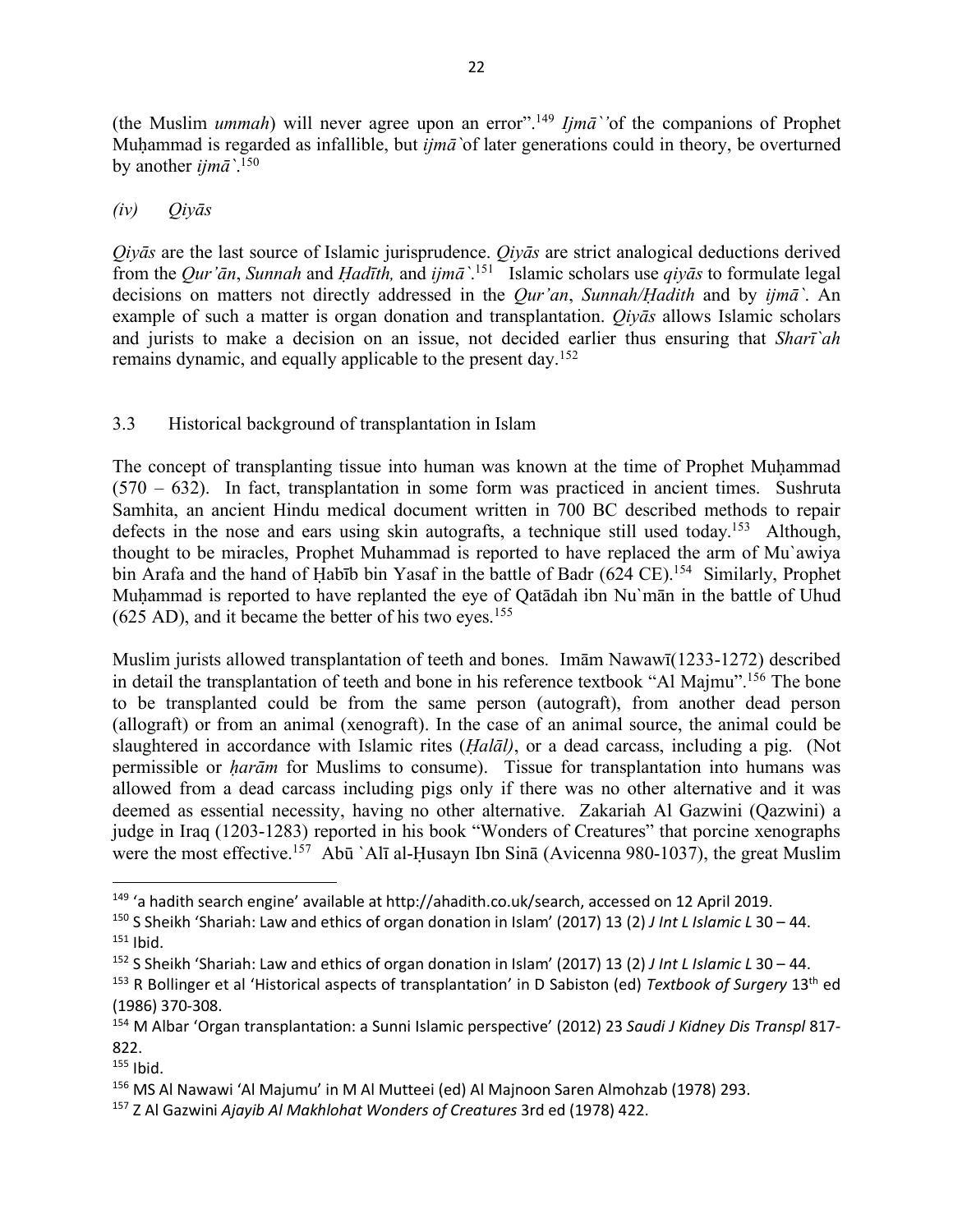physician and polymath wrote 450 books, the most famous of which was "*Al Qanūn*" (The Canon of Medicine), which was the standard medical textbook in Europe and the Muslim world until 1650 more than 500 years.<sup>158</sup> In the Canon, Ibn Sinadescribes the first nerve graft, as well as bone transplantation.159 However, transplantation of solid vital organs was not being performed at the time of Prophet Muḥammad, and is a modern phenomenon.

## 3.4 Arguments for organ donation

As Ebrahim and others report, organ transplantation per se is not described in the two original sources of *Sharī`ah* (the *Qur'ān* and *Ssunnah)*. <sup>160</sup> Muslim jurists have deliberated based on the broad teachings of the two original sources of *Sharī`ah*. As human elements are involved, differences of opinion are inevitable.<sup>161</sup> The Islamic law arguments in favour of organ donation will be discussed below, and the opposing viewpoint will be discussed in the following section  $(3.5)$ .

Muslim jurists in favour of organ donation advance the arguments of *Al Maslahah* (greater public welfare/interest) and *Al Īthār* (altruism). The seeking of treatment for a disease is also advanced as an argument in favour of organ donation. These arguments are discussed below:

(i) *Al Maslahah* (greater public welfare and interest).

The concept of greater public welfare is extremely important in the *Sharī`ah*, and is a principle component of Islamic jurisprudence.<sup>162</sup> The following Islamic judicial rules apply:<sup>163</sup>

- (a) The principle of necessity (*ḍarūrah)* (Necessity makes the unlawful permissible).
- (b) When two conflicting interests arise, the one which derives greater benefit take precedence.
- (c) Lesser of the two evils.

 <sup>158</sup> RD Smith 'Avicenna and the Canon of Medicine: a millennial tribute' (1980) 133 *Western Journal of Medicine* 367-370.

<sup>159</sup> P Goodarzi 'Tissue and organ donation and transplantation in Iran' (2015) 16 *Cell Tissue Bank* 295- 301.

<sup>&</sup>lt;sup>160</sup> AFM Ebrahim 'Organ Transplantation contemporary Islamic legal and ethical perspectives' (1988);

S Sheikh 'Shariah: Law and ethics of organ donation in Islam' (2017) 13 (2) *J Int L Islamic L* 30 – 44;

A Sharif 'Organ donation and Islam – challenges and opportunities' (2012) 94 (5) *Transportation Journal*  $442 - 446.$ 

<sup>&</sup>lt;sup>161</sup> AFM Ebrahim 'Organ Transplantation contemporary Islamic legal and ethical perspectives' (1988).

<sup>162</sup> S Sheikh 'Shariah: Law and ethics of organ donation in Islam' (2017) 13 (2) *J Int L Islamic L* 30 – 44.

<sup>&</sup>lt;sup>163</sup> AFM Ebrahim 'Organ Transplantation contemporary Islamic legal and ethical perspectives' (1988).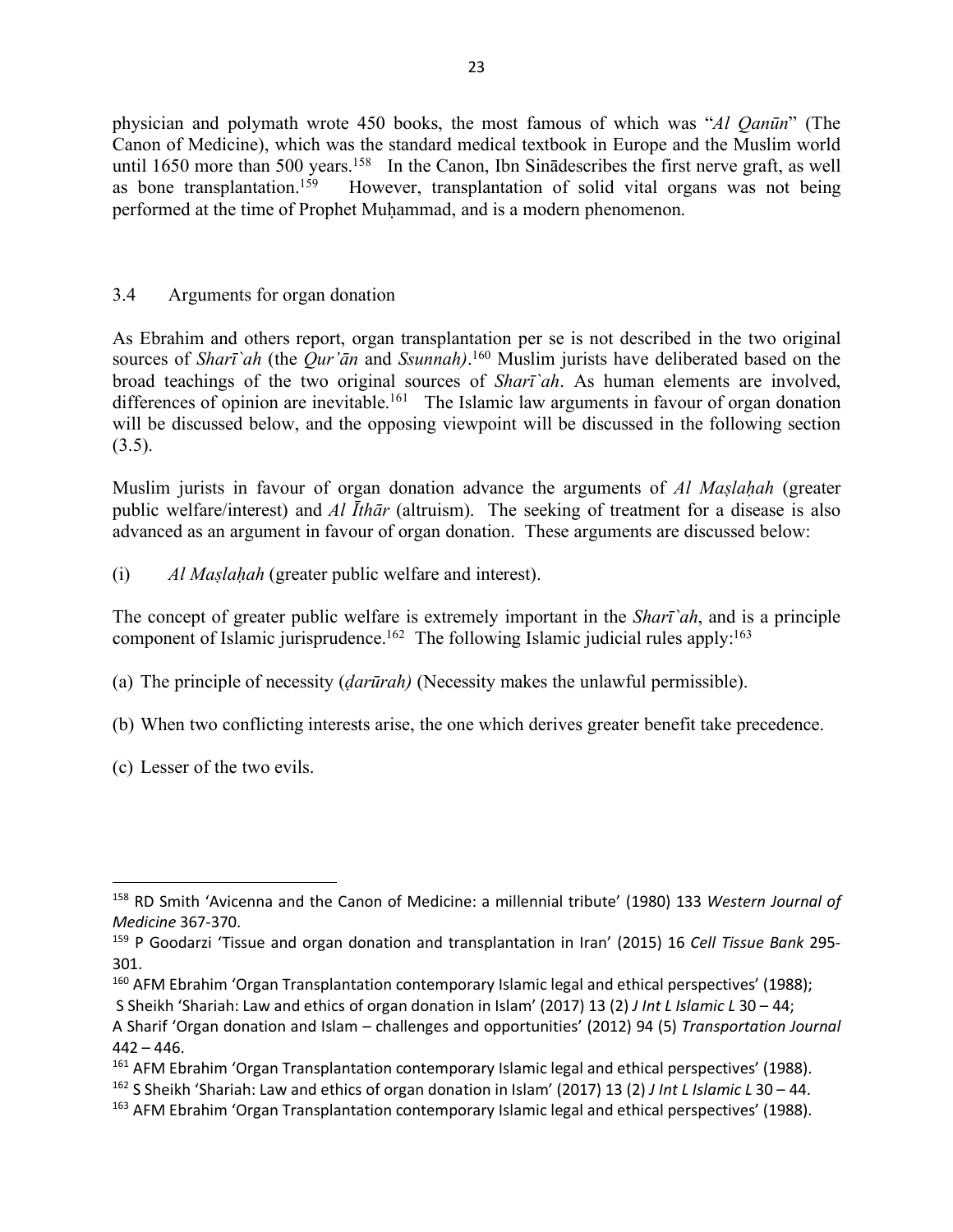The concept of *Maslahah* is based on the doctrines of necessity and equitable consideration.<sup>164</sup> In terms of necessity, the *Qur'ān* says in *Sūrat Baqarah*, Chapter 2, verse 173 (2:173):165

> "*He hath only forbidden you dead meat, and blood, and the flesh of swine, and that on which any other name hath been invoked besides that of Allah. But if one is forced by necessity, without willful disobedience, nor transgressing due limits*, then is he guiltless. For Allah is Oft-forgiving Most Merciful*."*

Thus, in the face of necessity the unlawful becomes lawful.

Furthermore. Ebrahim explains that if the general gain outweighs the negative aspects of an action, the action would be allowed.166 In this context, *Sharī`ah* would allow the cutting of the belly of a dead pregnant woman in order to save the life of the baby. Thus, the rights of the living supersede consideration of the dead.167 Similarly, Ebrahim explains that *Sharī`ah* would allow the cutting of the belly of a deceased person who swallowed a valuable object (for example, a diamond or a piece of gold), in order that it may be returned to the rightful owner. The explanation for this is that even if the valuable object belonged to the deceased himself, his heirs would be in a position to benefit from it.<sup>168</sup> Ebrahim expounds that following the same line of reasoning, it would be justifiable to retrieve a deceased's organ, for the purposes of transplanting it into a living person, thereby benefiting the recipient. In fact, such an act would be commendable.169

Furthermore, in accordance with the principle of equity, lesser harm is tolerated if it leads to a greater good for the community. According to this principle, Sheikh believes that if one person dies because an organ cannot be found, all of society is harmed. The *Qur'ān* emphasizes the sanctity of human life in chapter 5, verse  $32 (5:32).^{170}$ 

> "*If anyone slays a human being unless it be (in punishment) for murder or for spreading corruption on earth – it shall be as if he had slain the whole of mankind; whereas if anyone saves a life, it shall be as if he had saved the life of all mankind."*

 <sup>164</sup> S Sheikh 'Shariah: Law and ethics of organ donation in Islam' (2017) 13 (2) *J Int L Islamic L* 30 – 44.

<sup>165</sup> AY Ali *The Holy Qur'an – Test, translation and commentary* (1984); 'a hadith search engine' available at http://ahadith.co.uk/search, accessed on 12 April 2019.

<sup>&</sup>lt;sup>166</sup> AFM Ebrahim 'Organ Transplantation contemporary Islamic legal and ethical perspectives' (1988).  $167$  Ibid.

 $168$  Ibid.

 $169$  Ibid.

<sup>170</sup> AY Ali *The Holy Qur'an – Test, translation and commentary* (1984); 'a hadith search engine' available at http://ahadith.co.uk/search, accessed on 12 April 2019.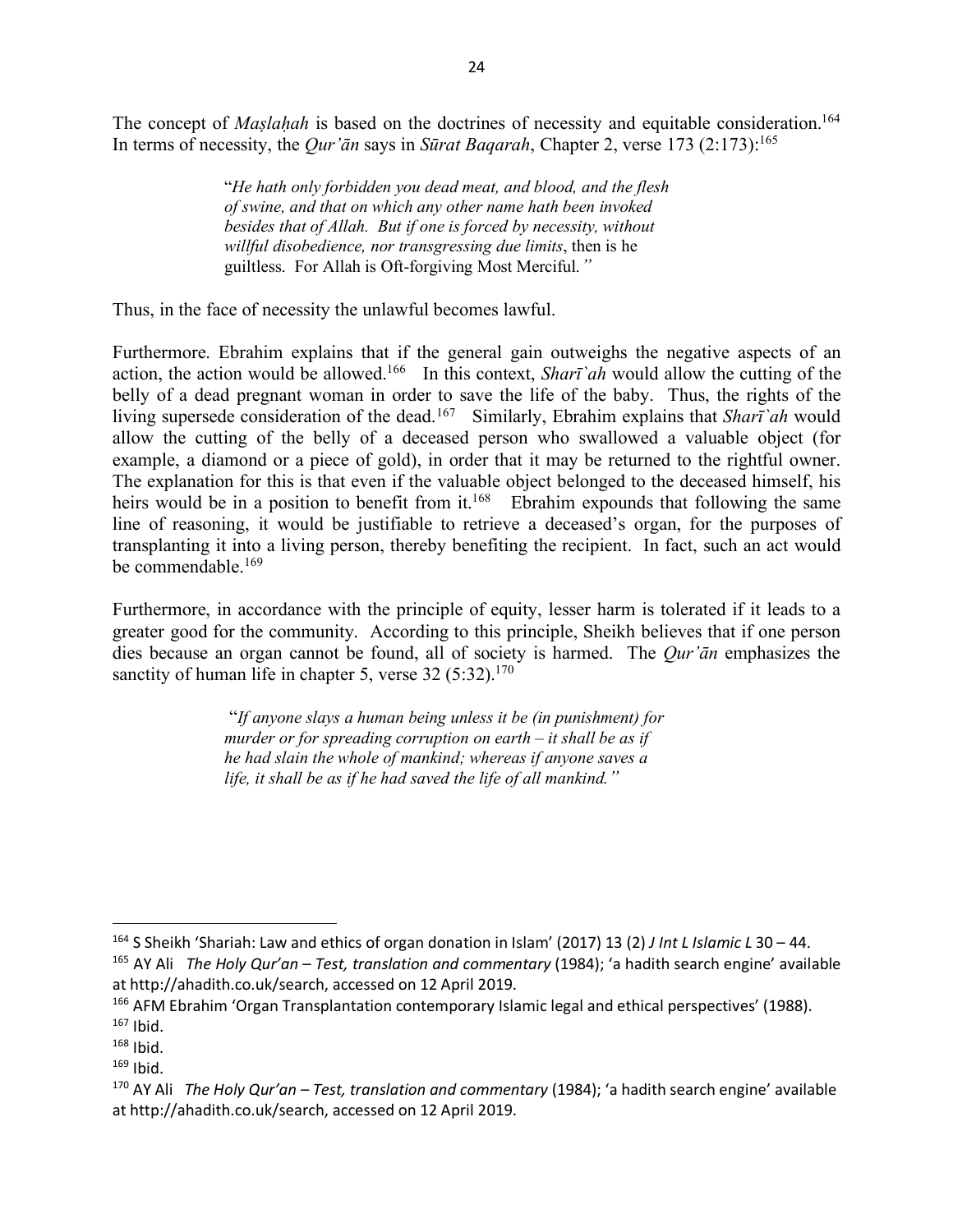However, Ebrahim and others caution that there are certain restrictions with regard to organ transplantation:171

- (a) Transplantation is the only means of treatment.
- (b) The degree of success of the procedure is relatively high.
- (c) The consent of the owner of the organ or the heirs has been obtained.
- (d) Death must have been fully established.
- (e) The recipient has been informed of the operation and its implications.
- (ii) *Al Īhār* (Altruism)

The *Qur'ān* and the *Sunnah* both exhort Muslims to do good deeds, and to co-operate with one another in acts of kindness. The Qur'anic imperative in Chapter 5, verse 215 (5:215), is:  $172$ 

*"Help you one another in righteousness and piety."*

The *Our'* $\bar{a}$ <sup>n</sup> states in chapter 59, verse 9 (59:9):<sup>173</sup>

*"show their affection to such as came to them for refuge, and entertain no desire in their hearts for things given to the (latter), but give them preference over themselves, even though poverty was their (own lot). And those save from the covetousness of their own souls, they are the ones that achieve prosperity."*

Again in chapter 3, verse 92  $(3:92)$ :<sup>174</sup>

*"by no means shall ye attain righteousness unless ye give (freely) of that which ye love*…"

As for the *Sunnah*, Prophet Muhammad is reported to have said:

*"None of you truly believe till he wishes for his brother what he wishes for himself."175*

and

*<sup>&</sup>quot;whoever helps another, will be granted help in the hereafter*.*"176*

<sup>171</sup> AFM Ebrahim 'Organ Transplantation contemporary Islamic legal and ethical perspectives' (1988); S Sheikh 'Shariah: Law and ethics of organ donation in Islam' (2017) 13 (2) *J Int L Islamic L* 30 – 44. 171 Ibid.

<sup>172</sup> AY Ali *The Holy Qur'an – Test, translation and commentary* (1984); 'a hadith search engine' available at http://ahadith.co.uk/search, accessed on 12 April 2019.

<sup>173</sup> AY Ali *The Holy Qur'an – Test, translation and commentary* (1984); 'a hadith search engine' available at http://ahadith.co.uk/search, accessed on 12 April 2019.

<sup>174</sup> AY Ali *The Holy Qur'an – Test, translation and commentary* (1984); 'a hadith search engine' available at http://ahadith.co.uk/search, accessed on 12 April 2019.

<sup>175</sup> 'a hadith search engine' available at http://ahadith.co.uk/search, accessed on 12 April 2019.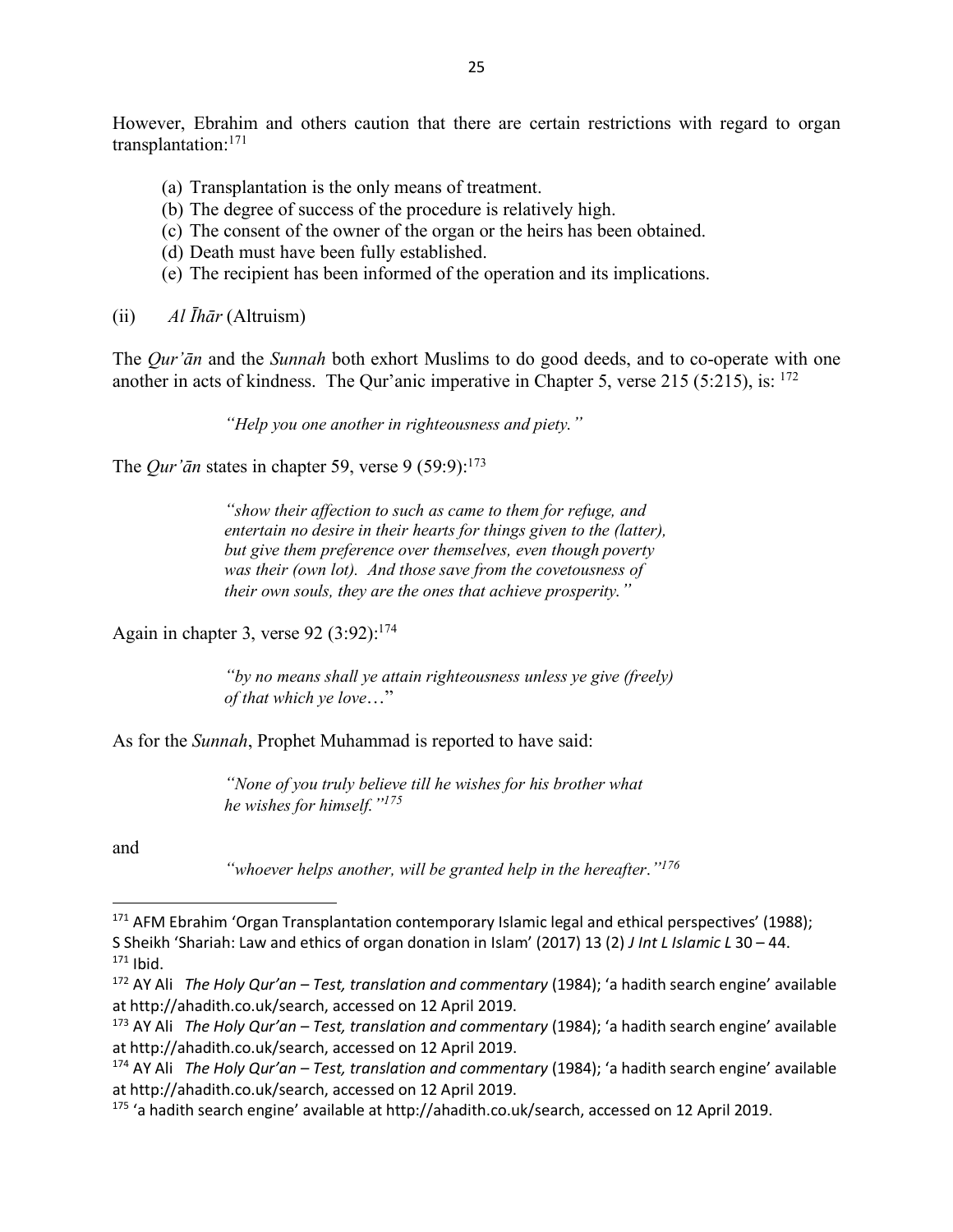The combination of the above authoritative directives from the *Qur'an* and the *Sunnah* are used by Islamic scholars to promote organ donation under the principle of altruism. Donation of an organ could be considered as an act of charity (*ṣadaqah*) which could be considered as an obligation upon the community fulfilled by an individual donor (*Farḍ al Kifāyah*), as well as an ongoing act of charity for as long as the donor benefits from the organ (*ṣ adaqat al-Jāriyah*).177

The acts of charity are not confined to Muslims only. Prophet Muḥammad exhorted his followers to love all humanity. Once when Prophet Muhammad stood in veneration of the passing funeral of a Jewish man, at the time when Jews were waging war against him and Islam, one of his companions exclaimed "It is the funeral of a Jew". The Prophet answered "Is it not a human soul $^{2178}$ 

The Prophet ordered Muslims to be compassionate to all human beings. He declared:

*"*All mankind is the family of Allah. Those who best serve his family are best loved by God*."* 179

However, even with the altruistic argument, Ebrahim cautions that certain restrictions apply:<sup>180</sup>

- (a) Consent of the donor must be obtained.
- (b) Transplantation is the only form of treatment possible.
- (c) No imminent danger to life of the donor.
- (d) The respective transplantation procedure has been proven successful in the past.

Furthermore, all scholars agree that a vital organ such as the heart cannot be donated by a living donor, as this would be tantamount to suicide. 181

#### (iii) Directive to seek medical treatment

Prophet Muhammad has exhorted his followers to seek medical treatment.<sup>182</sup>

*"*Make use of medical treatment, for Allah has not made a disease without a remedy for it*."*

Some Islamic scholars utilize the above and similar directives as an argument in favour of organ donation.

<sup>180</sup> AFM Ebrahim 'Organ Transplantation contemporary Islamic legal and ethical perspectives' (1988).  $181$ Ibid.

 <sup>176</sup> 'a hadith search engine' available at http://ahadith.co.uk/search, accessed on 12 April 2019.

<sup>177</sup> M Zahidul Islam "Organ donation and transplantation issues in Islam and present situation' (2014) 22 *Journal of Law, Policy and Globalization* 99 – 103.

<sup>178</sup> 'a hadith search engine' available at http://ahadith.co.uk/search, accessed on 12 April 2019.  $179$  Ibid.

<sup>&</sup>lt;sup>182</sup> 'a hadith search engine' available at http://ahadith.co.uk/search, accessed on 12 April 2019.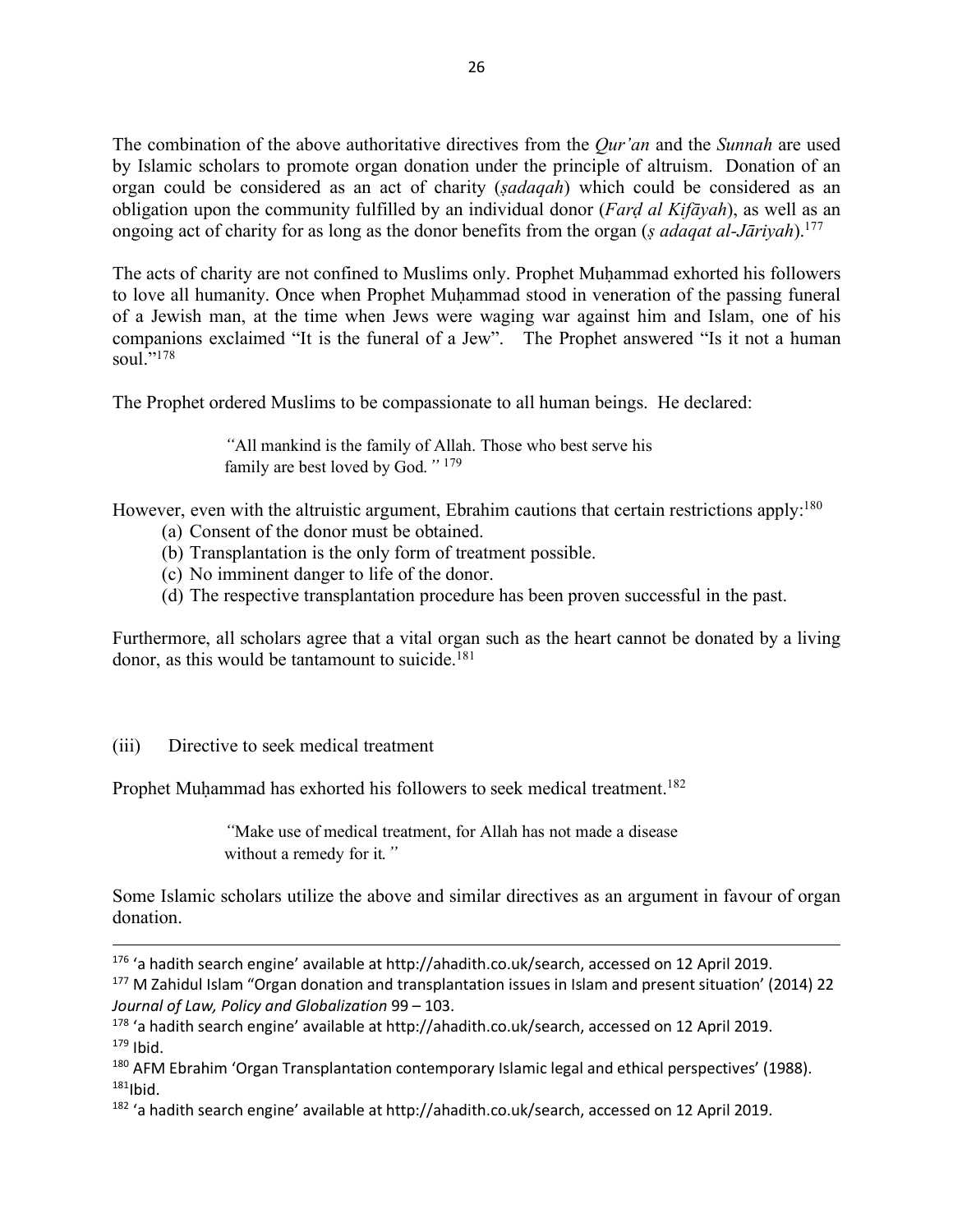3.5 Arguments against organ donation.

The majority of criticisms against organ donation are based on the doctrines below:

(i) Sacredness of human life and body.

The *Qur'ān* enjoins man to protect and preserve his own life, as well as others. In chapter 4, verse 29, (4:29) the *Qur'ān* says:

> *"Do not kill or destroy yourselves. For verily Allah has been to you most merciful."* <sup>183</sup>

and in chapter 2, verse 195,(2:195):

*"Make not your hands contribute to your own destruction."*<sup>184</sup>

Furthermore in a *hadith*, Prophet Muhammad is reported to have said:

*"*Breaking the bones of a dead person is equal (in sinfulness and aggression) to breaking it while a person is alive*."* <sup>185</sup>

Sheikh expresses doubt as to whether sacredness of human life and body is violated by organ donation and supposes that this would depend upon deliberation of the jurist.<sup>186</sup>

(ii) Human body as a trust (*Amānah*)

Both opponents and advocates of organ donation agree that the human body is a trust (*amānah*) from God.187 Trusteeship begins at birth and extends beyond death. However, opponents of organ donation believe that the body should remain intact and unaltered.188

(iii) Subjecting the human body to a material end.

There is a *fatwā* (Religious decree) from the *Ḥanafī Madhhab* (school of jurisprudence) which states "a person owing to hunger finds himself on the verge of death and is unable to find

 <sup>183</sup> AY Ali *The Holy Qur'an – Test, translation and commentary* (1984); 'a hadith search engine' available at http://ahadith.co.uk/search, accessed on 12 April 2019.

<sup>184</sup> AY Ali *The Holy Qur'an – Test, translation and commentary* (1984); 'a hadith search engine' available at http://ahadith.co.uk/search, accessed on 12 April 2019.

<sup>&</sup>lt;sup>185</sup> 'a hadith search engine' available at http://ahadith.co.uk/search, accessed on 12 April 2019.

<sup>186</sup> S Sheikh 'Shariah: Law and ethics of organ donation in Islam' (2017) 13 (2) *J Int L Islamic L* 30 – 44.  $187$  Ibid.

 $188$  Ibid.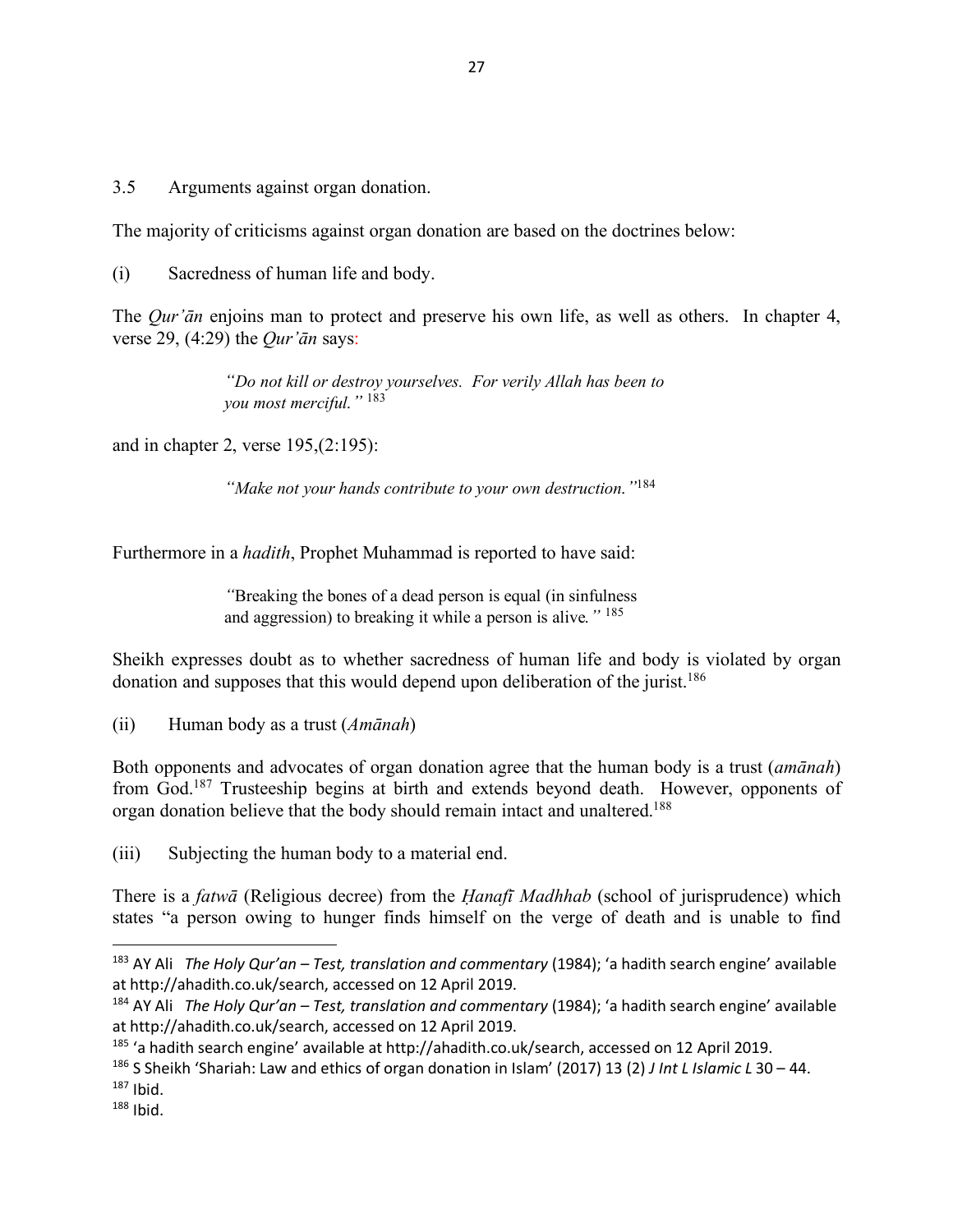permissible food, even the meat of the dead animal in order to survive and save himself from dying, and at that instant if offered human flesh, it would not be permissible for him to partake of  $it<sup>189</sup>$ 

Opponents of organ donation argue that the human body was not created to be a means to anything other than the worship of God.190

(iv) Avoiding the doubtful.

There is a *Hadīth* of Prophet Muhammad in which he is reported to have said:

*"*Both legal and illegal things are obvious, and in between them are (suspicious) doubtful matters, So whoever forsakes those doubtful things lest he may commit a sin, will definitely avoid what is clearly illegal, and whoever indulges in these (suspicious) doubtful things bravely, is likely to commit what is clearly illegal. Sins are Allah's hima (i.e. private pasture) and whoever pastures (his sheep) near it, is likely to trespass in it at any moment*."*191

If one considers organ donation to be in the doubtful category, the opponents of organ donation argue that it should be avoided.<sup>192</sup>

#### 3.6 Islamic organizational judicial resolutions (*Qarārāt*) on organ donation.

A *qarar* is the religious collective resolution of Mulims scholars which is binding upon the Muslim community. *Sh*<sup>*i*</sup> ah scholars were the first to sanction organ donation.<sup>193</sup> The Council of the Islamic *Fiqh* Academy of the Muslim World League, Makkah, Saudi Arabia, in 1985 resolved that organ donation was permissible, that it does not violate the dignity of the body of the donor, and is a praiseworthy act, as long as the following conditions are met:  $194$ 

- (a) Donor's life is not harmed.
- (b) Donor voluntarily consents without coercion.
- (c) Procedure is the only medical means to alleviate the plight of the patient.
- (d) Success of transplantation is relatively high.

 <sup>189</sup> AFM Ebrahim 'Organ Transplantation contemporary Islamic legal and ethical perspectives' (1988).

<sup>190</sup> S S Sheikh 'Shariah: Law and ethics of organ donation in Islam' (2017) 13 (2) *J Int L Islamic L* 30 – 44.

<sup>191</sup> 'a hadith search engine' available at http://ahadith.co.uk/search, accessed on 12 April 2019.

<sup>192</sup> AFM Ebrahim 'Organ Transplantation contemporary Islamic legal and ethical perspectives' (1988).

<sup>193</sup> P Goodarzi 'Tissue and organ donation and transplantation in Iran' (2015) 16 *Cell Tissue Bank* 295- 301.

<sup>&</sup>lt;sup>194</sup> AFM Ebrahim 'Organ Transplantation contemporary Islamic legal and ethical perspectives' (1988).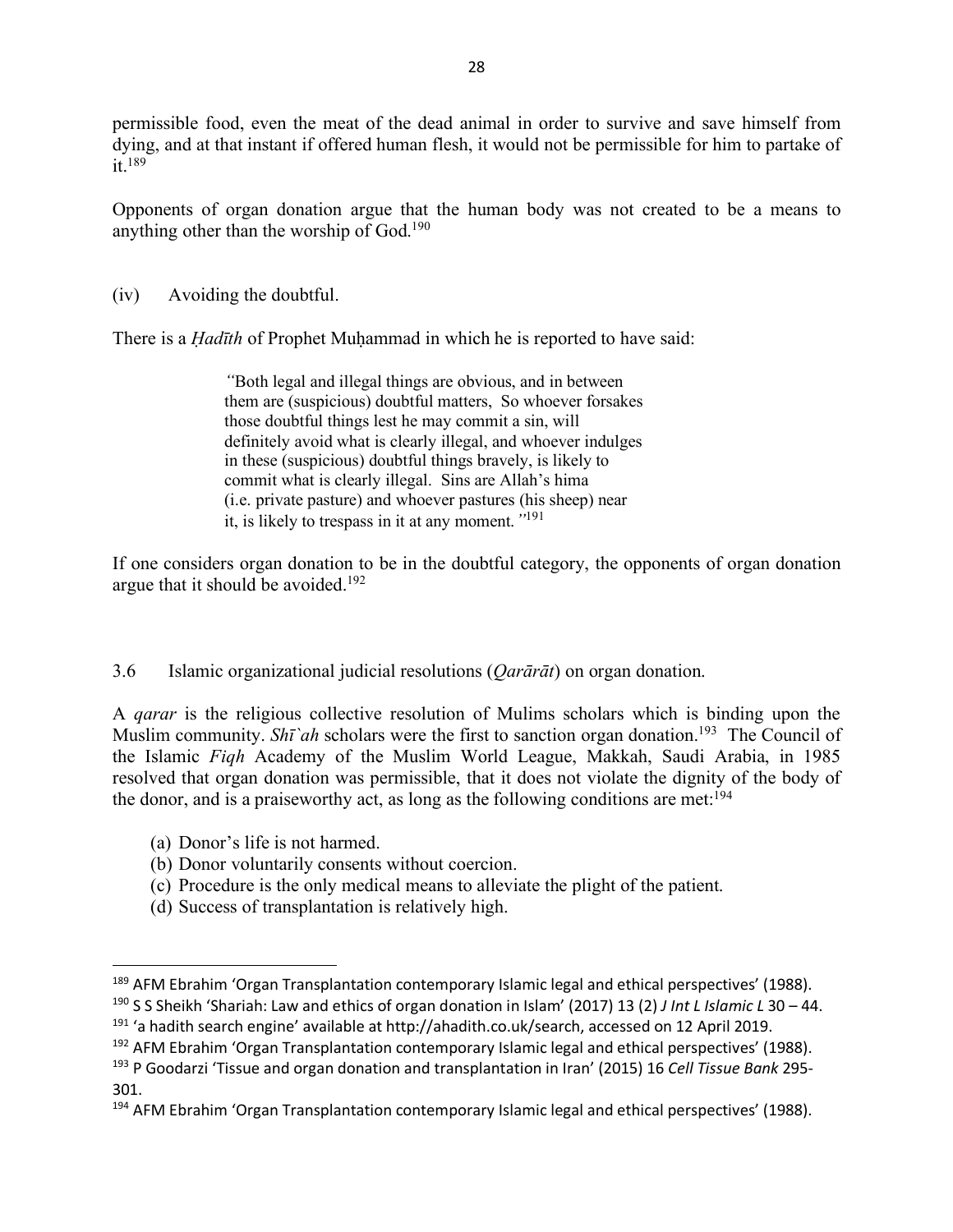The Council of the *Fiqh* Academy of the Organization of Islamic Conference, Jeddah, Saudi Arabia, in 1988, concurred with the above *fatwa*. <sup>195</sup> The Islamic *Fiqh* Academy of India in 1989 concurred that both living and cadaveric organ donation was permissible in desperate and unavoidable situations.196 The Supreme Council of `*Ulamā'* in Riyadh, Saudi Arabia, sanctioned organ donation as did the Grand Mufti of Egypt, Dr. Sayyed Al-Tamtati.<sup>197</sup> Positive rulings on organ donation and transplantation were issued in Egypt (1966), Malaysia (1969), Algeria (1972), Jordan (1977), and Kuwait (1979).<sup>198</sup> In the United Kingdom, the Muslim Law Council encouraged Muslims to carry organ cards.<sup>199</sup> The approval of organ donation from unidentified cadavers, provided that there was no next of kin, was issued by the Grand Mufti of Egypt. However, approval from a Magistrate was required.200 The Islamic *Fiqh* Academy of the Organization of Islamic Conference, Jeddah, Saudi Arabia, made a similar positive ruling on the harvesting of organs from unidentified cadavers or where relatives could not be found. In this case approval from the leaders of the Muslim community was required.201

All Islamic scholars, however, agree that certain restrictions apply to organ donation (discussed above). Furthermore, all scholars agree that a single vital organ, such as a heart, cannot be donated, even with consent of the donor, as this would be tantamount to suicide.<sup>202</sup>

Thus, approval for organ donation from both living and cadaveric donors has been issued by virtually all Islamic scholars and councils across the Muslim world (with some restrictions). As Goodarzi points out, *shari'ah* is a dynamic law, and, as medicine progresses, and more dilemmas come to light, it is not surprising that Islamic fatwas on the specific medical issue may have to be revised.203 Currently issues such as harvesting of organs from anencephalic babies and embryonic stem cell transplants are being debated.<sup>204</sup>

## 3.7 Islamic law and opt-in verses opt-out system

The opt-in and opt-out systems were discussed in chapter 2 (section 2.2) above. Briefly, the optin system requires explicit positive consent from the living donor or from the deceased donors'

<sup>&</sup>lt;sup>195</sup> AFM Ebrahim 'Organ Transplantation contemporary Islamic legal and ethical perspectives' (1988).  $196$  Ibid.

<sup>197</sup> S S Sheikh 'Shariah: Law and ethics of organ donation in Islam' (2017) 13 (2) *J Int L Islamic L* 30 – 44.

<sup>198</sup> A Sharif 'Organ donation and Islam – challenges and opportunities' (2012) 94 (5) *Transportation Journal* 442 – 446.

 $199$  Ibid.

<sup>200</sup> M Albar 'Organ transplantation: a Sunni Islamic perspective' (2012) 23 *Saudi J Kidney Dis Transpl* 817- 822.

<sup>&</sup>lt;sup>201</sup> M Zahidul Islam 'Organ donation and transplantation issues in Islam and present situation' (2014) 22 *Journal of Law, Policy and Globalization* 99 – 103.

<sup>&</sup>lt;sup>202</sup> AFM Ebrahim 'Organ Transplantation contemporary Islamic legal and ethical perspectives' (1988).

<sup>203</sup> P Goodarzi 'Tissue and organ donation and transplantation in Iran' (2015) 16 *Cell Tissue Bank* 295- 301.

<sup>204</sup> M Albar 'Organ transplantation: a Sunni Islamic perspective' (2012) 23 *Saudi J Kidney Dis Transpl* 817- 822.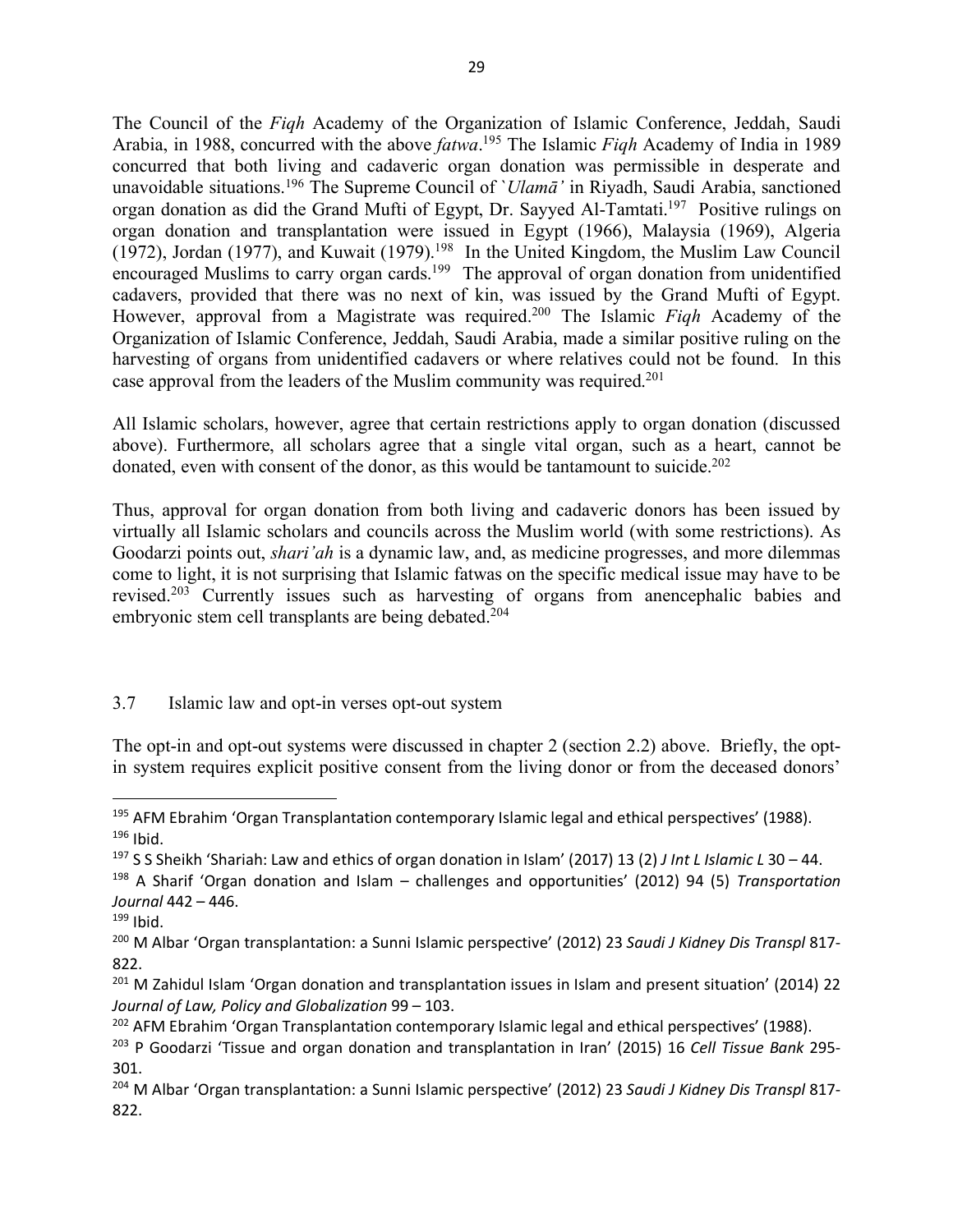relatives.205 The opt-out system works on the basis that every deceased donor is presumed to be an organ donor unless he/she expressly forbade this during his/her lifetime. Some countries, such as Spain follow a "soft" opt-out system which means that despite implied consent from the deceased potential donor, the relatives of the deceased can still refuse organ donation.<sup>206</sup> South Africa follows the opt-in system of positive explicit consent.<sup>207</sup>

As one can ascertain from reading section 3.6 above, on Islamic judicial resolutions (*Qarārā* , all Islamic scholars are agreed that explicit consent of the living donor or the deceased's relatives is imperative.208 There is no exception for this rule, unless the deceased is unidentified or relatives cannot be found, but in this case, consent will need to be obtained from a Magistrate or leaders of the Muslim community.209

The Council of the Islamic *Fiqh* Academy of the Muslim World League, Makkah, Saudi Arabia decreed that an integral component of the organ donation process is that the donor should voluntarily consent to donate his/her organs without coercion, and all Islamic scholars are in agreement.<sup>210</sup> Thus, *Sharī*<sup>'</sup>*ah* strictly adheres to the opt-in system of explicit consent, and the opt-out and even the soft opt-out options will not be consistent with the tenets of Islamic law.

## 3.8 Islamic law and the sale of organs

The vast majority of *Sunnī* Islamic jurists concur that the sale of organs is forbidden.<sup>211</sup> Such a sale would be deemed null and void (*bāṭil*), as one cannot sell that which one does not own (God is the owner of our body which is held by us as a trust or *amīnah* – see section 3.5 above). Furthermore selling of an organ is akin to selling a person. In support of this resolution, Islamic scholars quote the saying of Prophet Muhammad who is reported to have said:

> *"*There are three categories of people against whom I shall myself testify against on the day of judgement. Of those three, one is he who enslaves a free man, then sells him, and eats this money*".*212

<sup>208</sup> AFM Ebrahim 'Organ Transplantation contemporary Islamic legal and ethical perspectives' (1988). <sup>209</sup> M Albar 'Organ transplantation: a Sunni Islamic perspective' (2012) 23 *Saudi J Kidney Dis Transpl* 817- 822; M Zahidul Islam "Organ donation and transplantation issues in Islam and present situation' (2014) 22 *Journal of Law, Policy and Globalization* 99 – 103.

 $205$  A Sparaco 'Increasing organ donation: is presumed consent the answer?' (2017) 6 (1). *Transplantation News 5.*

<sup>206</sup> Ibid*.*

 $207$  A Sparaco 'Increasing organ donation: is presumed consent the answer?' (2017) 6 (1). *Transplantation News 5.*

<sup>&</sup>lt;sup>210</sup> AFM Ebrahim 'Organ Transplantation contemporary Islamic legal and ethical perspectives' (1988). <sup>211</sup> Ibid); S S Sheikh 'Shariah: Law and ethics of organ donation in Islam' (2017) 13 (2) *J Int L Islamic L* 30 – 44; A Natour et al 'Islamic Sunni mainstream opinions on compensation of organ donors' (2011) 2 (2) *Rambam Maimonides Medical Journal* 46-59.

<sup>&</sup>lt;sup>212</sup> 'a hadith search engine' available at http://ahadith.co.uk/search, accessed on 12 April 2019.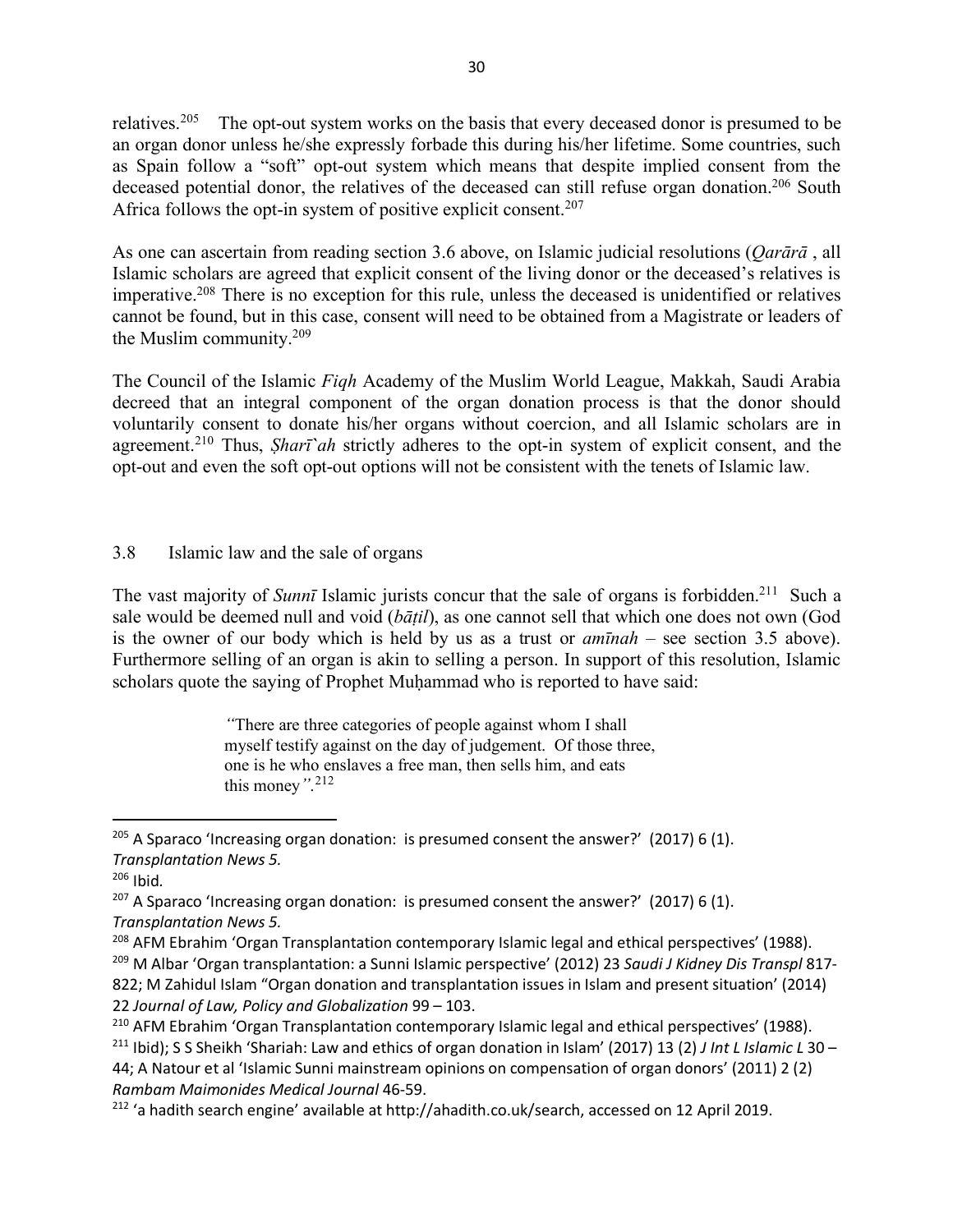This strong warning by Prophet Muḥammad is regarded as pivotal in concluding that organ sales are not permissible in Islamic law. Sheikh, however, points out that some scholars do not agree with this conclusion if the sale serves a greater social good and promotes justice (saves a human life). $213$ 

*Shī*<sup>'</sup>*ah* Islamic scholars, however, support the sale of organs by a living donor or by the deceased donor's relatives by the concept of "Divine consent".214 Divine consent requires that an act be done with a sincere intention, confirmed by reason and divine revelations that bring about peace, whilst preserving dignity and autonomy. In Iran, the only *Shī`ah* Muslim country, a *fatwā* by the Ayatollah, sanctioning the sale of organs, paved the way for legislation of a state-run compensated organ procurement system.215

## 3.9 Muslims in South Africa

Although social and cultural factors play an influential role in organ donation decision-making, religion plays a pivotal role in the so-called Black Minority Ethnic (BME) groups, perhaps more so in Muslims than in any other religious groups.<sup>216</sup> Although Islam is a minority religion in South Africa practiced by roughly 5% of the population, globally Muslims contribute nearly a quarter of the world's population and Islam is practiced by nearly half of the people on the African continent.<sup>217</sup> As Rady noted of the global Muslim population, there is no such thing as a "typical Muslim", this is true of South Africa as well, with Muslims being drawn from several diverse ethnic groups.218 The earliest Muslims in South Africa were slaves, political prisoners and political exiles from Africa and Asia, (mainly from the Indonesian region). This occurred from about 1652 to the mid-1800s. The second phase of Muslim entry to South Africa was during the time of indentured labour by the British in the 1860s. Lastly, post-apartheid, there has been an influx of African Muslims from neighbouring countries, and recent figures of such

 <sup>213</sup> P Goodarzi 'Tissue and organ donation and transplantation in Iran' (2015) 16 *Cell Tissue Bank* 295- 301.

<sup>214</sup> B Larijani et al 'Ethical and legal aspects of organ transplantation in Iran' (2004) 3615) *Transplantation Proceedings* 1241-1244; S Sheikh 'Shariah: Law and ethics of organ donation in Islam' (2017) 13 (2) *J Int L Islamic L* 30 – 44.

<sup>&</sup>lt;sup>215</sup> SR Denghan 'Ethical challenges of kidney sale: a review of three major assumptions based on the theories of Tabatabat (2019) 61 *J Forensic Leg Med* 27-33.

<sup>216</sup> A Sharif 'Organ donation and Islam – challenges and opportunities' (2012) 94 (5) *Transportation Journal* 442 – 446.

<sup>&</sup>lt;sup>217</sup> 'Islam in South Africa Wikipedia' hht://en.wikipedia.org/wiki/zolam in South Africa, accessed on 16 March 2019; The Christian Science Monitor (10 January 2002). 'In South Africa many blacks convert to Islam' The Christian Science Monitor. http://www.csmonitor.com/world/africa#, accessed on 16 March 2019.

<sup>&</sup>lt;sup>218</sup> MY Rady et al 'Islam and end-of-life practices in organ donation for transplantation: new questions and serious sociocultural consequences' (2009) 21 (2) *HFC Forum* 175 – 205.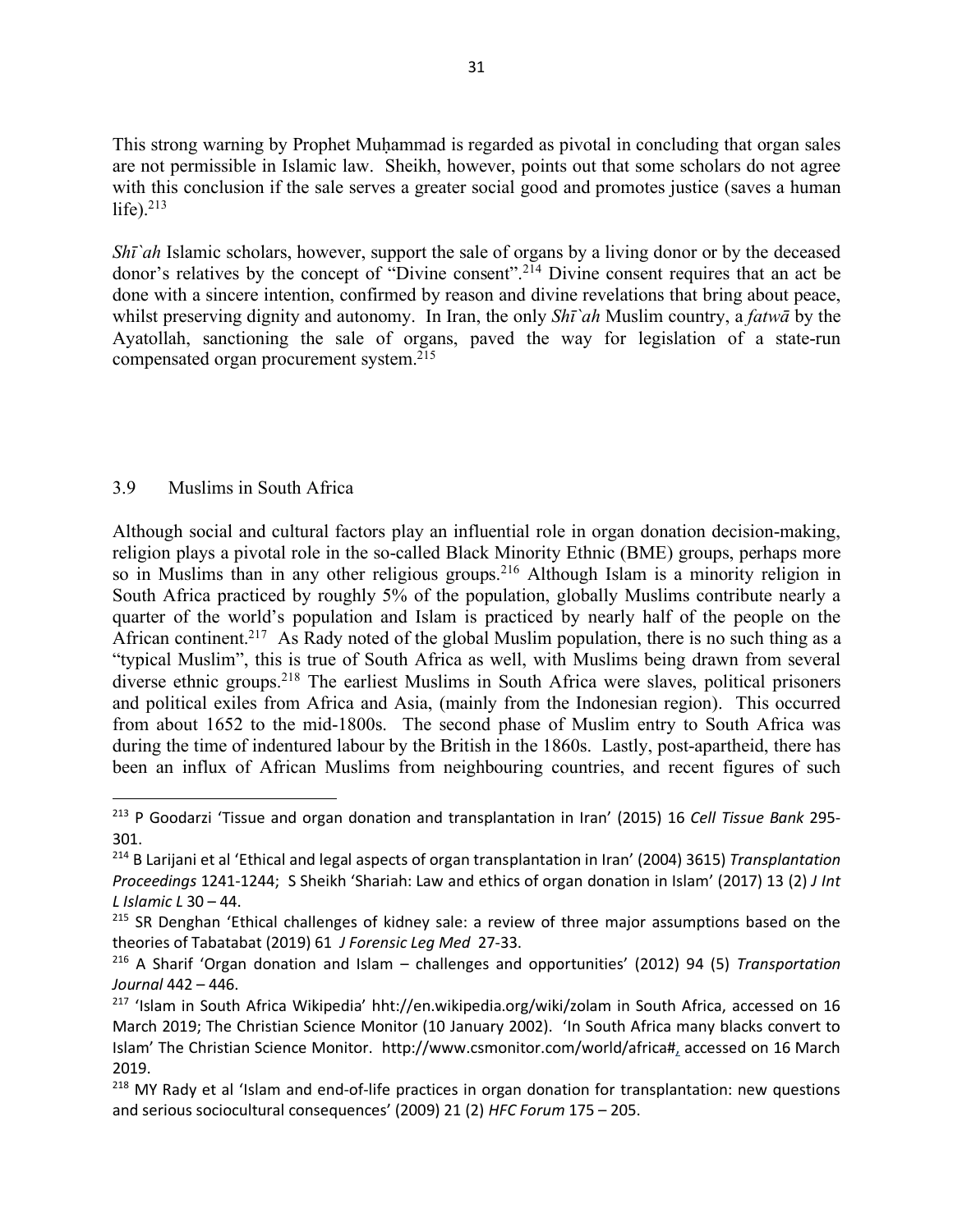people are approximately 100 000, though this number is probably much higher due to illegal immigration.<sup>219</sup> Furthermore, despite Muslims being a small minority, they are economically very active, and are involved in all spheres of society.

Islam is the fastest growing religion in the world, and this holds true of South Africa as well, with many Black Africans converting to Islam.<sup>220</sup> According to the Christian Science Monitor, the biggest reason for the rise in Islamic conversion is that it offers a refuge from premarital sex, AIDS, alcoholism and domestic violence which is rampant in may black townships. It is in these townships where the greatest rates of conversion are noted.<sup>221</sup> Therefore, although Islam is a minority religion in South Africa, the increasing number of its adherents, with a sphere of influence that far exceeds its numbers, it is important to study organ donating practices among the Muslim community in South Africa. Muslims in South Africa are profoundly influenced by Islamic law. However, social and cultural factors are also known to affect organ donation practices.222 It would be interesting to study organ donation practices amongst the various ethnic groups of Muslims in South Africa, such as Asians from the Indian/Pakistani subcontinent, Malay people from South-East Asia and Black African people.

#### 3.10 Summary

Religion plays a pivotal role in the life of Muslims and profoundly affects their participation in organ donation practices. Muslims regard Islamic law (*Sharī`ah*) as the ultimate, immutable, God-given, divine law, giving it preference over man-made South African law. The two primary sources of *Sharī`ah* are the *Qur'an* (holy book of Muslims) and the *Sunnah* (practices) of Prophet Muhammad. With subjects such as organ donation, which are not specifically discussed in the primary sources of *Sharī`ah,* Islamic scholars (`*ulamā'*/jurists) use *ijmā'* (consensus of the Muslim community) and *Qiyās* (analogical deductions derived from the *Qur'ān* and *Sunnah*) to make judicial resolutions (*Qarārāt*). Living and cadaveric organ donation is permissible in Islamic law, as evidenced by the multitude of positive fatwas by various Islamic Organizations around the world. Organ donation is seen as a charitable act of altruism for the greater good of the community. However, there are certain restrictions on donation of organs, particularly the fact that explicit informed consent of the living donor or deceased donor's relative is a nonnegotiable requirement. Islamic law is therefore not compatible with the opt-out system of implied consent. The vast majority of *sunni* Islamic scholars forbid the sale of organs, though this is sanctioned by *Shī'`* scholars in Iran. Muslims in South Africa are drawn from diverse ethnic groups, however, *Sharī`ah* has a profound effect on all Muslims with regard to organ donation practices, making the study of *Sharī`ah* important, integral to the aspiration of increasing organ donation rates amongst Muslims in South Africa.

<sup>&</sup>lt;sup>219</sup> 'Islam in South Africa Wikipedia' hht://en.wikipedia.org/wiki/zolam in South Africa, accessed on 16 March 2019.

<sup>&</sup>lt;sup>220</sup> 'Islam in South Africa Wikipedia' hht://en.wikipedia.org/wiki/zolam in South Africa, accessed on 16 March 2019.

<sup>&</sup>lt;sup>221</sup> The Christian Science Monitor (10 January 2002). 'In South Africa many blacks convert to Islam' The Christian Science Monitor. http://www.csmonitor.com/world/africa#, accessed on 16 March 2019.

<sup>&</sup>lt;sup>222</sup> MY Rady et al 'Islam and end-of-life practices in organ donation for transplantation: new questions and serious sociocultural consequences' (2009) 21 (2) *HFC Forum* 175 – 205.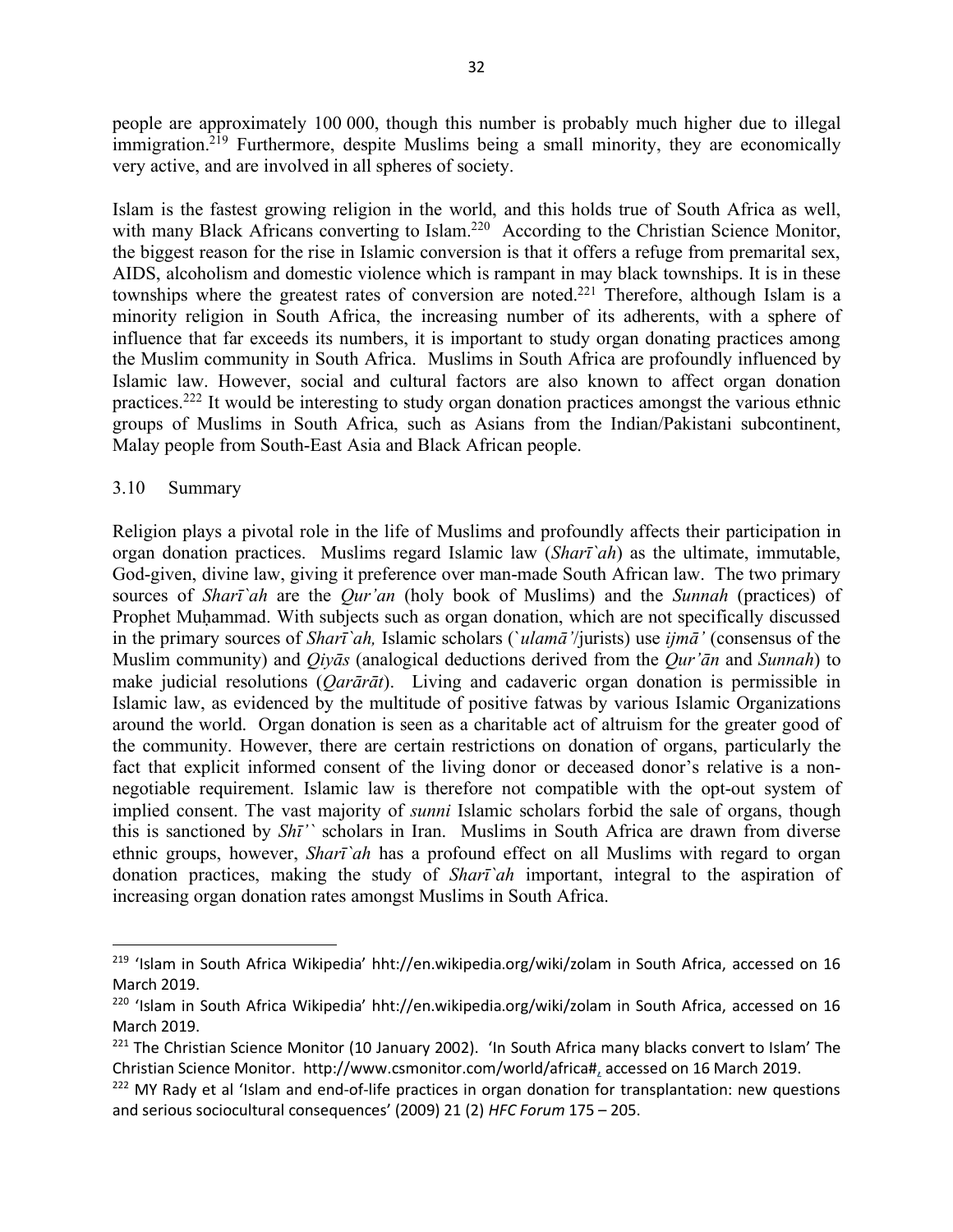#### Chapter 4

### Bequeathing of organs

### 4.1 Definition

In the context of this mini-dissertation bequeathing of organ refers to a person during his/her lifetime indicating in a will, document or oral statement in the presence of competent witnesses that he/she wishes to donate their organ/s upon death, for the purpose of transplantation.

#### 4.2 South African law

Under the NHA, persons competent to make a will may donate their organ/s in a will or document signed by them and two competent witnesses, or in an oral statement in the presence of two competent witnesses.223

Persons have to be over the age of 16 years in order to be regarded as competent to make a will.<sup>224</sup> Competent witnesses must be older than 14 years.<sup>225</sup> The bequeathing of organs in a will, document or statement must be carried out in the prescribed manner and the donee (recipient) determined in accordance with the prescribed procedure.<sup>226</sup> Where no specific institution or donee is named, the regulations stipulate that the institution in the appropriate category that is nearest to the place where the donor's body is kept shall be deemed to be the donee.<sup>227</sup> Also, the regulations stipulate that if the donation is made to a specific recipient, who is not within easy reach at the time and place of the donor's death, the institution in the appropriate category that is nearest to the place of the donor's death shall be deemed to be the donee (recipient).<sup>228</sup> With regard to conflicting donations, effect shall be given to the donation made last.229 Donation of organs in a will or document can be revoked by intentional destruction of the will or document, or by drawing up a new will or document.<sup>230</sup>

#### 4.3 Islamic law

*Al-Waṣiyah* is the Arabic equivalent of the last will and testament.231 Muslims are encouraged to draw up a will during their lifetime. In chapter 5, verse 106, (5:106), the *Qur'ān* says:

 <sup>223</sup> National Health Act, No. 61 of 2003, (5) 62 (1).

<sup>224</sup> Wills Act, No. 7 of 1953 (5) 1.

<sup>225</sup> Wills Act, No. 7 of 1953 (5) 4.

 $226$ National Health Act, No. 61 of 2003, No. 61 of 2003 (5) 62 (1) and (5) 61 (1), (2).

<sup>&</sup>lt;sup>227</sup> DJ Mcquoid-Mason 'Human tissue and organ transplant provisions: chapter 8 of the National Health Act and its Regulations, in effect from March 2012 – what doctors must know' (2012) 102 (9) *SAMJ* 734 – 735); GN R180 of GG 35099, 2/3/2012.

<sup>228</sup> GN R180 of GG 35099, 2/3/2012.

<sup>229</sup> GN R180 of GG 35099, 2/3/2012.

<sup>230</sup> National Health Act, No. 61 of 2003, (5) 65.

<sup>&</sup>lt;sup>231</sup> AFM Ebrahim 'The living will (Wasiyat Al-Hayy): a study of its legality in the light of Islamic Jurisprudence' (2000) 19 *Med Law* 147-160.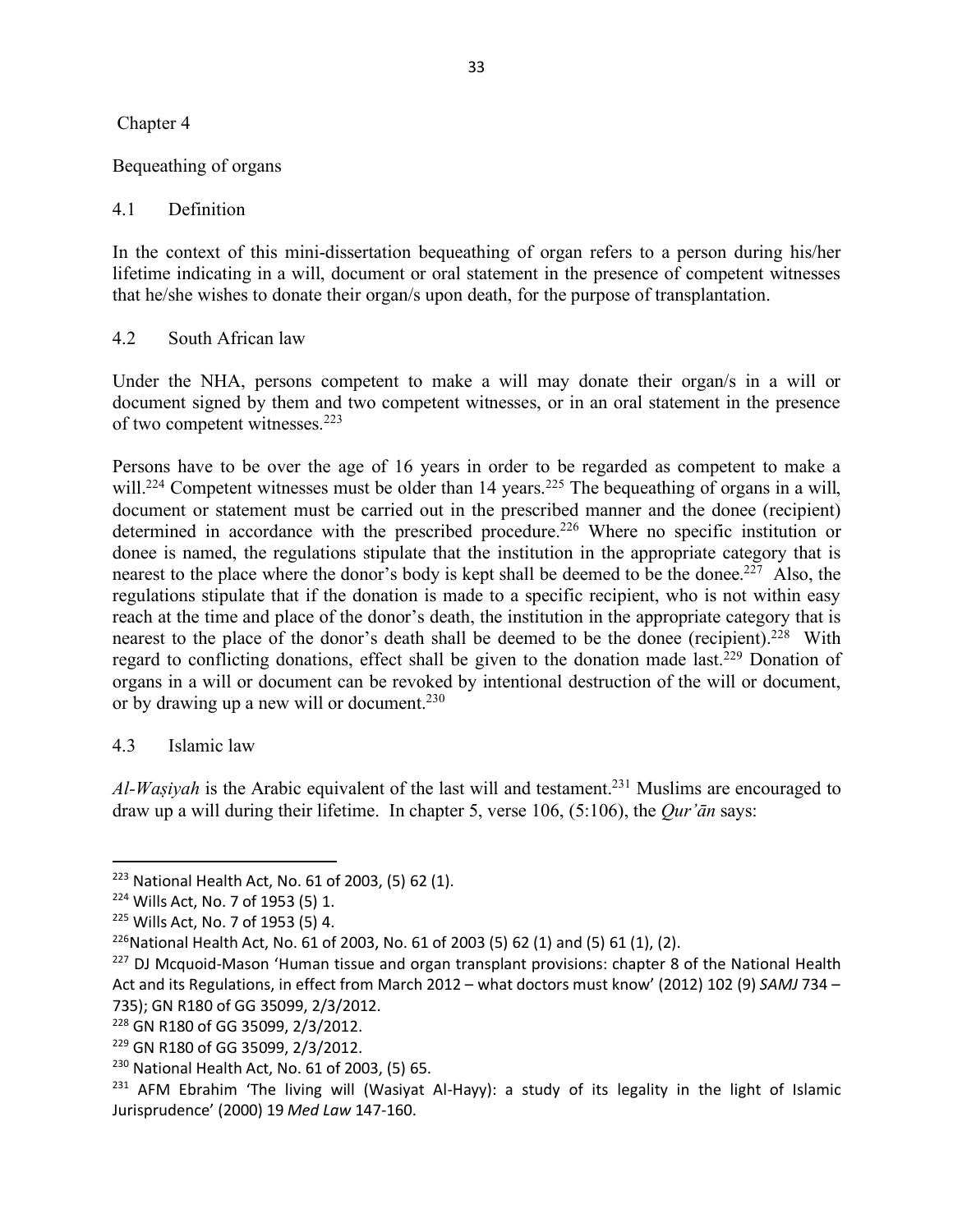*"O you who believe! When death approaches any of you, (take) witnesses among yourselves when making bequeststwo just men of your own (brotherhood), or others from outside if you are on a journey when the affliction of death befalls you* …*."* 232

Likewise, Prophet Muḥammad emphasized the importance of drawing up a will. He was reported to have said:

> *"*It is not right for any Muslim person, who has anything to bequeath, that he may pass even two nights without having his last will and testament written and kept ready with him." <sup>233</sup>

Despite the Islamic law (*Sharī`ah*) position, encouraging Muslims to draw up a will, Ebrahim cautions that there are certain restrictions in the *Sharī`ah* as to what one may will.234 For example, one cannot will one's wealth or possessions as one wishes, as these are governed by specific *Sharī`ah* directives that determine how one's wealth and possessions are to be distributed after death.235 Legal heirs will receive proportionate shares as laid down by *Sharī`ah,* and this is not dependent upon the will or any other instruction of the deceased.<sup>236</sup> A "Living" will" which stipulates that life-saving measures should be withdrawn on severe illness has no legal status in the *Sharī `ah*, as it is considered a crime in Islam to hasten death.<sup>237</sup> The will in summary cannot contradict the broad teachings of the *Qur'ān* and *Sunnah*.

With regard to bequeathing of one's organ/s in a will whilst alive, there have been several fatwas sanctioning this. The Grand *Muftī* of Egypt, Gād Al Ḥaq sanctioned the bequeathing of organs in a will or testament in 1982.238 The Saudi Grand `*Ulamā*' *Fatwa* No. 99, 1982 also declared the permissibility of bequeathing organs in a will.239 The *Fatwa* Committee of Kuwait issued a similar ruling.<sup>240</sup> Ebrahim, an eminent Islamic scholar, writing on the living will, in the light of Islamic jurisprudence, was also of the view that bequeathing ones organs in one's will is permissible.241

<sup>234</sup> AFM Ebrahim 'Organ Transplantation contemporary Islamic legal and ethical perspectives' (1988).

 <sup>232</sup> AY Ali *The Holy Qur'an – Test, translation and commentary* (1984); 'a hadith search engine' available at http://ahadith.co.uk/search, accessed on 12 April 2019.

<sup>&</sup>lt;sup>233</sup> 'a hadith search engine' available at http://ahadith.co.uk/search, accessed on 12 April 2019.

<sup>235</sup> Ibid.

<sup>236</sup> Ibid.

 $237$  Ibid.

<sup>238</sup> M Albar 'Organ transplantation: a Sunni Islamic perspective' (2012) 23 *Saudi J Kidney Dis Transpl* 817- 822.

 $239$  Ibid.

<sup>&</sup>lt;sup>240</sup> M Zahidul Islam "Organ donation and transplantation issues in Islam and present situation' (2014) 22 *Journal of Law, Policy and Globalization* 99 – 103.

<sup>&</sup>lt;sup>241</sup> AFM Ebrahim 'The living will (Waṣiyat al-Ḥayy): a study of its legality in the light of Islamic Jurisprudence' (2000) 19 *Med Law* 147-160.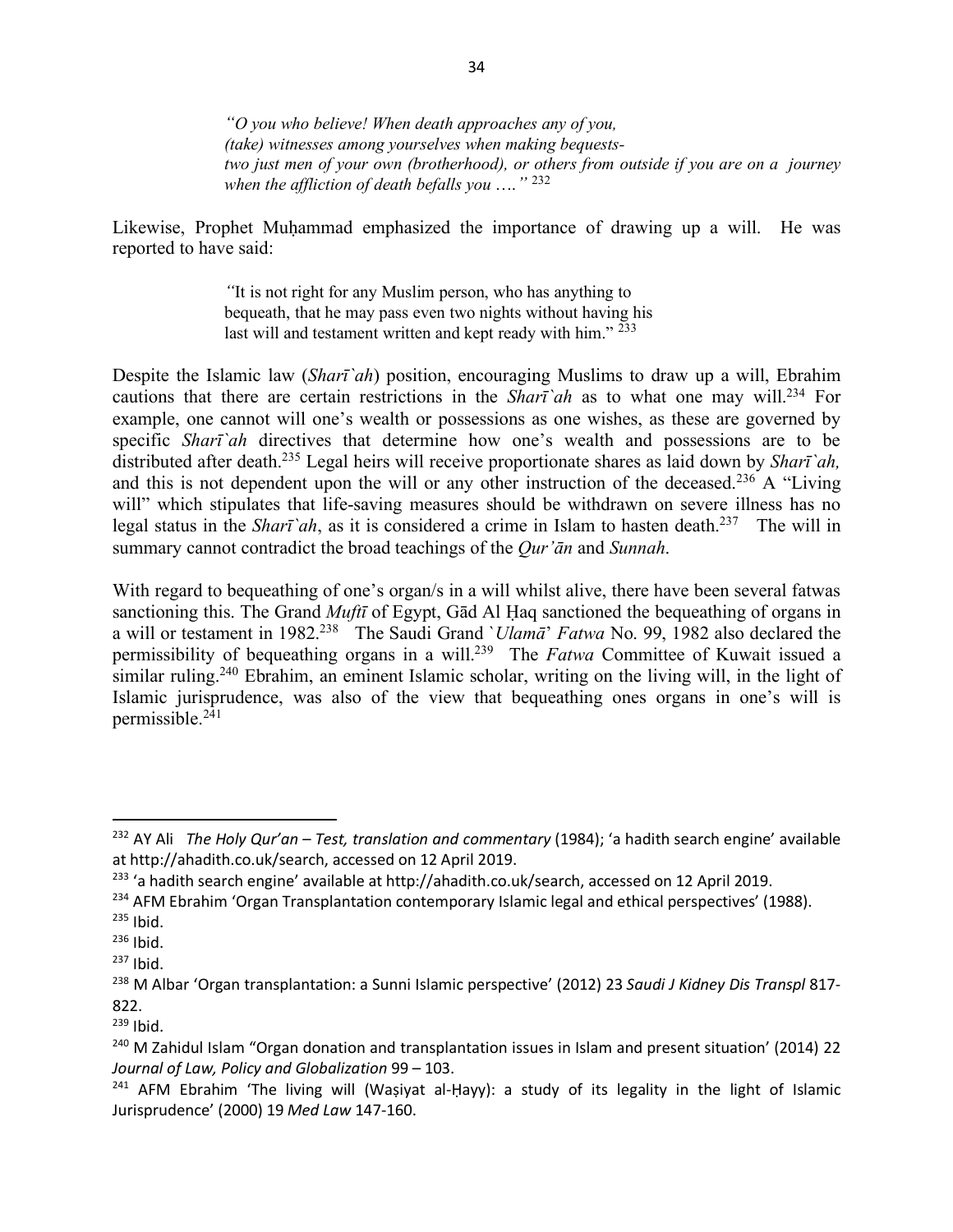#### 4.4 Summary

Bequeathing one's organs in a will, testament or document is permissible both in South African and Islamic law. In fact, in *Sharī`ah,* drawing up a will whilst alive is both divinely inspired as well as enjoined by Prophet Muhammad. Although an oral statement in the presence of competent witnesses is acceptable, both South African and Islamic law encourage a written document signed in the presence of appropriate witnesses. Thus, there is complete consensus with regard to bequeathing of organs, between South African and Islamic law.

Chapter 5

Organ donation practices in other Muslim countries

#### 5.1 Iran

Iran is the only *Shī`ah* Muslim country. The sources of *Sharī`ah* in the *Shī`ah* school of law are the same as among the *Sunnī* Muslims, namely the two original sources (the *Qur'ān* and *Sunnah*), and, as organ donation is not specifically discussed in the original sources, *Ijmā`* (juridical consensus) and *Qiyās* (analogical deduction) are utilized to formulate a religious judicial resolution (*Qarar*). *Shī`ah* scholars were the first to sanction organ donation.<sup>242</sup> Goodarzi opines that this was due to the fact that from the onset, the founder of the Islamic Republic of Iran, Imām Khomeni, supported organ transplantation.<sup>243</sup> Thereafter, subsequent Jurist scholars (Ayatollahs) were quick to sanction organ donation, using the principles of logic and reason, the most important criterion being to save a human life, which is sacred in Islam.<sup>244</sup> These positive fatwas paved the way for legislation that created the world's first state-run compensated organ procurement system.<sup>245</sup> In the year 2000 the Organ Transplantation and Brain Death Act was passed. Currently there are four tissue banks in Iran, and Iran is in the enviable position of being the only country in the world that has no waiting list for kidney transplantation.246 The management and funding of Iranian tissue and organ procurement and transplantation is performed by the "Management Centre for Transplantation and Special Diseases" (MCTSD), which is affiliated to the Ministry of Health.<sup>247</sup>

The following is a very brief description of a typical kidney procurement and transplantation procedure in Iran. A potential donor applies to a governmental agency, the Association for

 $246$  Ibid.

 <sup>242</sup>B Larijani et al 'Ethical and legal aspects of organ transplantation in Iran' (2004) 3615) *Transplantation Proceedings* 1241-1244.

<sup>243</sup> P Goodarzi 'Tissue and organ donation and transplantation in Iran' (2015) 16 *Cell Tissue Bank* 295- 301.

 $244$  Ibid.

 $245$  Ibid.

<sup>247</sup> M Mahdavi-Mazdeh et al 'Renal replacement therapy in Iran' (2007) 5 (2) *Urology Journal* 66-70.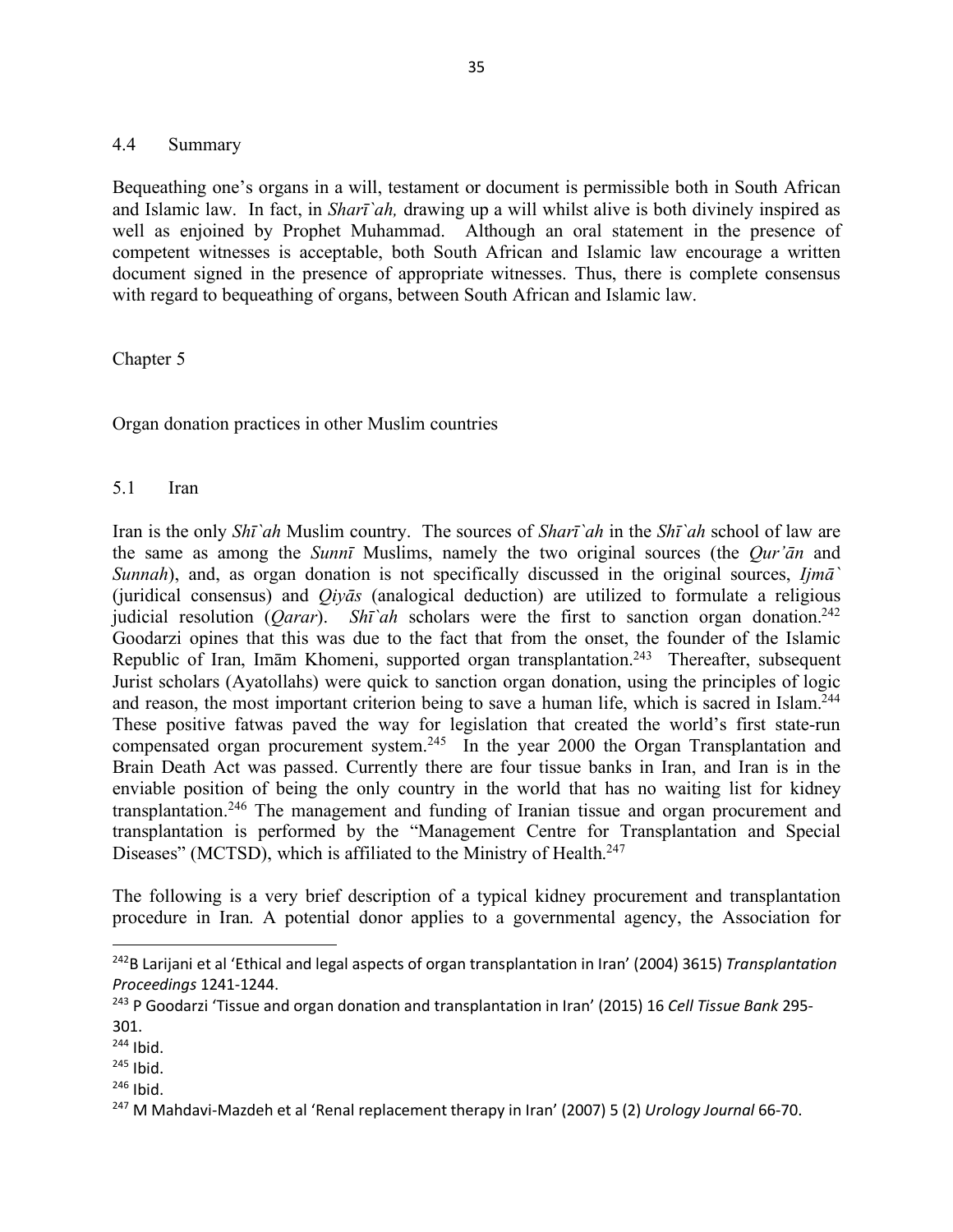Supporting Renal Patients (ASRP), and signs a pledge, and a notarized document consenting and waiving the right for future claims of compensation.<sup>248</sup> ASRP then conducts detailed medical and psychological tests on the donor, ascertaining their suitability.<sup>249</sup> Once suitability is confirmed, the donor is paired with a suitable anonymous recipient.<sup>250</sup> Once ASRP procures the donor's kidney, the donor collects a fixed amount of compensation (roughly \$6000) from a nongovernmental organization called Charitable Foundation of Special Disease (CFSD).251 CFSD is funded by wealthy individuals and businesses. The government funds the cost of the transplant procedure for both the donor and recipient. The donor, in addition receives free post-transplant care. There is no broker and the entire system is run by the state and all compensation is paid to the donor by the non-governmental organization, CFSD.<sup>252</sup>

## 5.2 Pakistan

Pakistan is a typical *Sunni* majority Muslim country. Prior to 2007, transplant tourism was rife, and more unrelated foreigners were undergoing kidney transplants, then local related donors and recipients.253 According to Ilyas and co-workers, "transplant packages" were being offered to foreign recipients for \$13 000 to \$25 000, with the transplant tourism business amounting to \$15 million annually.<sup>254</sup>

On the 5<sup>th</sup> of September 2007, the government of Pakistan passed the "Transplantation of Human Organs and Tissue Ordinance". This effectively banned "transplant tourism", with no foreigner being allowed to have organ transplants in Pakistan.<sup>255</sup> Whilst the law permitted organ donation, it placed stringent conditions on the transplantation of organs between living related persons.<sup>256</sup> The passage of the 2007 legislation, has put Pakistan in line with the vast majority of Muslim countries, with regard to organ transplantation.257

## 5.3 Countries where Muslims are minorities

The United States of America (USA) and the United Kingdom (UK) are examples of countries where Muslims live as minorities, as in South Africa.

 <sup>248</sup> S Sheikh 'Shariah: Law and ethics of organ donation in Islam' (2017) 13 (2) *J Int L Islamic L* 30 – 44.

 $249$  Ibid.

 $250$  Ibid.

 $251$  Ibid.

 $252$  Ibid.

<sup>253</sup> M Ilyas et at 'The Islamic perspective of organ donation in Pakistan' (2009) *Saudi J Kidney D.S Transplantation* 20 (1) 154-156.

 $254$  Ibid.

<sup>255</sup> S Sheikh 'Shariah: Law and ethics of organ donation in Islam' (2017) 13 (2) *J Int L Islamic L* 30 – 44. <sup>256</sup> Ibid.

 $257$  Ibid.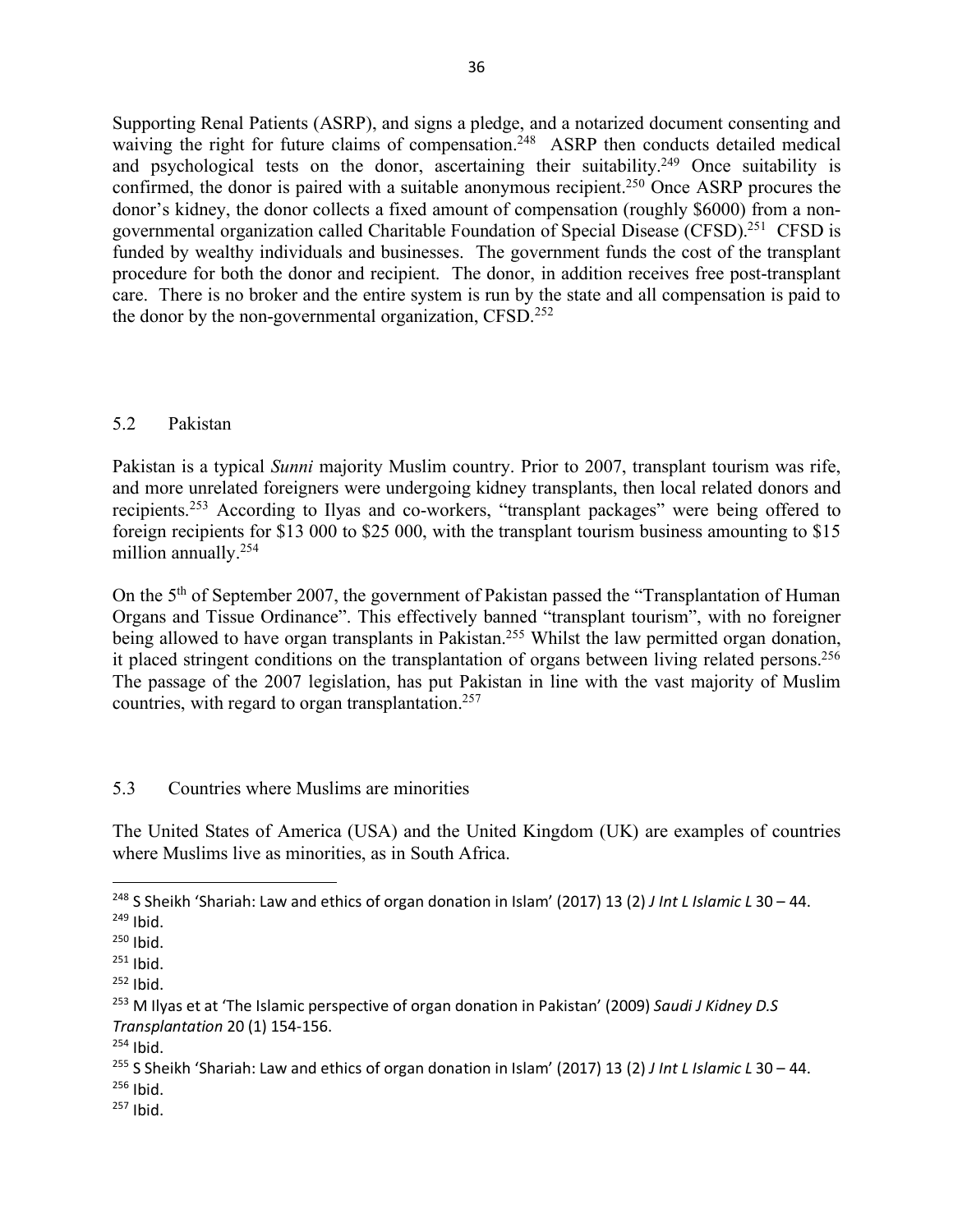In the UK, the Muslim Law Council approved organ donation as being in accordance with Islamic principles in 1996. Furthermore, brain-death was recognized as death, and Muslims were encouraged to carry organ donor cards.<sup>258</sup> Similarly, the Islamic Medical Association of North America (IMANA) made equivalent pronouncements.<sup>259</sup>

Muslims in the USA and UK, as the rest of the so called Black Minority Ethnic (BME) grouping, generally have a negative attitude to organ donation, despite its permissibility in Islamic law.260 Padela and Zagarijof studying the relationships between Islamic religiosity and attitude towards organ donation amongst American Muslims found that higher levels of intrinsic religiosity and adherence to Islamic ethics did not appear to associate with negative attitudes to organ donation.261 In fact, they found that less religious Muslims, tended to donate organs less frequently.262

Al Khawari and workers in the UK survey of Muslims found that Muslims in the UK were strongly opposed to presumed consent (the opt-out) system for organ donation.<sup>263</sup> Rady et al, reported a similar finding amongst Muslims in the USA.264

#### 5.4 Summary

Organ donation and transplantation has been judged to be permissible in Islamic law and has been legislated in Muslim majority countries. The sale of organs and compensation of donors is banned in all Muslim countries, except for Iran, the only *Shī`ah* Muslim country, which allows state-controlled compensation of donors. In countries where Muslims live as minorities such as the USA and UK, National Muslim Organizations have sanctioned organ donation. Though, not legally enforceable, these national organizations have encouraged their respective Muslim minorities to become more involved in organ donation practices.

 <sup>258</sup> A Sharif 'Organ donation and Islam – challenges and opportunities' (2012) 94 (5) *Transportation Journal* 442 – 446.

<sup>259</sup> S Athar et al 'Islamic Medical Ethics: the IMANA perspective' (2005) 37 (1) *Journal of Islamic Medical Association of North America* 32-41.

<sup>&</sup>lt;sup>260</sup> MY Rady et al 'Islam and end-of-life practices in organ donation for transplantation: new questions and serious sociocultural consequences' (2009) 21 (2) *HFC Forum* 175 – 205; A Sharif 'Organ donation and Islam – challenges and opportunities' (2012) 94 (5) *Transportation Journal* 442 – 446.

<sup>&</sup>lt;sup>261</sup> A Padela et al 'Relationship between Islamic religiosity and attitudes towards decreased organ donation among American Muslims: a pilot study' (2014) 97 (2) *Transplantation* 1292 – 1299.  $262$  Ibid.

<sup>&</sup>lt;sup>263</sup> FS Al Khawari et al 'Attitudes towards transplantation in UK: Muslim Indo-Asians in West London' (2005) 5 (6) *American Journal of Transplantation* 1326-1331.

<sup>&</sup>lt;sup>264</sup> MY Rady et al 'Islam and end-of-life practices in organ donation for transplantation: new questions and serious sociocultural consequences' (2009) 21 (2) *HFC Forum* 175 – 205.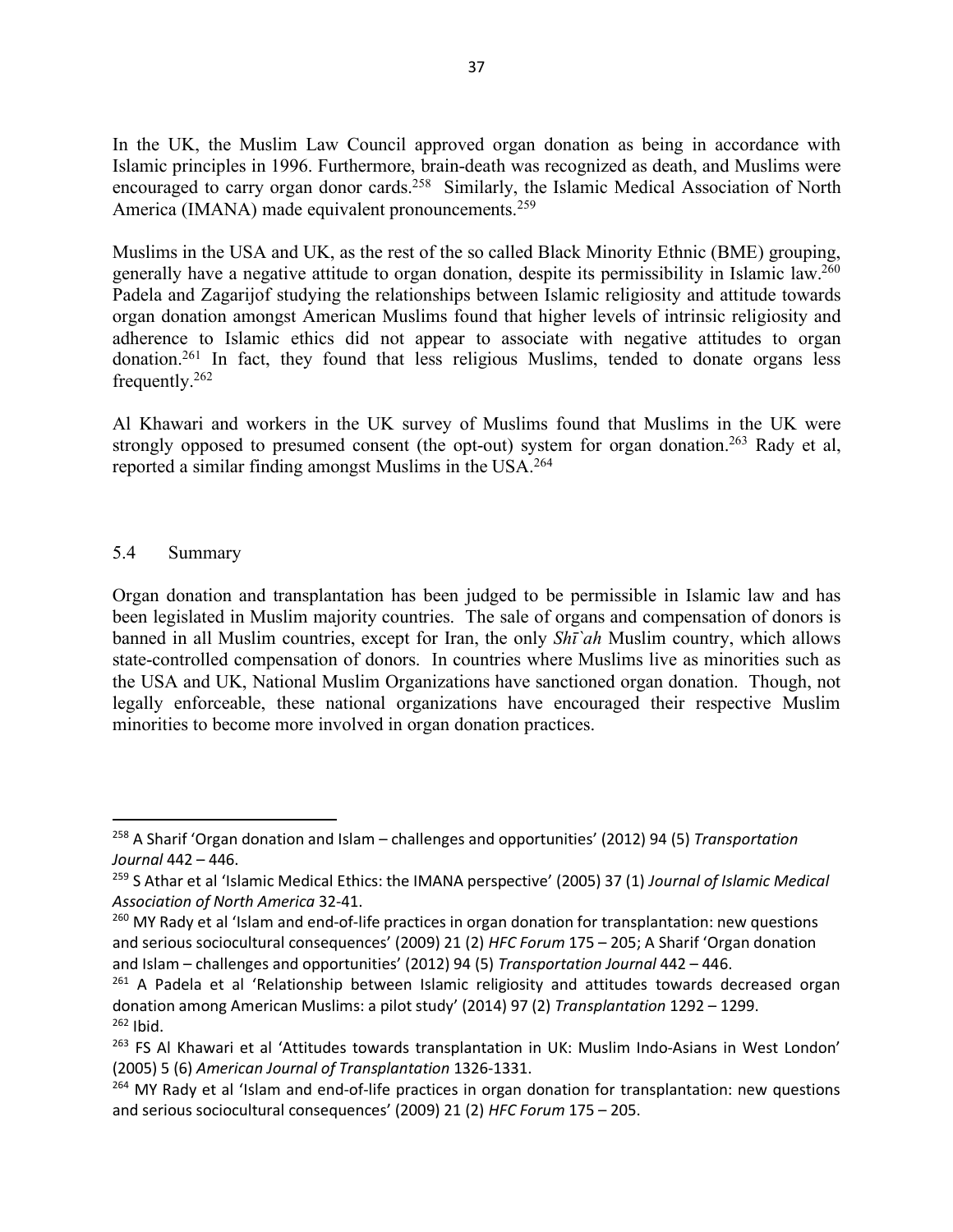#### Chapter 6

Analytic comparison of Islamic and South African law

#### 6.1 Introduction

Before delving into the areas of consensus and divergence between Islamic and South African law, one has to understand that there are fundamental differences between the two laws that are inherent in each law.

Firstly, Muslims regard Islamic law as the ultimate, God-given, immutable law that is not subject to change, unlike South African law that is open to change.<sup>265</sup> Secondly, Islamic law is allencompassing, and concerns itself not only with legal matters, but also with moral, spiritual and personal matters, including mundane day-to-day activities such as grooming, dressing, eating, business and interaction with other people. This is unlike South African law that is confined to legal matters.266 Thirdly, unlike South African law which is drafted in Parliament, presently Islamic law is not as structured and codified, and is compiled by Muslim Jurists under the supervision of each Muslim country. (Under the Ottoman / Turkish Caliphate, Islamic Law was methodically codified, and was applicable to the entire Muslim world, but this ceased with the abolishment of the Caliphate in 1924). <sup>267</sup> Lastly, and perhaps most importantly, Ebrahim *Sunnah*), strictly speaking, are not legal documents, but offer a set of Islamic legal principles, and moral and ethical guidelines, from which legal principles and specifics can be inferred.<sup>268</sup>

From the above discussion it is apparent that there will be many minor differences between South African and Islamic law which are inherent within each legal system. For example, the age of consent that one may donate organs is stipulated in South African law as being 18 years, whilst the age of consent to donate organs is not mentioned in Islamic law, leaving this to the discretion of the Islamic jurist (individual or committee).<sup>269</sup> In the discussion below, I will ignore such minor differences between the two laws, instead focusing on broad general areas of consensus and divergence.

#### 6.2 Areas of consensus

The broad consensus between Islamic and South African law is startling. Both laws permit living and cadaveric organ donation. Both laws recognize brain-death as death. In South African law,

 <sup>265</sup> S Sheikh 'Shariah: Law and ethics of organ donation in Islam' (2017) 13 (2) *J Int L Islamic L* 30 – 44.

 $266$  Ibid.

 $267$  Ibid.

<sup>&</sup>lt;sup>268</sup> AFM Ebrahim 'The living will (Wasiyat Al-Hayy): a study of its legality in the light of Islamic Jurisprudence' (2000) 19 *Med Law* 147-160.

<sup>&</sup>lt;sup>269</sup> National Health Act, No. 61 of 2003, S 58.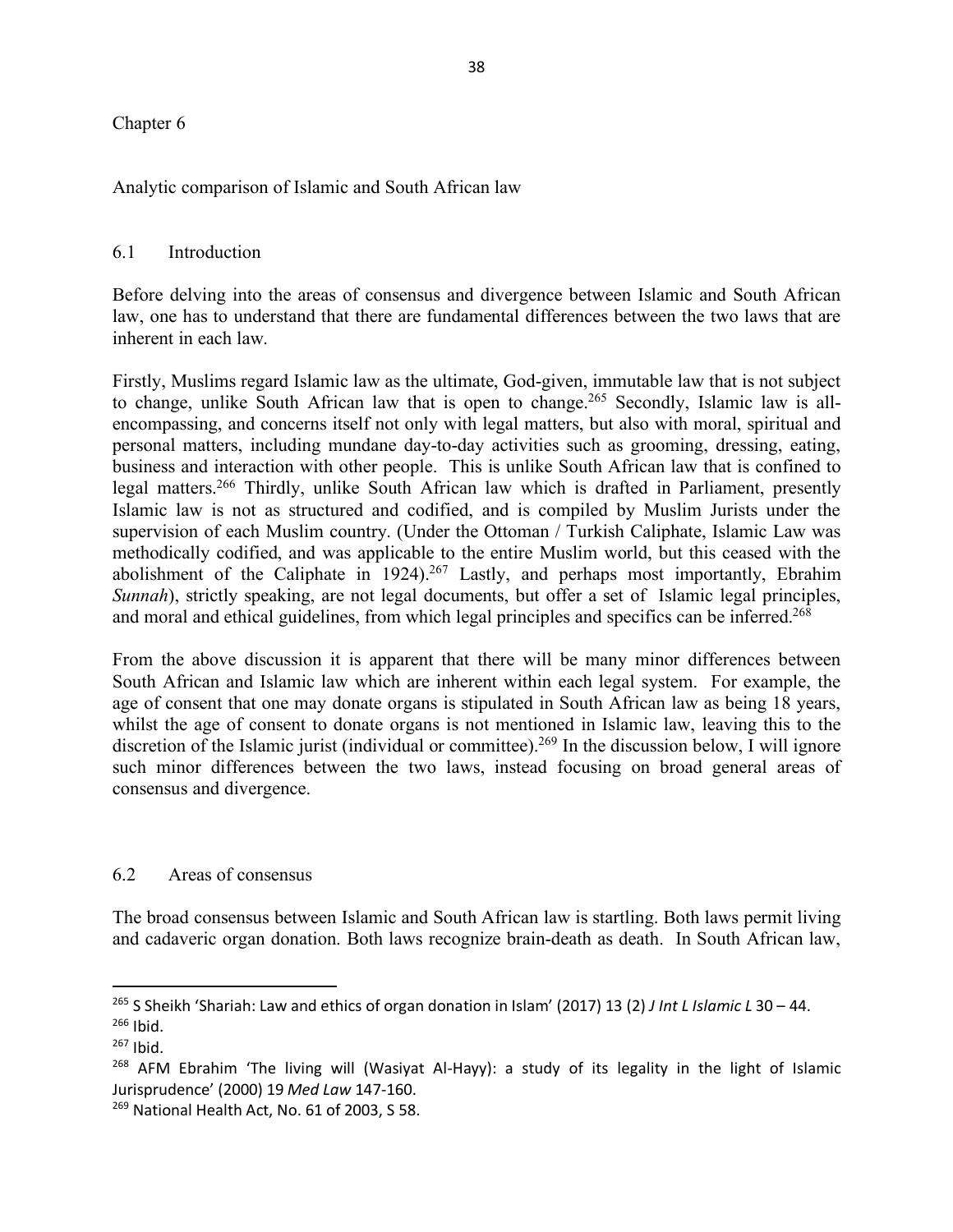the NHA has defined brain-death as death.<sup>270</sup> In Islamic law, the judicial religious decrees (*fatāwā*) that permitted cadaveric organ donation eventually recognized brain-death as death. In the third International Conference of Islamic Jurists (Amman, Jordan, 1986) *Fatwā* No. 5 equated brain-death with cardiac and respiratory death.271 Death in Islam is the departure of the soul, however as this cannot be identified, the signs of death are acceptable.<sup>272</sup> Both the Muslim Law Council of UK, and the Islamic Medical Association of North America from the USA equated brain-death with death.273 Both Islamic and South African law stipulate that brain-death (death) needs to be confirmed by medical practitioners. South African law is more specific in this regard and regulations stipulate that the diagnosis of brain-death needs to be made by two doctors, one of whom must have been qualified for more than 5 years, and neither of whom may be members of the transplant team.<sup>274</sup> In Islamic law death should be confirmed by doctors of "upright character".<sup>275</sup>

Both laws forbid the donation of a single vital organ from a living donor. South African law stipulates that a person under the age of 18 years may not donate tissue that is not replaceable by natural means, whilst Islamic law directs that there must be no imminent danger to the life of the donor.276 Both laws allow for the harvesting of organs from an unidentified cadaver or where the relatives cannot be found. In South African law this must be approved by the Director-General of Health, and in Islamic law, by a Magistrate or Leaders of the Muslim Community.277 Both South African and Islamic law permit the bequeathing of organs in a will, testament or document. Both South African and Islamic law require explicit positive consent from the living donor for organ donation, or from the relatives of the deceased in the case of cadaveric organ donation. Indeed, all Islamic scholars concur that explicit informed consent is a non-negotiable requirement for organ donation.278 Both South African and the *Sunni* Islamic law forbid the sale of organs or compensation of the donor (other than medical expenses, travel costs).

Organ trafficking has been a problem both in South Africa and in Muslim countries such as Pakistan. The NHA in South Africa and the Transplantation of Human Organs and Tissue

<sup>&</sup>lt;sup>270</sup> National Health Act, No. 61 of 2003, Definitions.

<sup>271</sup> M Albar 'Organ transplantation: a Sunni Islamic perspective' (2012) 23 *Saudi J Kidney Dis Transpl* 817- 822.

<sup>272</sup> M Albar 'Organ transplantation: a Sunni Islamic perspective' (2012) 23 *Saudi J Kidney Dis Transpl* 817- 822.

<sup>273</sup> S Athar et al (Islamic Medical Ethics: the IMANA perspective' (2005) 37 (1) *Journal of Islamic Medical Association of North America* 32-41; A Sharif 'Organ donation and Islam – challenges and opportunities' (2012) 94 (5) *Transportation Journal* 442 – 446.

<sup>274</sup> GN R180, GG NO. 35099, 2/3/2012.

<sup>&</sup>lt;sup>275</sup> AFM Ebrahim 'Organ Transplantation contemporary Islamic legal and ethical perspectives' (1988).

 $276$  National Health A, No. 61 of 2003,5 56 (2); AFM Ebrahim 'Organ Transplantation contemporary Islamic legal and ethical perspectives' (1988).

<sup>&</sup>lt;sup>277</sup> National Health Act, No. 61 of 2003, 5 62 (3); M Albar 'Organ transplantation: a Sunni Islamic perspective' (2012) 23 *Saudi J Kidney Dis Transpl* 817-822; M Zahidul Islam "Organ donation and transplantation issues in Islam and present situation' (2014) 22 *Journal of Law, Policy and Globalization*  $99 - 103$ .

<sup>&</sup>lt;sup>278</sup> AFM Ebrahim 'Organ Transplantation contemporary Islamic legal and ethical perspectives' (1988).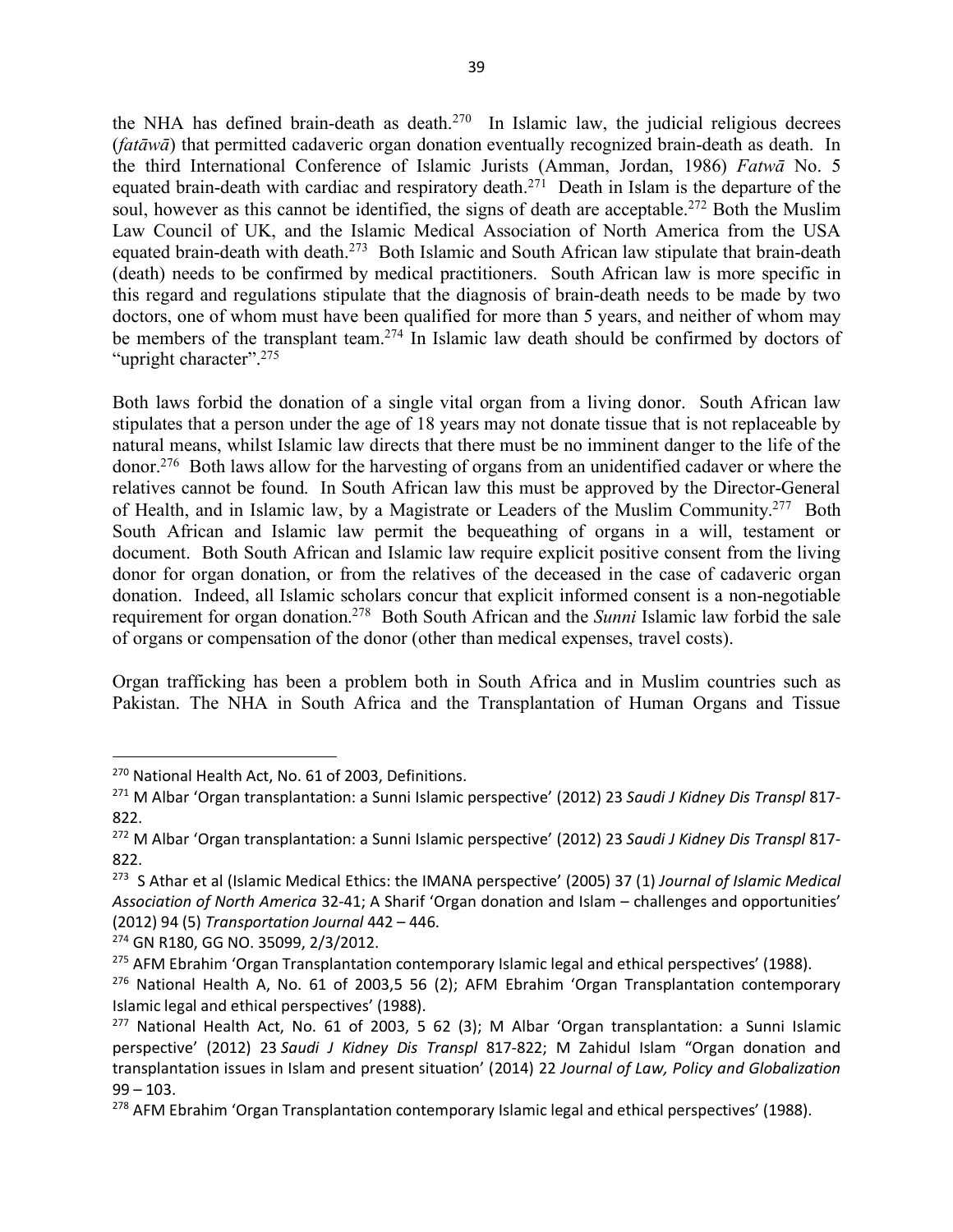Ordinance of Pakistan ban organ transplantation in foreigners.279 (An exception to this in South Africa would be by Ministerial approval). Iran also bans foreigners from receiving organ transplants in Iran.280 Neither South African nor Islamic law has a mandated referral system for organ donation.

#### 6.3 Areas of divergence

The striking difference between *Shi'ah* Islamic law and South African law, is that the sale of organs and compensation of the donor is permitted by *Shī`ah* Islamic scholars, whilst, this would be considered an offence in South African law.<sup>281</sup> Iran thus has a national organ procurement agency, the "Management Centre for Transplantation and Special Diseases" (MCTSD), whilst South Africa does not.282

#### 6.4 Summary

There is near-total consensus between South African and Sunni Islamic law in virtually all aspects relating to living and cadaveric organ donation and the bequeathing of organs. South African law, inherent to its nature, is very specific, and lays down specific guidelines regarding organ donation, whilst Islamic law provides moral and ethical guidelines from which general legal principles can be deduced. The striking area of divergence between South African law and *Shī`ah* Islamic law (Iran), is that *Shī`ah* Islamic law allows for the sale of organs and compensation of the donor by a state-run system, whilst this is illegal in current South African law.

Chapter 7

## 7.1 Conclusion

Apart from very minor differences inherent to South African and mainstream Islamic law (*Shari'ah*), there is near-total consensus between the two laws with regard to living and cadaveric organ donation and bequeathing of organs. Iran, which is the sole *Shiī1ah* Muslim

 $279$  National Health Act, No. 61 of 2003, 5 61 (3); S Sheikh 'Shariah: Law and ethics of organ donation in Islam' (2017) 13 (2) *J Int L Islamic L* 30 – 44.

<sup>280</sup> P Goodarzi 'Tissue and organ donation and transplantation in Iran' (2015) 16 *Cell Tissue Bank* 295- 301.

<sup>&</sup>lt;sup>281</sup> National Health Act, No. 61 of 2003,5 58; P Goodarzi 'Tissue and organ donation and transplantation in Iran' (2015) 16 *Cell Tissue Bank* 295-301.

<sup>282</sup> M Mahdavi-Mazdeh et al 'Renal replacement therapy in Iran' (2007) 5 (2) *Urology Journal* 66-70.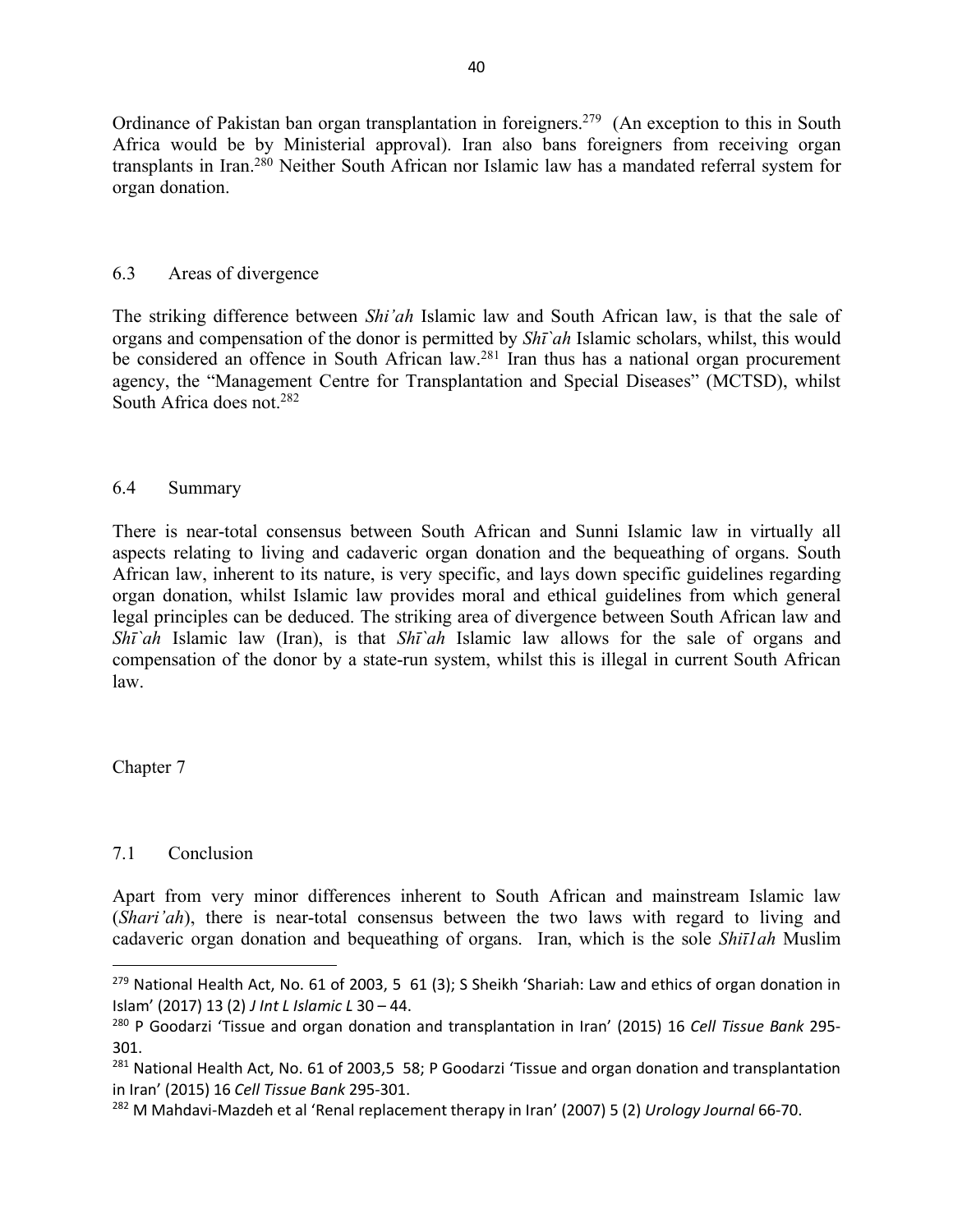country, diverges from South African law in allowing the sale of organs and compensation of donors.

Religion plays a pivotal role in people's attitudes to organ donation.283 Many Muslims believe that organ donation is forbidden in Islamic law.284 On the contrary, *Sharī`ah* not only permits living and cadaveric organ donation, but encourages it as an altruistic act of charity and a commendable gesture for the benefit of the greater community.<sup>285</sup> To quote Mohammed Albar, from the Medical Ethics Centre, Jeddah, Saudi Arabia:

> *"*The donation of organs (in *Sharī`ah*) is an act of charity, benevolence, altruism and love for mankind. God loves those who love fellow humans and try to mitigate the agony and sorrow of others and relieve their misfortunes. Any action carried out with good intentions and which aims at helping others is respected and indeed encouraged, provided no harm is inflicted*."*286

With regard to increasing organ donation rates amongst Muslims in South Africa, it is important to publicize the fact that Islamic law, not only allows, but encourages both living and cadaveric organ donation, and that there is broad consensus between South African law and *Sharī`ah*. A number of recommendations in this regard are made in the following section.

#### 2. Recommendations

In order to improve organ donation rates in South Africa a number of interventions aimed at different levels need to be employed. A number of legislative reforms suggested by Slabbert and other scholars have been discussed in Chapter 2 (section 2.4) above. These include making organ trafficking a specific crime, creation of a National organ procurement and allocation organization with a National call centre, mandated referrals of brain-dead patients, mandatory organ donation consultation in end-of-life decisions, consideration of organ donation after circulatory death, and lastly, incentivizing the donor and allowing state-regulated sale of organs.<sup>287</sup> The merits of the

 <sup>283</sup> M Albar 'Organ transplantation: a Sunni Islamic perspective' (2012) 23 *Saudi J Kidney Dis Transpl* 817- 822; S Sheikh 'Shariah: Law and ethics of organ donation in Islam' (2017) 13 (2) *J Int L Islamic L* 30 – 44.

<sup>284</sup> M Tumin et al 'Organ donation in Muslim countries: the case of Malaysia' (2013) 18 *Annals of Transplantation* 671-676.

<sup>&</sup>lt;sup>285</sup> M Zahidul Islam 'Organ donation and transplantation issues in Islam and present situation' (2014) 22 *Journal of Law, Policy and Globalization* 99 – 103.

<sup>286</sup> M Albar 'Organ transplantation: a Sunni Islamic perspective' (2012) 23 *Saudi J Kidney Dis Transpl* 817- 822.

<sup>287</sup> M Slabbert 'Combat organ trafficking – reward the donor or regulate sales' (2008) *Koers* 73 (1) 75-99; M Slabbert, B Venter 'Routine referrals : a possible solution for transplantation shortages' (2017) 10

*S Afr J Bioethics Law* 15-19; B Venter, M Slabbert 'Rewarding a living kidney donor : a comparison between South Africa, Singapore and Iran'(2013) 34 *Obiter* 185-199; M Slabbert, H Oosthuizen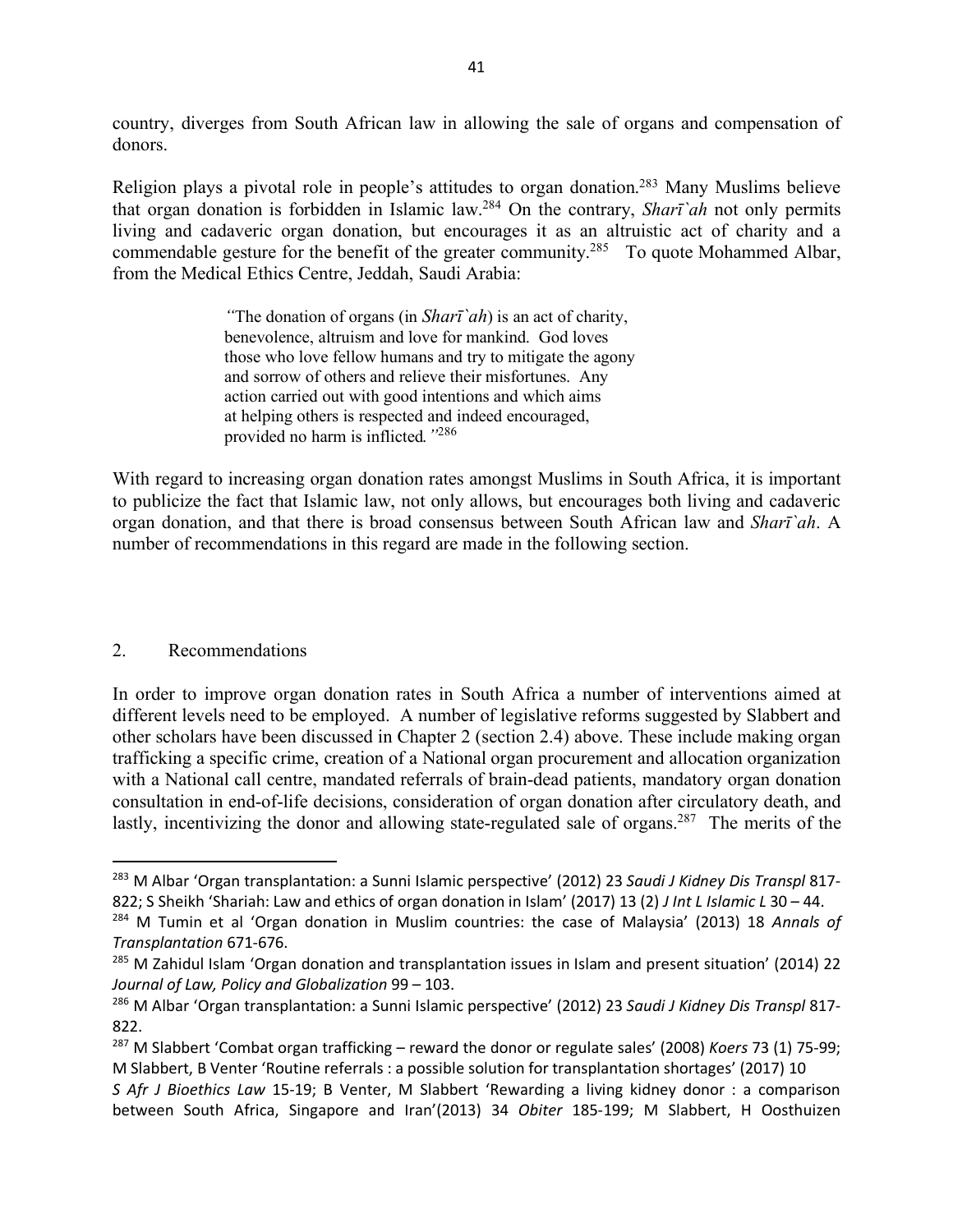South African opt-in system of consent were discussed in chapter 2 (section 2.2 above). The majority of researchers believe that given the current nature of our South African population, an opt-out system of implied consent is not feasible at the present time.288

At present, Thompson notes that the South African government's healthcare policy does not prioritize organ donation.289 Moosa believes that the South African government should be encouraged to promote organ donation.<sup>290</sup> Apart from legislative reforms discussed above, Moosa advises improving resources for organ transplantation (increased facilities for the care of brain-dead donors, dedicated theatre time, improving the skills pools, extending the role of the transplant co-ordinator and promoting organ donation amongst healthcare professionals).<sup>291</sup> South Africa has a two-tiered health system, a robust private healthcare sector and an ailing

public sector with limited resources and long waiting lists.292 Moosa emphasizes the role of public-private collaborative initiatives to promote organ donation.293

Perhaps the most beneficial initiative to improve organ donation rates in South Africa is to change attitudes to organ donation. Dialogue in civil society need to be promoted.<sup>294</sup> Many South African researchers have confirmed that there is a high level of awareness about organ donation, even amongst marginalized and lower socioeconomic groups, however, myths and fallacies surrounding organ donation are prevalent.<sup>295</sup> Public campaigns to provide accurate

'Establishing a market for human organs in South Africa Part 1 : a proposal' (2007) *Obiter* 28 44-69; M Slabbert, H Oosthuizen 'Establishing a market for human organs in South Africa Part 2 : shortcomings in legislation and the current system of organ procurement' (2007) *Obiter* 28 304-323; M Slabbert ' The law as an obstacle in solid organ donations and transplantations' (2018) 8 (1) *THRHR* 70-84); M. Slabbert 'One heart, two patients : who gets a donor organ?' (2009) *Stell L R* 1 124-138; M Slabbert 'Ethics, justice, and the sale of kidney for transplantation purposes' (2010) 13 (2) *PER/PELS* 77-105; B Venter 'A selection of constitutional perspectives on human kidney sales' (2013) 16 (1) *PER/PELJ* 352-403.

<sup>288</sup> HR Etheridge et al 'Public attitudes to organ donation among a sample of urban-dwelling South African adults: a 2012 study' (2013) 27 (5) *Clinical transplantation* 684-692; HR Etheridge et al 'Attitudes to organ donation among some urban South African populations remain unchanged: a cross-sectional study (1993 – 2013)' (2014) 184 (2) *SAMJ* 135 – 137; M Slabbert, B Venter 'Routine referrals : a possible solution for transplantation shortages' (2017) 10 *S Afr J Bioethics Law* 15-19.

<sup>289</sup> D Thompson 'Organ donation in South Africa – a call to action' (2017) 33 (2) *SAMJ* 36 – 37.

 $\overline{a}$ 

<sup>290</sup> MR Moosa 'The state of kidney transplantation in South Africa' (2019) 109 (4) *SAMJ* 235 – 240. Ibid.

<sup>292</sup> R Harrichandparsad, SS Nadvi et al ' "A tale of two cities" A snapshot survey of neurosurgical procedures performed in public and private sectors in Ethekwini' (2019) 57 (2) *South African Journal of Surgery* 61-64.

<sup>293</sup> MR Moosa 'The state of kidney transplantation in South Africa' (2019) 109 (4) *SAMJ* 235 – 240. <sup>294</sup> Ibid.

<sup>295</sup> B Blignaut 'More people than expected in marginalized communities know about organ donation' (2017) 6 (2) *Transplantation News* 2'. PM Dimo 'Organ donation behaviour: debates amongst Black South Africans' (2018) 16 (3) *Gender and Behaviour* 12200-12210; HR Etheridge et al 'Attitudes to organ donation among some urban South African populations remain unchanged: a cross-sectional study (1993 – 2013)' (2014) 184 (2) *SAMJ* 135 – 137; HR Etheridge et al 'Public attitudes to organ donation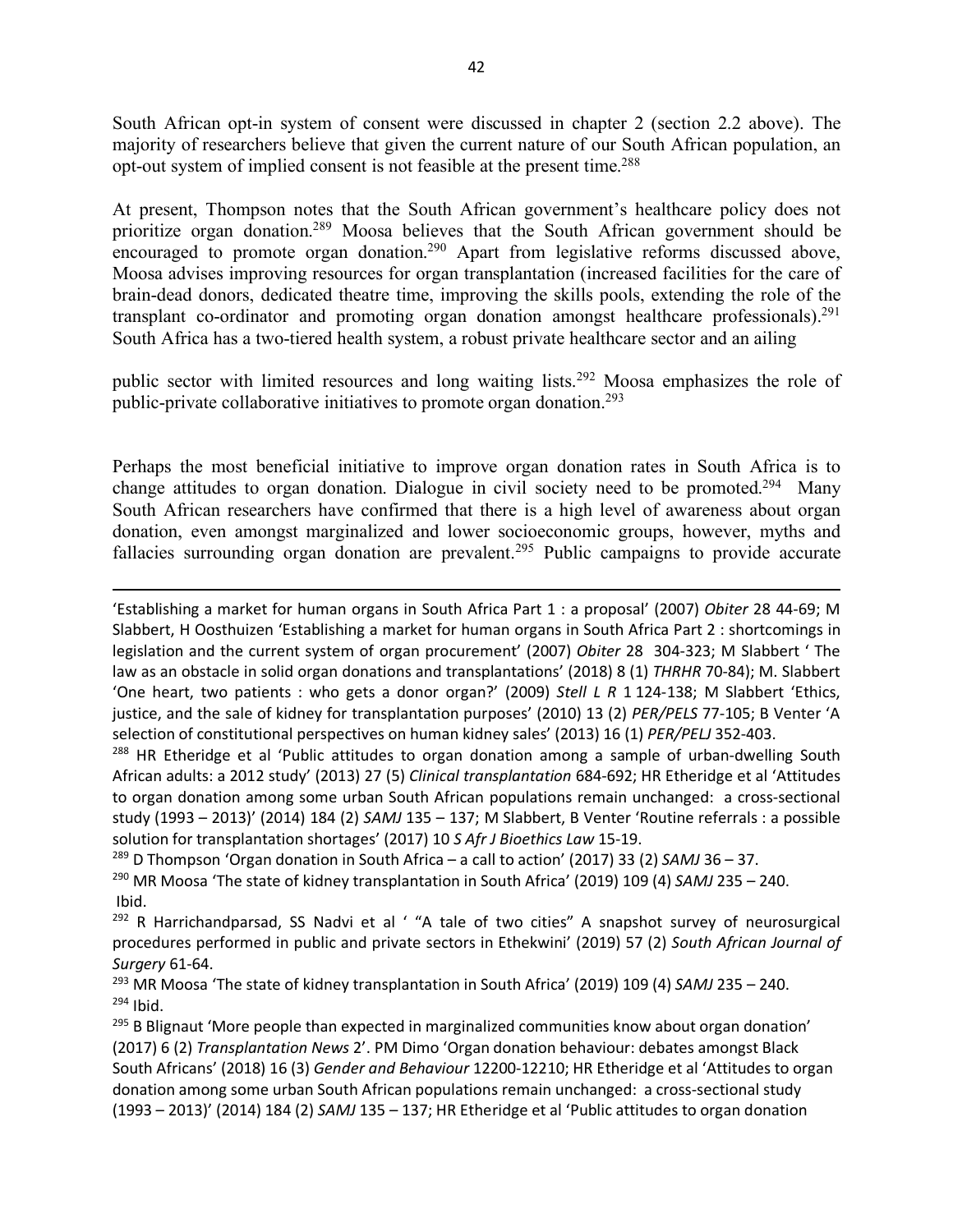information on living and cadaveric organ donation need to be employed; both for the general South African public, and specifically amongst the Muslim community.

Although, locally several reports have been published in the *Journal of the Islamic Medical Association of South Africa*, in an effort to educate Muslim healthcare professionals regarding organ donation, this is not sufficient, and, campaigns have to be directed at the broader Muslim community at large.296 Mohammed Albar, from the Mayo Clinic Hospital, Phoenix, Arizona, USA writes compellingly on the need for campaigning for organ donation at Mosques.<sup>297</sup> He believes that Muslims have not received sufficient information to allay their fears and anxiety regarding organ donation.298 He believes that the moral code of Islam (as sourced from the original primary sources of *Sharī`ah*, the *Qur'ān* and *Sunnah*), encourages organ donation, and campaigns should be directed at Muslims attending Mosques.299 The role of the mosques in promoting organ donation amongst Muslims is also emphasized by Tumin and co-workers.<sup>300</sup> Shaif believes that the majority of Muslims are in favour of organ donation and he states that:

> *"*a vocal minority should not deafen the silent majority that approves organ donation in Islam*"*<sup>301</sup>

It is hoped that this mini-dissertation, which has determined that there is broad consensus between South African and Islamic law on the issues of living and cadaveric organ donation, encourages Muslims in South Africa to actively participate in such ventures.

 $\overline{a}$ 

 $299$  Ibid.

among a sample of urban-dwelling South African adults: a 2012 study' (2013) 27 (5) *Clinical transplantation* 684-692.

<sup>&</sup>lt;sup>296</sup> SS Nadvi, M Osman-Hyder 'Organ donation in South Africa – socio-legal challenges' (2019) in press *Journal of Islamic Medical Association of South Africa;* SS Nadvi et al 'Islamic law and organ donation' (2020) in press *Journal of Islamic Medical Association of South Africa;* SS Nadvi et al 'Analytic comparison of Islamic and South African law' (2020) in press *Journal of Islamic Medical Association of South Africa.* <sup>297</sup> M Albar 'Organ transplantation: a Sunni Islamic perspective' (2012) 23 *Saudi J Kidney Dis Transpl* 817-

<sup>822.</sup>

 $298$  Ibid.

<sup>&</sup>lt;sup>300</sup> M Tumin et al 'Organ donation among Malaysian Muslims: the role of the Mosques' (2015) 20 *Transplantation* 206-210.

<sup>301</sup> A Sharif 'Organ donation and Islam – challenges and opportunities' (2012) 94 (5) *Transportation Journal* 442 – 446.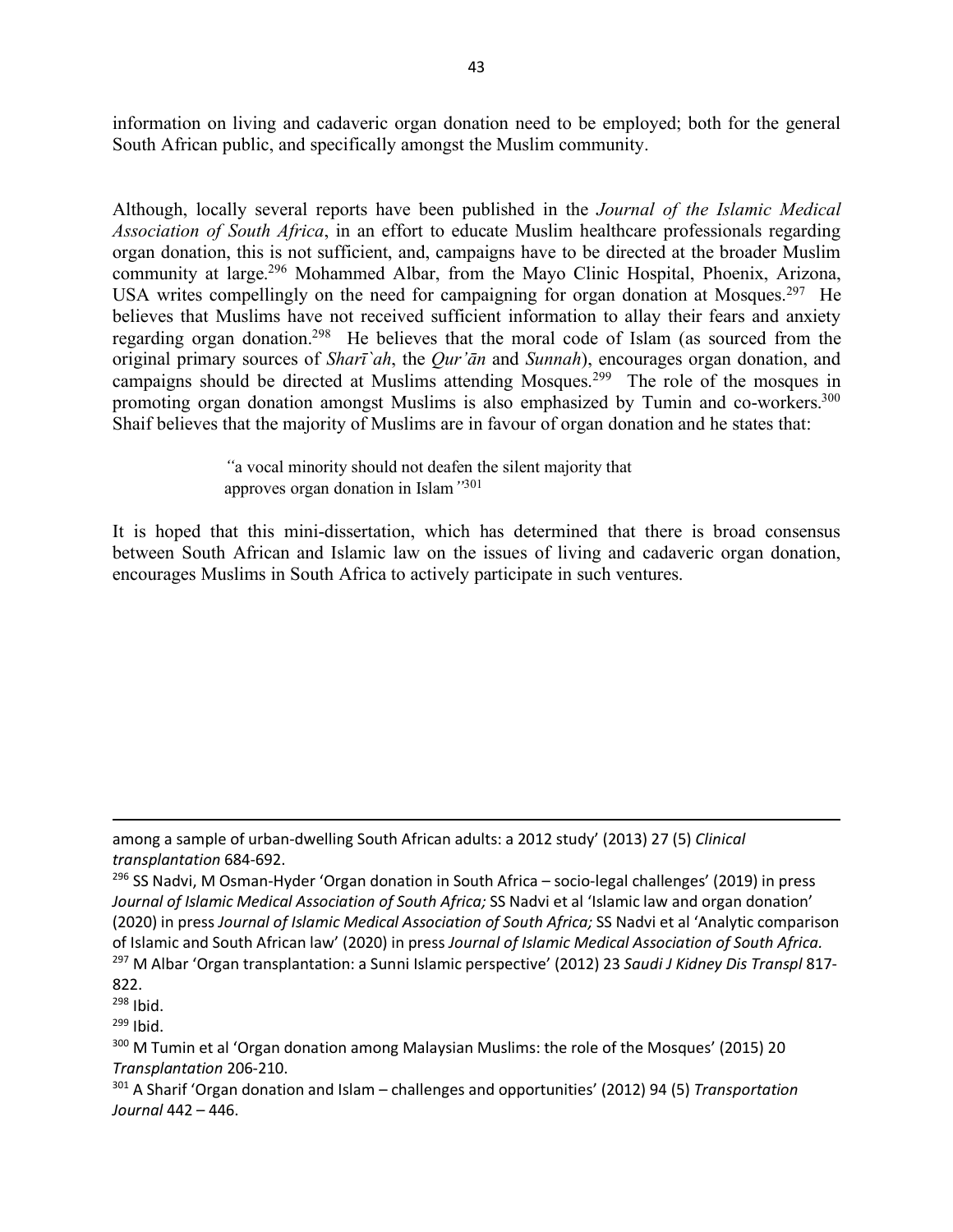## **Bibliography**

## **Online Sources**

1. Ali, AY *'*The Holy Qur'an – Test, translation and commentary' (1984); available at *http://ahadith.co.uk/search*, accessed on 12 April 2019.

2. 'In South Africa many blacks convert to Islam' *The Christian Science Monitor* (2002) available at http://www.csmonitor.com/world/africa# accessed on 16 March 2019.

3. 'Islam in South Africa Wikipedia' available at hht://en.wikipedia.org/wiki/zolam in South Africa, accessed on 16 March 2019;

4. 'Organ Donation and Transplantation' in *clevelandclinic.org* available at https://my.clevelandclinic.org/health/articles/ 11750-organ-donation-transplantation, accessed 29 May 2019.

5. 'Organ Donation Foundation of South Africa. Transplant Statistics. South Africa; Organ Donor Foundation' in available at: http://www.odf.org.za/index.php/did-youknow/statistics.html accessed on 14 March 2019.

6. 'The Living Donation Process' in *organdonor.gov* available at https://www.organdonor.gov/about/process/living-donation.html, accessed 29 May 2019.

## **Books**

1. Al Gazwini, Z *Ajayib Al Makhlohat Wonders of Creatures* 3 ed (1978).

2. Al Nawawi, MS 'Al Majumu' in M Al Mutteei (ed) *Al Majnoon Saren Almohzab* (1978).

3.Bollinger, R et al 'Historical aspects of transplantation' in D Sabiston (ed) *Textbook of Surgery* 13 ed (1986).

4. Ebrahim, AFM 'Shariah and Organ Transplants' (1989) 67

5. Ebrahim, AFM *Organ Transplantation: contemporary Sunni Muslims legal and ethical perspectives,* (1995).

6. Ebrahim, AFM 'Islamic perspective on Brain Death and Organ Transplantation: Current Issues and Challenges' in A Bagheri K Alali (eds) *Islamic Bioethics* (2017) 4.

7. Ebrahim, AFM *Organ Transplantation contemporary Islamic legal and ethical perspectives*  Kuala Lumpur: A.S Noordeen, (1988).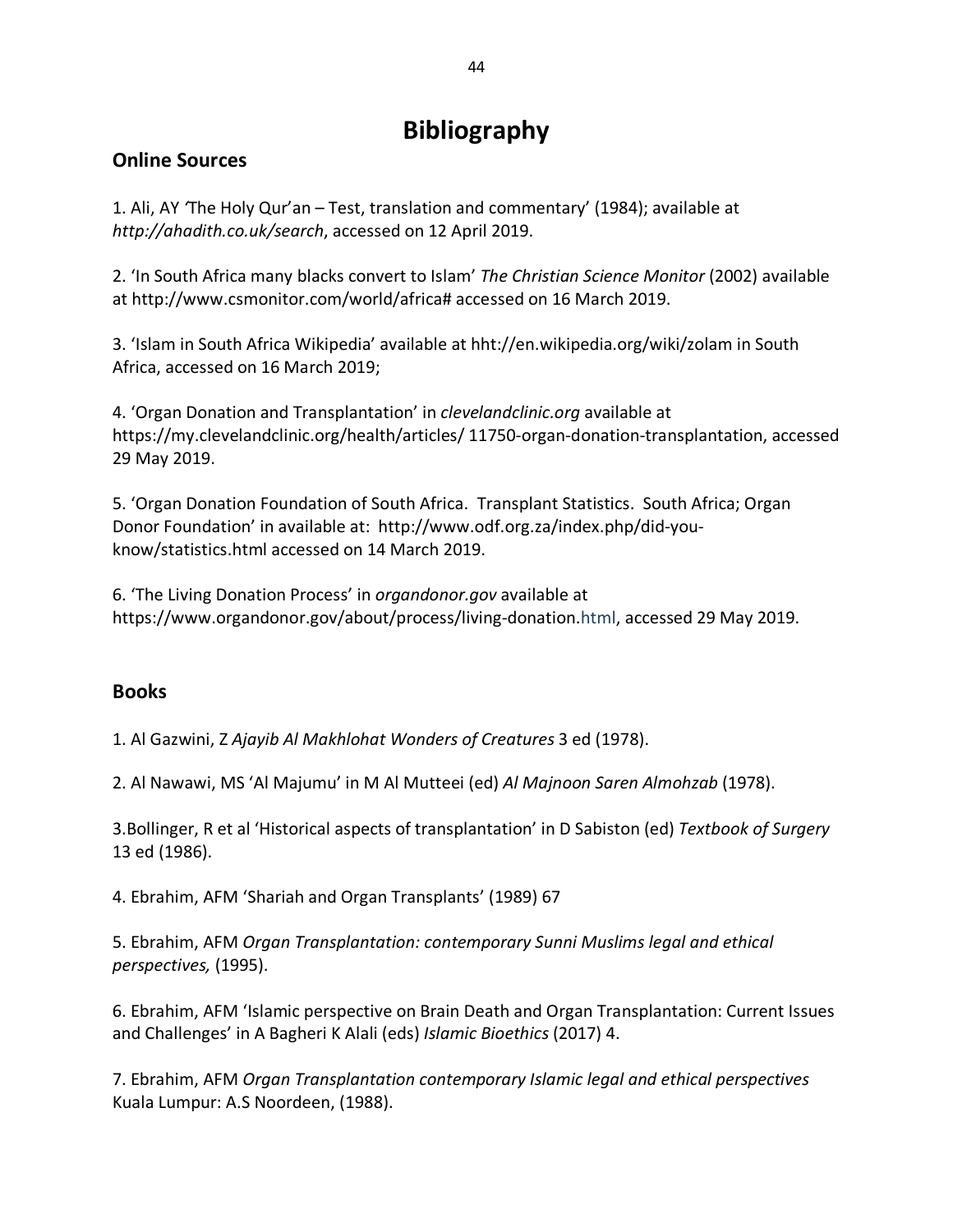8. Ebrahim, AFM *Death and Dying: Advising patient and family* Qualbert: Islamic Medical Association of South Africa, (1995).

9. Ebrahim, AFM *Ethics of Medical Research – Some Islamic considerations* Qualbert: Islamic Medical Association of South Africa, (1994).

10. Ebrahim, AFM *Islam and vaccination* Durban: Islamic Medical Association of South Africa, (2013).

11. Ebrahim, AFM *Biomedical Issues - Islamic perspective* Mobeni: Islamic Medical Association of South Africa, (1988).

12. Ebrahim, AFM *Reproductive Health and Islamic Values Ethical and Legal Insights* Durban: Islamic Medical Association of South Africa, (2011).

13. Ebrahim, AFM *Intensive Care Unit (ICU) Ethical Dilemmas – Guidelines for Muslim Families* Durban: Islamic Medical Association of South Africa, (2014).

14. Kamali, MH 'Law and society: the interplay of revelation and reason' in Esposito (ed) *The Oxford History of Islam* (1999).

15. Kleinsmidt, A et al 'Organ transplant ethics and law' in K Moodley (ed) *Medical ethics, law and human rights – a South African perspective* (2017) 315 – 326.

## **Journal Articles**

1.Albar, M 'Organ transplantation: a Sunni Islamic perspective' (2012) 23 *Saudi J Kidney Dis Transpl* 817-822.

2. Al Khawari, FS; Stimson, GV; Warrens, AN 'Attitudes towards transplantation in UK: Muslim Indo-Asians in West London' (2005) 5 (6) *American Journal of Transplantation* 1326-1331.

3. Arbour, R; Peters, L 'Islam, brain death, and transplantation: culture, faith, and jurisprudence (2012) 23 (4) *Advanced Critical Care* 381 – 394.

4. Athar, S; Fadel, HE 'Islamic Medical Ethics: the IMANA perspective' (2005) 37 (1) *Journal of Islamic Medical Association of North America* 32-41.

5. Barnard, CN 'Human cardiac transplant. An interim report of a successful operation performed in Groote Schuur Hospital, Cape Town' (1967) 41 (48) *SAMJ* 1271 – 1274.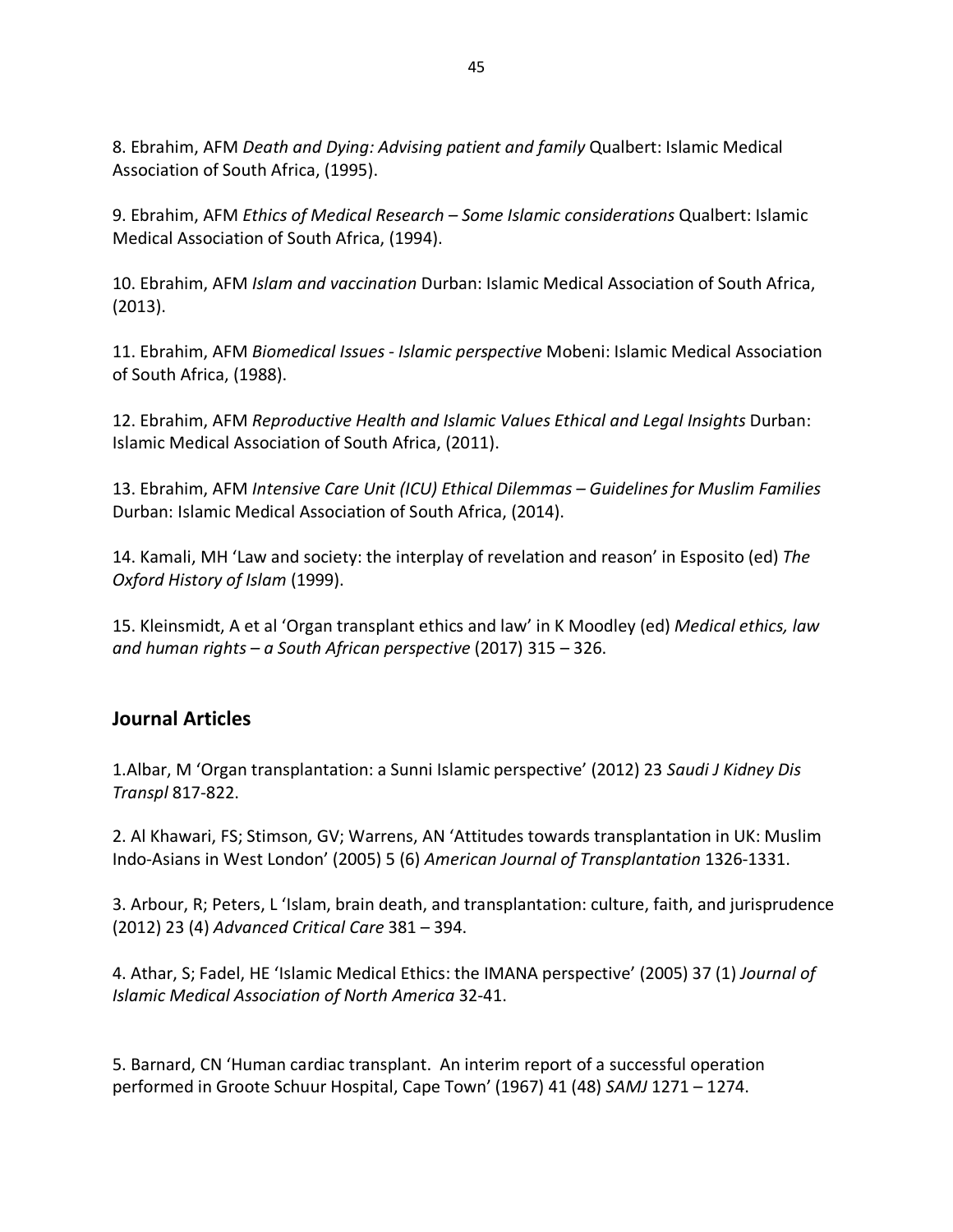6. Bass, D 'Kidneys for cash and egg safaris – can we allow 'transplant tourism' to flourish in South Africa?' (2005) *SAMJ* 95 (1) 42-44.

7. Blignaut, B 'More people than expected in marginalized communities know about organ donation' (2017) 6 (2) *Transplantation News* 2.

8. Chaim, VR; Duguet, AM 'Debates in Islamic bioethics on how to increase organ donation: between presumed consent and explicit consent' (2018) *Ethics Medicine and Public Health* 88 – 94.

9. Davids, MR 'South African Renal Registry Annual Report: 2015' (2017) 20 (1) *Afr. J Nephrol*  $201 - 213$ .

10. Denghan, SR 'Ethical challenges of kidney sale: a review of three major assumptions based on the theories of Tabatabat (2019) 61 *J Forensic Leg Med* 27-33.

11. Dimo, PM 'Organ donation behaviour: debates amongst black South African' (2018) 16 (3) *Gender and Behaviour* 12200 – 12210.

12. Ebrahim, AFM 'Euthanasia (Qatl al - alma)' (2007) 39 *Journal of the Islamic Medical Association of North America* 10 – 13.

13. Ebrahim, AFM *The Living Will (Wasiyat Al-Hayy) a study of its legality in the light of Islamic Jurisprudence*, (2000) Vol 19, Med Law, 147 – 160.

14. Etheridge, HR; Turner, RE; Kahn, D 'Public attitudes to organ donation among a sample of urban-dwelling South African adults: a 2012 study' (2013) 27 (5) *Clinical transplantation* 684- 692.

15. Etheridge, HR; Turner, RE; Kahn, D. 'Attitudes to organ donation among some urban South African populations remain unchanged: a cross-sectional study (1993 – 2013)' (2014) 184 (2) *SAMJ* 135 – 137.

17. Goodarzi, P 'Tissue and organ donation and transplantation in Iran' (2015) 16 *Cell Tissue Bank* 295-301.

18. Harmanci Seren, AK, Horoz, A; Yavuz, H, Yildiz, M 'Opinions and expectations of Muslim donor's relatives deciding organ donation: the sample of Istanbul (2018) 57 (6) *J Relig Health*  $2512 - 2522$ .

19. Harrichandparsad, R; Nadvi, SS; Naidoo,A; Mohamed, O '"A tale of two cities" A snapshot survey of neurosurgical procedures performed in public and private sectors in Ethekwini' (2019) 57 (2) *South African Journal of Surgery* 61-64.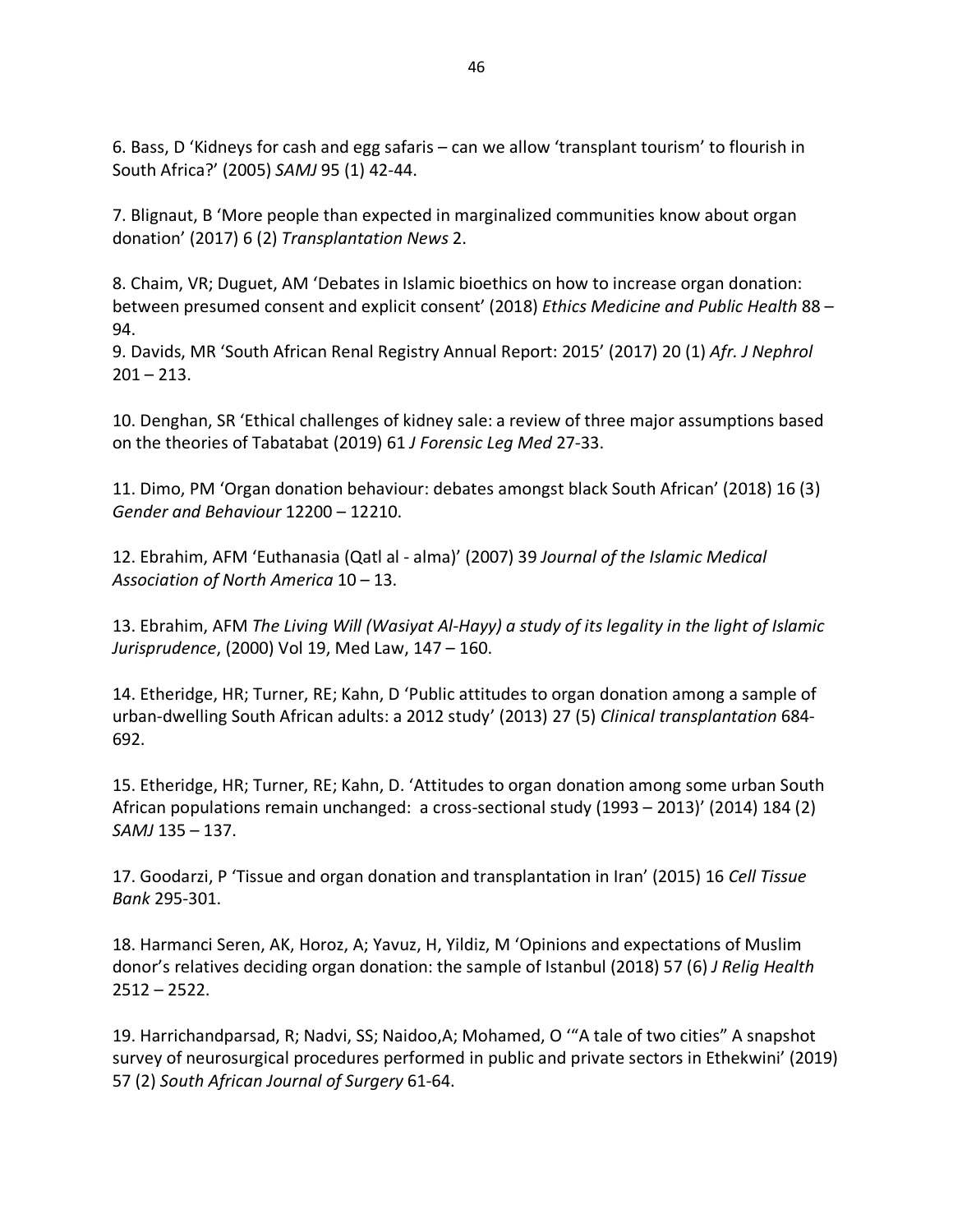20. Ilyas, M; Alam, M; Ahmad, H 'The Islamic perspective of organ donation in Pakistan' (2009) *Saudi J Kidney D.S Transplantation* 20 (1) 154-156.

21. Islam, MZ 'Organ donation and transplantation issues in Islam and present situation' (2014) 22 *Journal of Law, Policy and Globalization* 99 – 103.

22. Kevany, S; Benatar, SR; Fleischer, T 'Improving resource allocation decisions for health and HIV programmes in South Africa: Bioethical, cost-effectiveness and health diplomacy considerations' (2013) 8 (5) *Global Public Health* 570 – 587.

23. Khoza, S 'The human organ trade – the South African tragedy' (2009) *S. Afri J – Bioethics Law* 2 (2) 46-47.

24. Larijani, B; Zahedi, F; Taheri, E 'Ethical and legal aspects of organ transplantation in Iran' (2004) 3615) *Transplantation Proceedings* 1241-1244.

25. Mahdavi-Mazdeh, M; Rouchi, AH; Norouzi, S 'Renal replacement therapy in Iran' (2007) 5 (2) *Urology Journal* 66-70.

26. Mcquoid-Mason DJ 'Human tissue and organ transplant provisions: chapter 8 of the National Health Act and its Regulations, in effect from March 2012 – what doctors must know' (2012) 102 (9) *SAMJ* 734 – 735

26. McQuoid-Mason, DJ; Dada MA 'Tissue transplantation and the National Health Act' (2006) 24 (3) *CME* 128-130.

27. Miller,E 'Organ donation and transplantation in South Africa: an update' (2013) 31 (6) *CME*  $220 - 222$ .

28. Moosa, MR 'The state of kidney transplantation in South Africa' (2019) 109 (4) *SAMJ* 235 – 240.

29. Moosa, MR; Kidd, M 'The dangers of rationing dialysis treatment: dilemma facing a developing country' (2006) 70 (6) *Kidney Int* 1107 – 1114.

30. Mnyongani, F; Slabbert, M 'The cost of indifference in a medical negligence case: Lushaba v MEC for Health, Gauteng (17077/2012 (2014) *ZAGP JHC* 407 (16 October 2014) (2018) *Obiter* 561-573.

31. Mphore, RM 'Obliviousness, not disease, is what kills the nation' (2016) 15 (3) *Transplantation News* 6.

32. Muliira, RS; Muliira, JK 'A review of potential Muslim organ donors' perspective on solid organ donation: lessons for nurses in clinical practice (2014) *Nursing Forum* 49 (1) 59 – 70.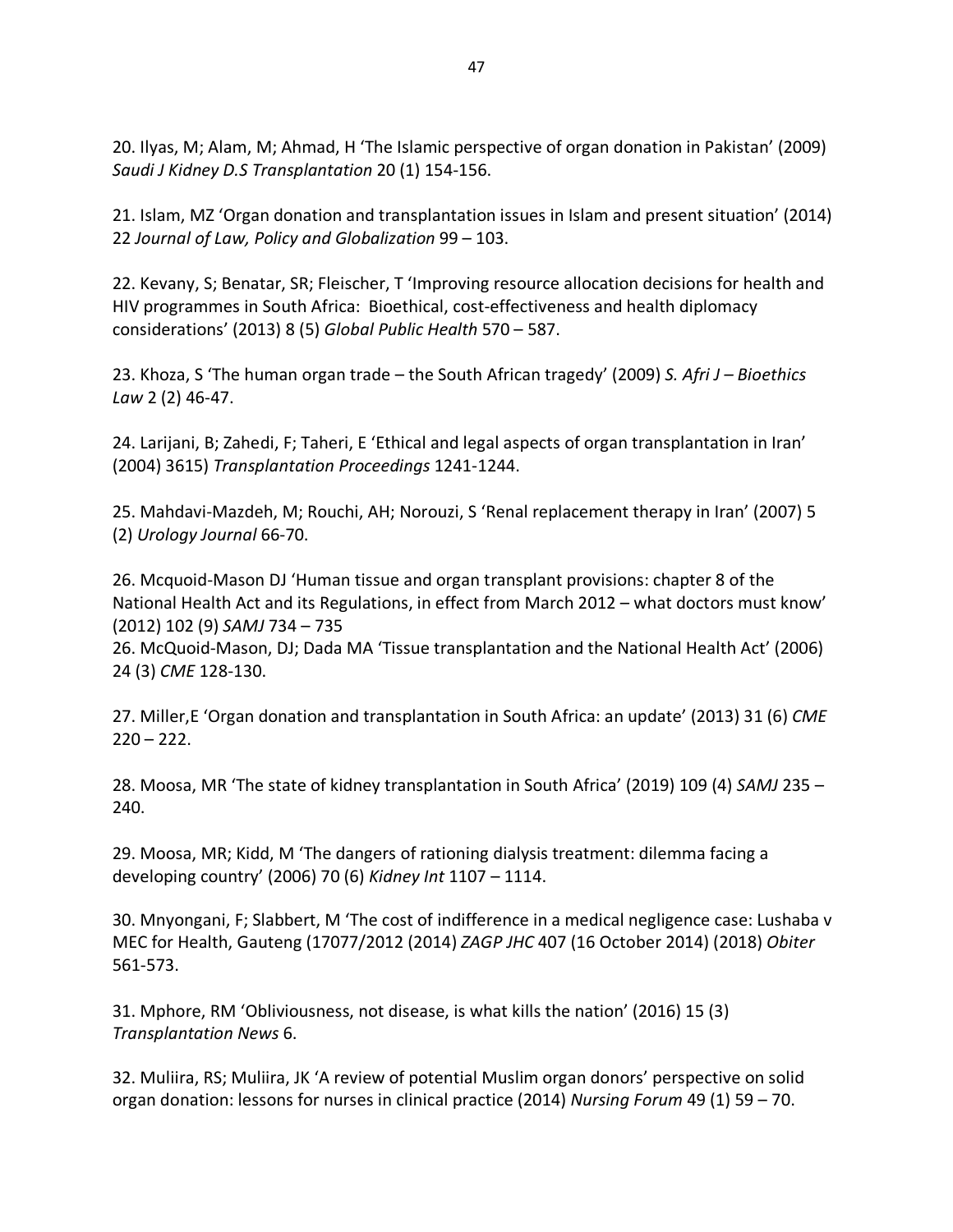33. Nadvi, SS 'Islamic law and organ donation' (2020) in press *Journal of Islamic Medical Association of South Africa.*

34. Nadvi, SS 'Analytic comparison of Islamic and South African law' (2020) in press *Journal of Islamic Medical Association of South Africa.*

35. Nadvi, SS; Osman-Hyder, M 'Organ donation in South Africa – socio-legal challenges' (2019) in press *Journal of Islamic Medical Association of South Africa.*

36. Najafizadeh, K; Ghorbani, F; Hamidinia, S; Emamhadi, MA; Moinfar, MA; Ghobadi' O; Assari, S 'Holy month of Ramadan and increase in organ donation willingness' (2010) 21 (3) *Saudi J Kidney Dis Transplantation* 443 – 336.

37. Natour, A; Fishman, S 'Islamic Sunni mainstream opinions on compensation of organ donors' (2011) 2 (2) *Rambam Maimonides Medical Journal* 46-59.

38. Padela, AI; Hatidza, Z 'Relationship between Islamic religiosity and attitudes towards decreased organ donation among American Muslims: a pilot study' (2014) 97 (2) *Transplantation* 1292 – 1299.

39. Rady, MY; Verheijde, JL 'Campaigning for organ donation at mosques' (2016) 28 *HEC Forum*  $193 - 204.$ 

40. Rady, MY; Verheijde, JL; Ali, MS 'Islam and end-of-life practices in organ donation for transplantation: new questions and serious sociocultural consequences' (2009) 21 (2) *HFC Forum* 175 – 205.

41. Rautenbach, C 'Some comments on the current (and future) status of Muslims personal Law in South Africa' (2004) 1 (1) *Potchefstroom Electronic Law Journal* 1 – 34.

42. Sharif, A 'Organ donation and Islam – challenges and opportunities' (2012) 94 (5) *Transportation Journal* 442 – 446.

43. Sheikh, S 'Shariah: Law and ethics of organ donation in Islam' (2017) 13 (2) *J Int L Islamic L*  $30 - 44.$ 

44. Slabbert, M 'Combat organ trafficking – reward the donor or regulate sales' (2008) *Koers* 73 (1) 75-99.

45. Slabbert, M 'Donated human tissue: is it a medical device or just tissue?' (2016) *Obiter* 523- 564.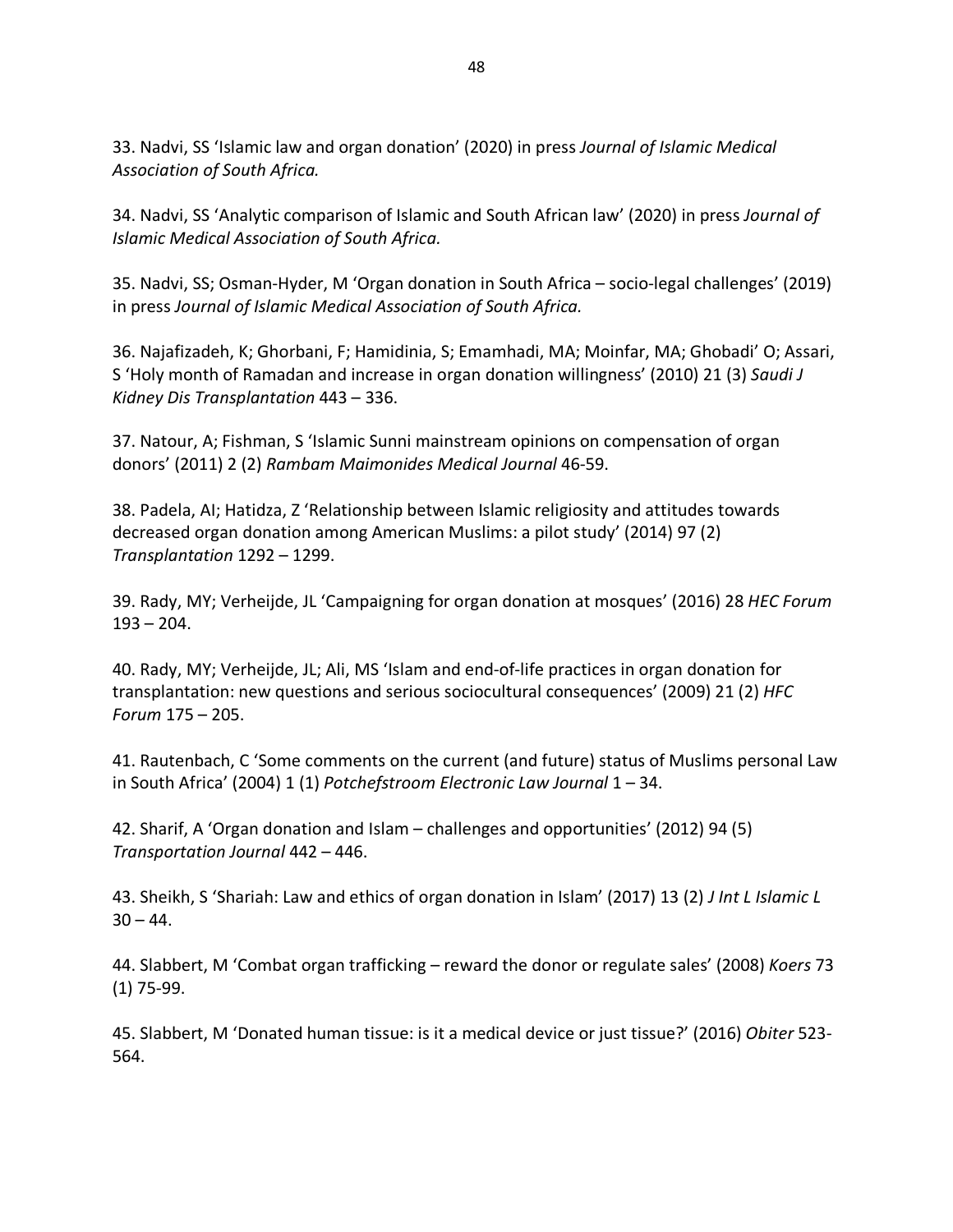46. Slabbert, M 'This is my kidney, I can do what I want with it" – property right and ownership of human organs' (2009) *Obiter* 499-517.

47. Slabbert, M 'One heart, two patients: who gets a donor organ?' (2009) *Stell L R* 1 124-138.

48. Slabbert, M 'Ethics, justice, and the sale of kidney for transplantation purposes' (2010) 13 (2) *PER/PELS* 77-105.

49. Slabbert, M 'The law as an obstacle in solid organ donations and transplantations' (2018) 8 (1) *THRHR* 70-84.

50. Slabbert, M; Mnyongani, FD; Goolam, N 'Law, religion and organ transplants' (2011) 76 (2) *Koers* 261 – 282.

51. Slabbert, M; Molusi, P 'The possible effect of the Protection of Personal Information Act 4 of 2013 on organ and tissue donations' (2017) *Obiter* 662-640.

52. Slabbert, M; Oosthuizen, H 'The payment for an organ and the admission of guilt by a South African Hospital. *The State v Netcare KwaZulu-Natal (Pty) Ltd* – Agreement in terms of section 105A(1) of the Criminal Procedure Act 51 of 1977, Netcare KwaZulu (Pty) Ltd and the State, Commercial Crime Court, Regional Court of KwaZulu-Natal, Durban – Case No. 41/1804/2010' (2011) *Obiter* 740-746.

53. Slabbert, M; Oosthuizen, H 'Establishing a market for human organs in South Africa Part 1: a proposal' (2007) *Obiter* 28 44-69

54. Slabbert, M; Oosthuizen, H 'Establishing a market for human organs in South Africa Part 2: shortcomings in legislation and the current system of organ procurement' (2007) *Obiter* 28 304- 323

55. Slabbert, M; Venter, B 'Routine referrals: a possible solution for transplantation shortages' (2017) 10 *S Afr J Bioethics Law* 15-19.

56. Smith, RD 'Avicenna and the Canon of Medicine: a millennial tribute' (1980) 133 *Western Journal of Medicine* 367-370.

57. Sparaco, A 'Increasing organ donation: is presumed consent the answer?' (2017) 6 (1). *Transplantation News* 5*.*

58. Thompson, D 'Organ donation in South Africa – a call to action' (2017) 33 (2) *SAMJ* 36 – 37.

59. Tumin, M 'Organ donation in Muslim countries: the case of Malaysia' (2013) 18 *Annals of Transplantation* 671-676.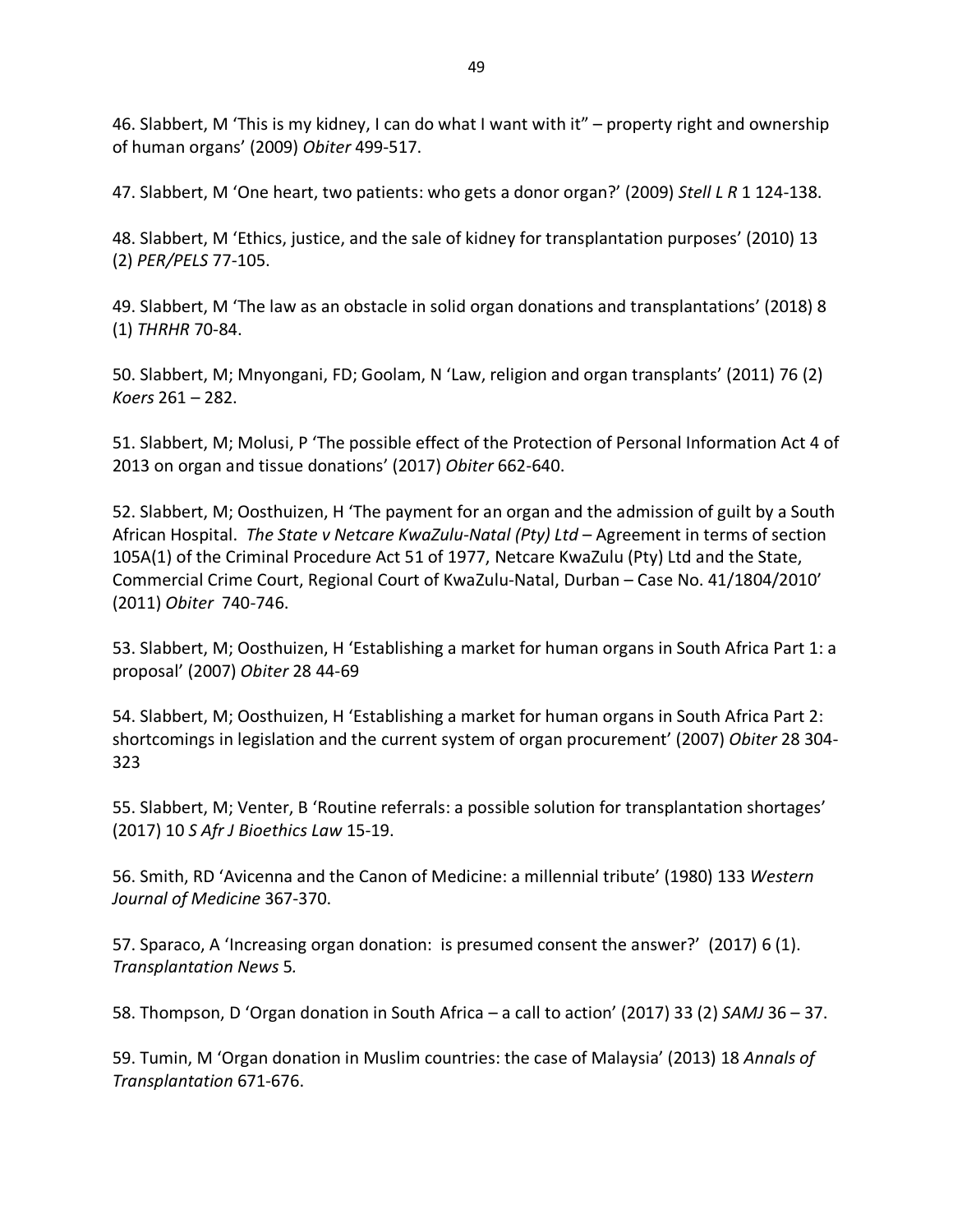60. Tumin, M 'Organ donation among Malaysian Muslims: the role of the Mosques' (2015) 20 *Transplantation* 206-210.

61. van Heerden, A; du Plessis, C 'Where do organs come from' (2016) 5 (1) *Transplantation News* 6 – 7.

62. Venter, B 'A selection of constitutional perspectives on human kidney sales' (2013) 16 (1) *PER/PELJ* 352-403.

63. Venter, B; Slabbert, M 'Rewarding a living kidney donor: a comparison between South Africa, Singapore and Iran' (2013) 34 *Obiter* 185-199

## **Newspaper Article**

1. Nancy Scheeper-Hughes 'A grisly global trade: a taboo tumbles : the market for fresh human organs is expanding worldwide, with the poor providing the rich' Los Angeles Times 3 August 2003, at 2.

## **Statutes and Cases**

Local The Constitution of the Republic of South Africa

- 1. Children's Act No. 38 of 2005
- 2. Criminal Procedures Act No. 51 of 1977
- 3. Human Tissues act No. 65 of 1983
- 4. Medicines and Related Substances Act No. 101 of 1995
- 5. National Health Act No. 61 of 2003
	- S 56 S 58 S 60 S 61 S 62 S 63 S 64
- 6. Prevention and Combatting of Corrupt Activities Act No. 12 of 2004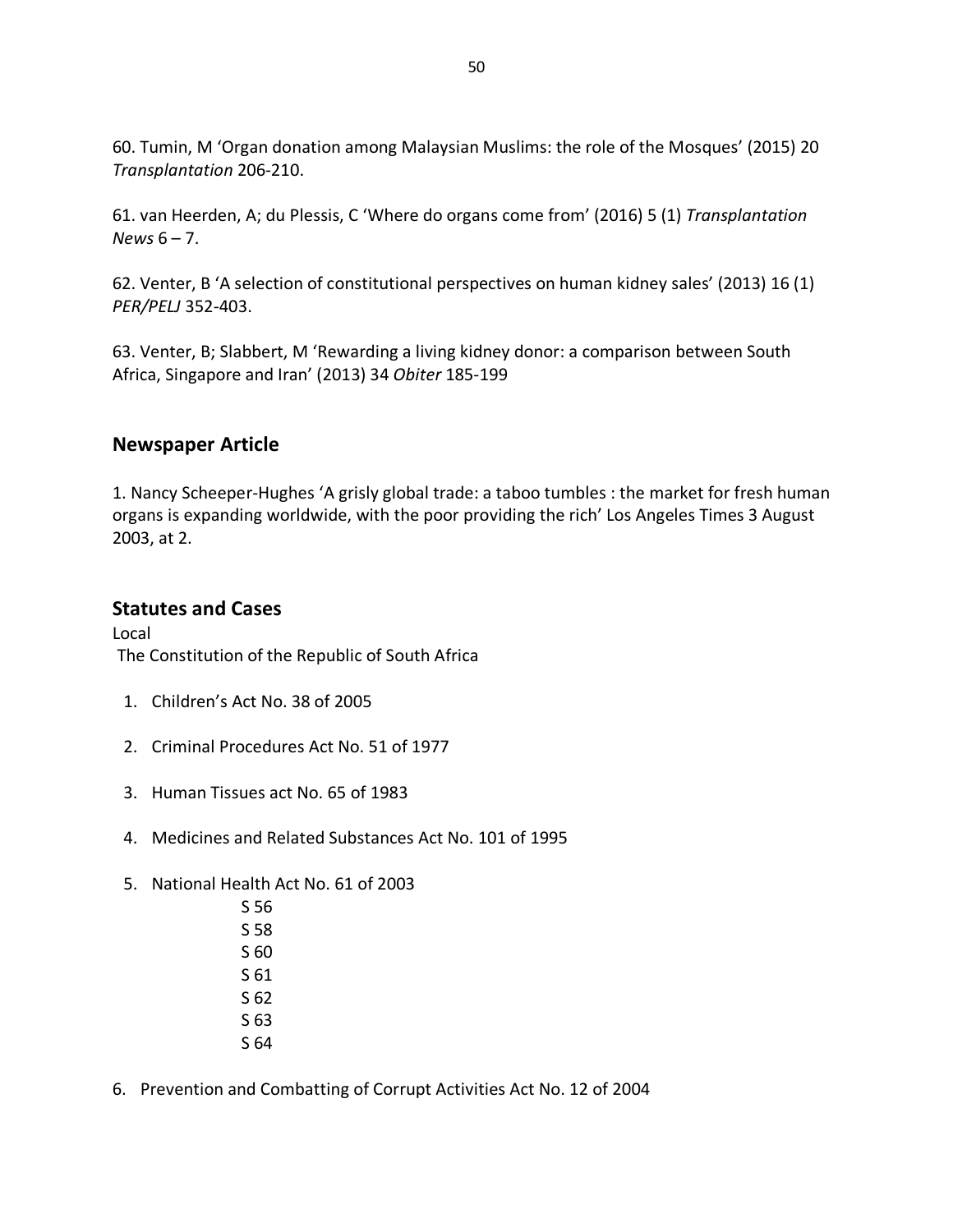- 7. Prevention of Organized Crime Act No. 121 of 1988
- 8. Protection of Personal Information Act 4 of 2013
- 9. Wills Act No. 7 of 1953

#### Cases

- 1. *The State v Netcare KwaZulu-Natal (Pty) Ltd*. Agreement in terms of section 105 A (1) of the Criminal Procedures Act 51 of 1977, Netcare KwaZulu-Natal (Pty) Ltd and the State, Commercial Crime Court, Regional Court of KwaZulu-Natal, Durban, Case No. 41/1804/2010
- 2. *Soobramoney v Minister of Health* (Kwazulu-Natal) (CCT32/97) [1997] ZACC 17; 1998 (1) SA 765 (CC); 1997 (12) BCLR 1696 (27 November 1997)

#### Foreign

- 1. Organ Transplantation and Brain Death Act 2000 (Iran)
- 2. Transplantation of Human Organs and Tissues Ordinance- 5<sup>th</sup> September 2007 (Pakistan)